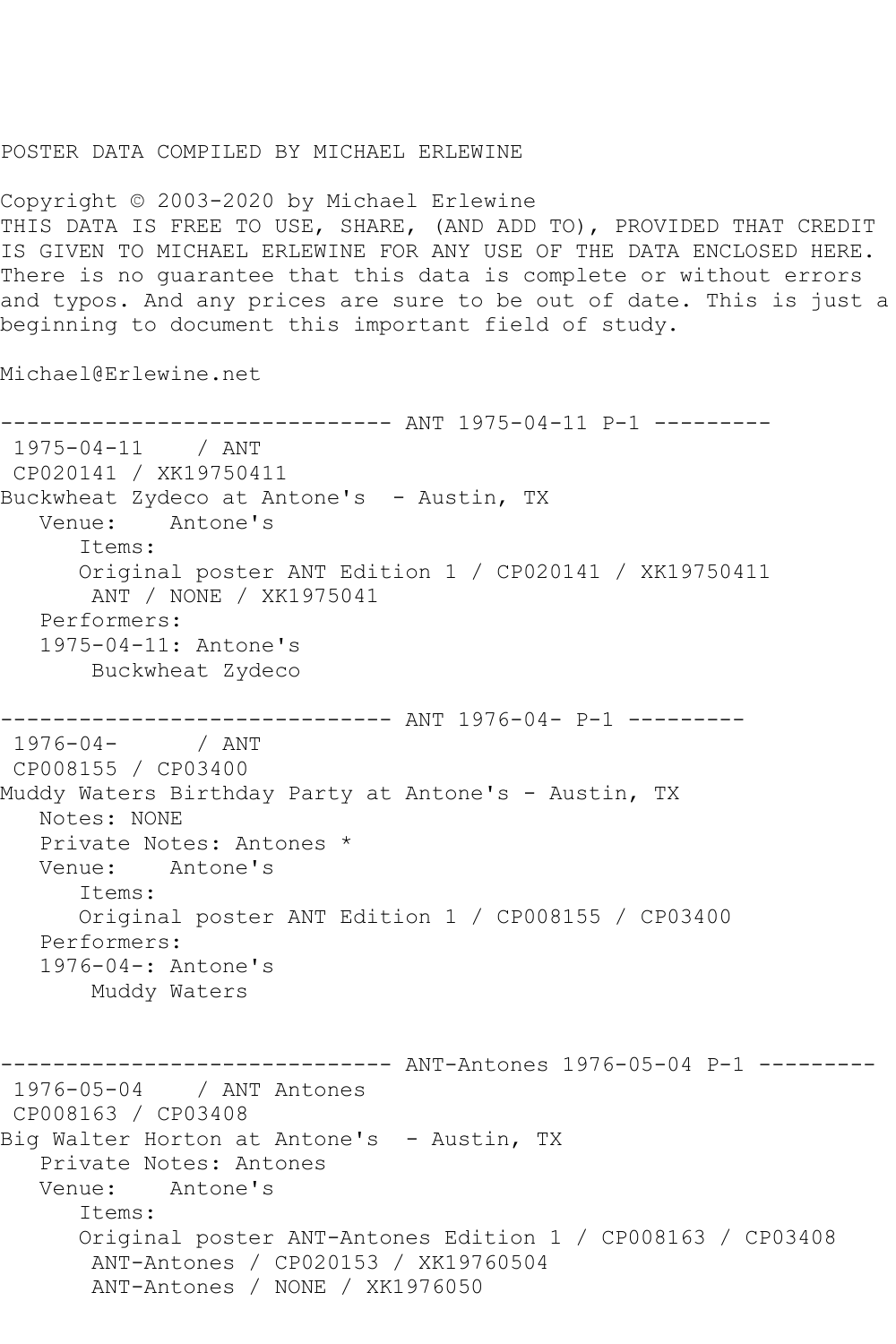Performers: 1976-05-04: Antone's Big Walter Horton ------------------------------ ANT 1976-09-28 P-1 --------- 1976-09-28 / ANT CP020160 / XK19760928 John Lee Hooker at Antone's - Austin, TX Venue: Antone's Items: Original poster ANT Edition 1 / CP020160 / XK19760928 ANT / CP020866 / XM19760928 ANT / NONE / XM1976092 Performers: 1976-09-28: Antone's John Lee Hooker ------------------------------ ANT 1976-09-28 ® --------- 1976-09-28 / ANT John Lee Hooker at Antone's - Austin, TX Artist: Danny Garrett Venue: Antone's Items: ANT / Performers: 1976-09-28: Antone's John Lee Hooker ------------------------------ ANT 1976-11-16 P-1 --------- 1976-11-16 / ANT CP015123 / ME0270 B.B. King at Antone's - Austin, TX Venue: Antone's Items: Original poster ANT Edition 1 / CP015123 / ME0270 Performers: 1976-11-16 1976-11-18: Antone's B.B. King ---------- ANT 1976-11-16 P-1 ---------1976-11-16+ / ANT CP001411 / 1427 B.B. King at Antone's - Austin, TX Venue: Antone's Items: Original poster ANT Edition 1 / CP001411 / 1427 (14 x 24)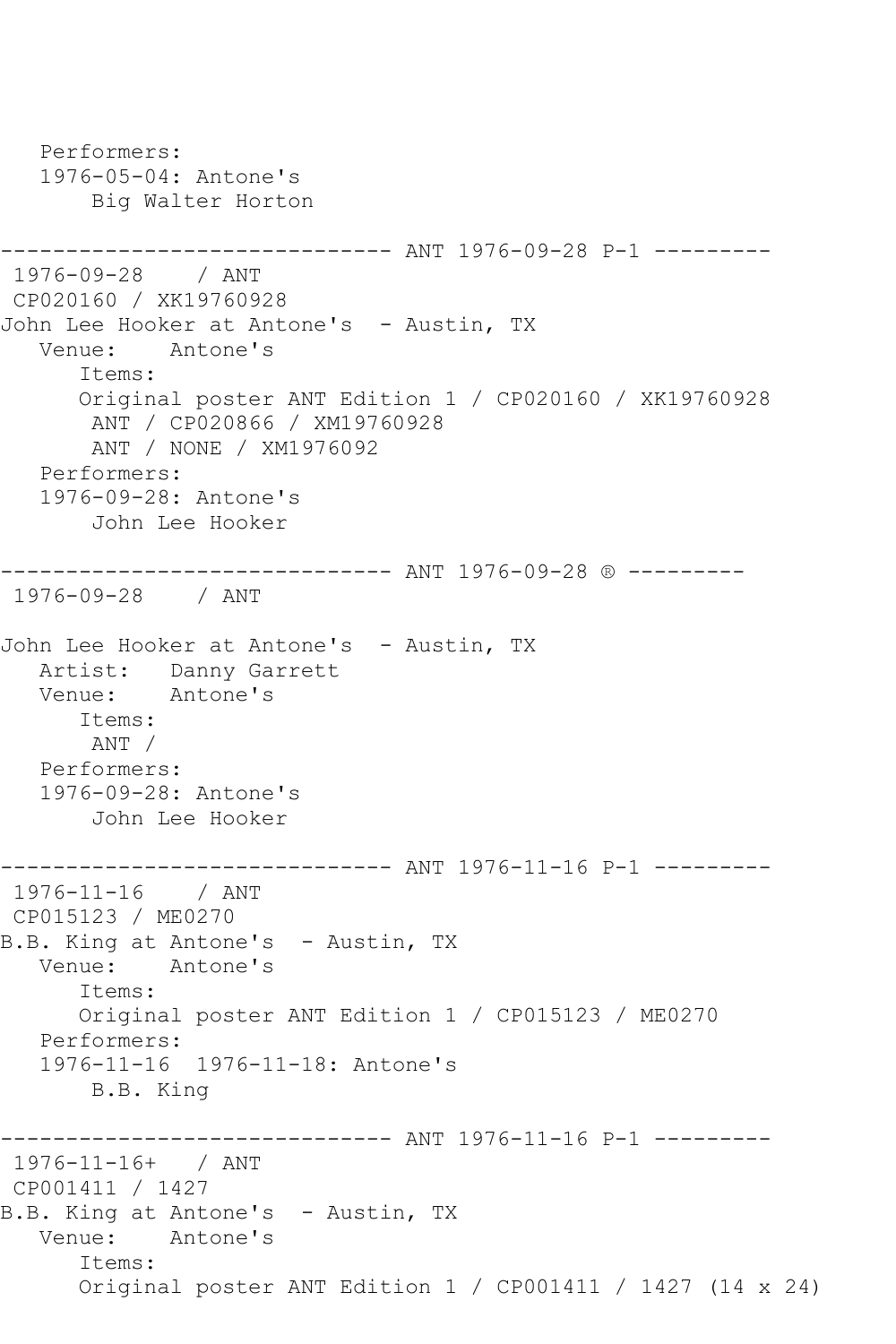Performers: 1976-11-16+: Antone's B.B. King ------------------------------ ANT 1977 P-1 --------- 1977 / ANT CP004311 / CD04757 Luther Tucker at Antone's - Austin, TX Venue: Antone's Items: Original poster ANT Edition 1 / CP004311 / CD04757 ANT / CP020874 / XM1977 Performers: 1977: Antone's Luther Tucker ------------------------------ ANT 1977-06-21 P-1 --------- 1977-06-21 / ANT CP020181 / XK19770621 Junior Wells at Antone's - Austin, TX Venue: Antone's Items: Original poster ANT Edition 1 / CP020181 / XK19770621 Performers: 1977-06-21: Antone's Junior Wells ------------------------------ ANT 1978-10-21 P-1 --------- 1978-10-21 / ANT CP020203 / XK19781021 Muddy Waters at Antone's - Austin, TX Venue: Antone's Items: Original poster ANT Edition 1 / CP020203 / XK19781021 ANT / NONE / XK1978102 Performers: 1978-10-21: Antone's Muddy Waters ------------------------------ ANT 1980-01-26 P-1 --------- 1980-01-26 / ANT CP009655 / CS04400 Tanya Tucker, Marcia Ball at Antone's - Austin, TX Artist: Danny Garrett Venue: Antone's Items: Original poster ANT Edition 1 / CP009655 / CS04400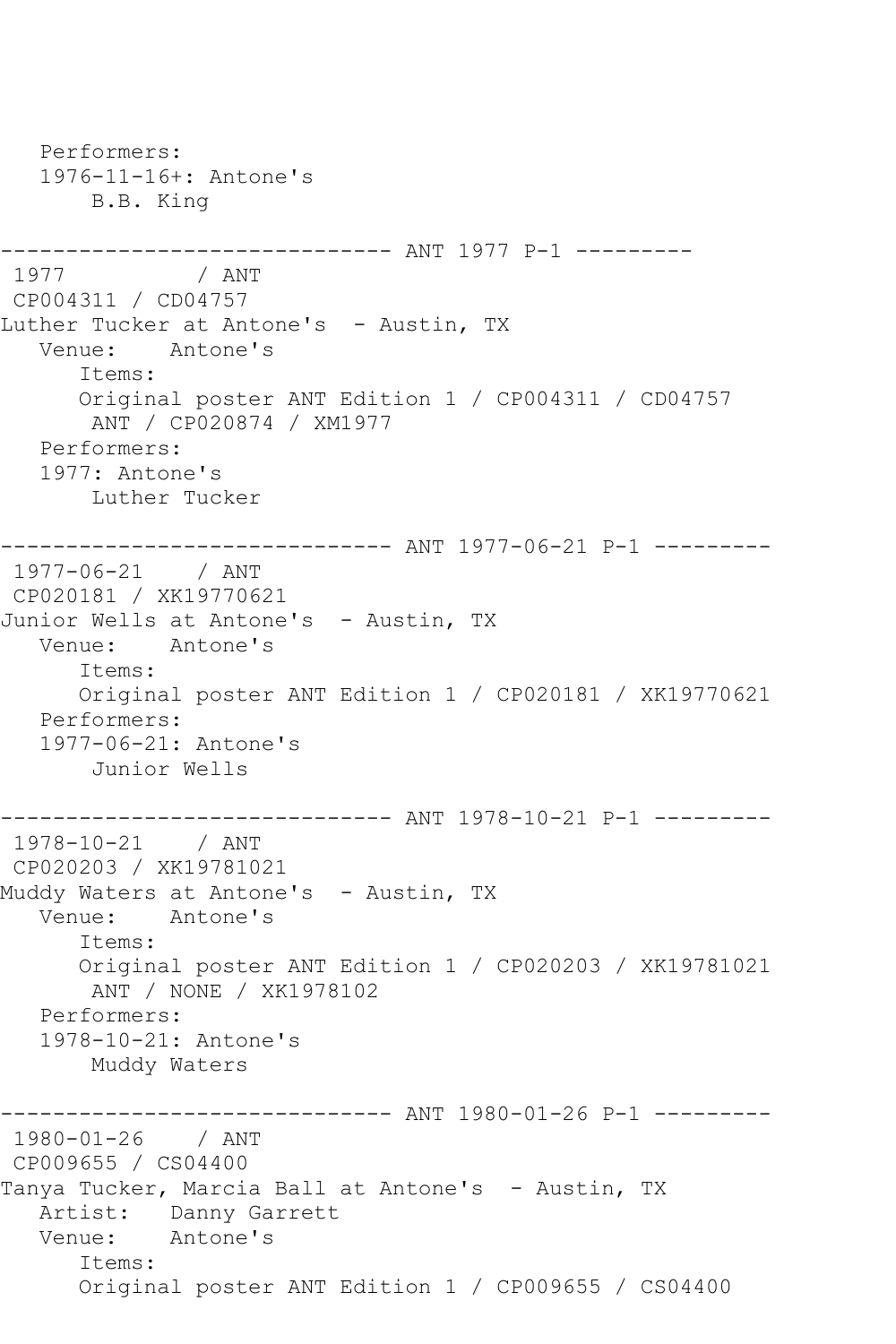Performers: 1980-01-26: Antone's Tanya Tucker / Marcia Ball ------------------------------ ANT 1980-03-01 P --------- 1980-03-01 / ANT CP004634 / CD05937 Asleep at the Wheel at Antone's - Austin, TX Artist: Danny Garrett Venue: Antone's Items: Original poster ANT / CP004634 / CD05937 Performers: 1980-03-01: Antone's Asleep at the Wheel ------------------------------ 1980-03-07 P --------- 1980-03-07 / Jerry Lee Lewis at Antone's - Austin, TX Artist: Danny Garrett Venue: Antone's Items: Original poster / Performers: 1980-03-07: Antone's Jerry Lee Lewis ------------------------------ ANT 1980-03-24 P-1 --------- 1980-03-24 / ANT CP020948 / XM19800324 Tanya Tucker at Antone's - Austin, TX Venue: Antone's Items: Original poster ANT Edition 1 / CP020948 / XM19800324 ANT / NONE / XM1980032 Performers: 1980-03-24: Antone's Tanya Tucker ----------- ANT 1980-04-14 P-1 ---------1980-04-14 / ANT CP020215 / XK19800414 Lonnie Brooks at Antone's - Austin, TX Venue: Antone's Items: Original poster ANT Edition 1 / CP020215 / XK19800414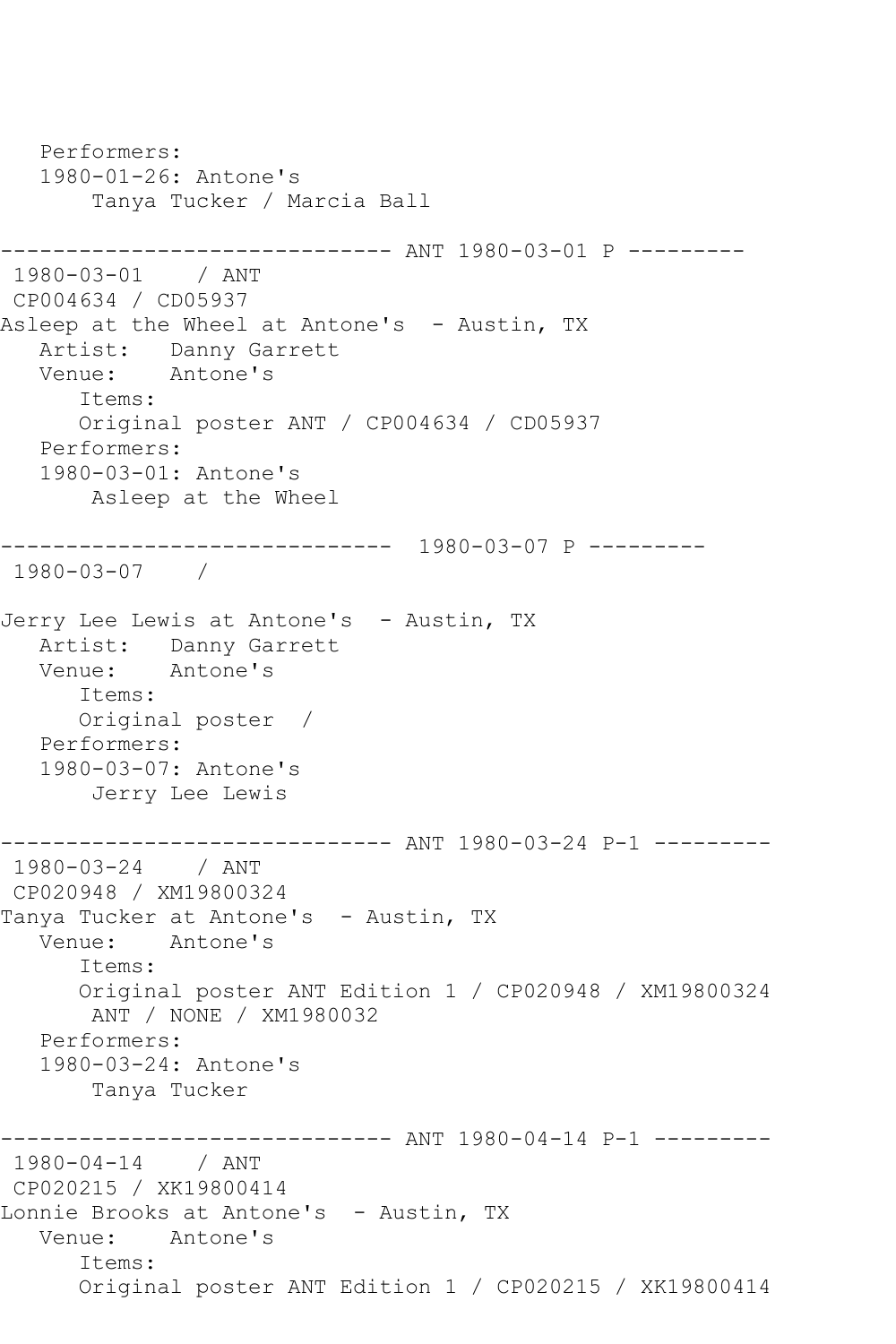```
 ANT / NONE / XK1980041
   Performers:
   1980-04-14: Antone's
       Lonnie Brooks
------------------------------ ANT 1980-04-18 P-1 ---------
1980-04-18 / ANT 
CP004483 / CD05722
Thunderbirds at Antone's - Austin, TX
   Artist: Danny Garrett
   Venue: Antone's
      Items:
      Original poster ANT Edition 1 / CP004483 / CD05722
   Performers:
   1980-04-18: Antone's
       Thunderbirds
------------------------------ 1980-04-18 P ---------
1980-04-18 / 
Fabulous Thunderbirds at Antone's - Austin, TX
   Artist: Danny Garrett
   Venue: Antone's
      Items:
      Original poster / 
   Performers:
   1980-04-18: Antone's
       Fabulous Thunderbirds
  ------------------------------ 1980-05-31 P ---------
1980-05-31 / 
B.B. King, Bobby Blue Bland at Antone's - Austin, TX
   Artist: Danny Garrett
   Venue: Antone's
      Items:
      Original poster / 
   Performers:
   1980-05-31: Antone's
       B.B. King / Bobby Blue Bland
------------------------------ ANT 1980-06-06 P-1 ---------
1980-06-06 / ANT 
CP020217 / XK19800606
Cobras, Paul Ray at Antone's - Austin, TX
   Venue: Antone's
      Items:
```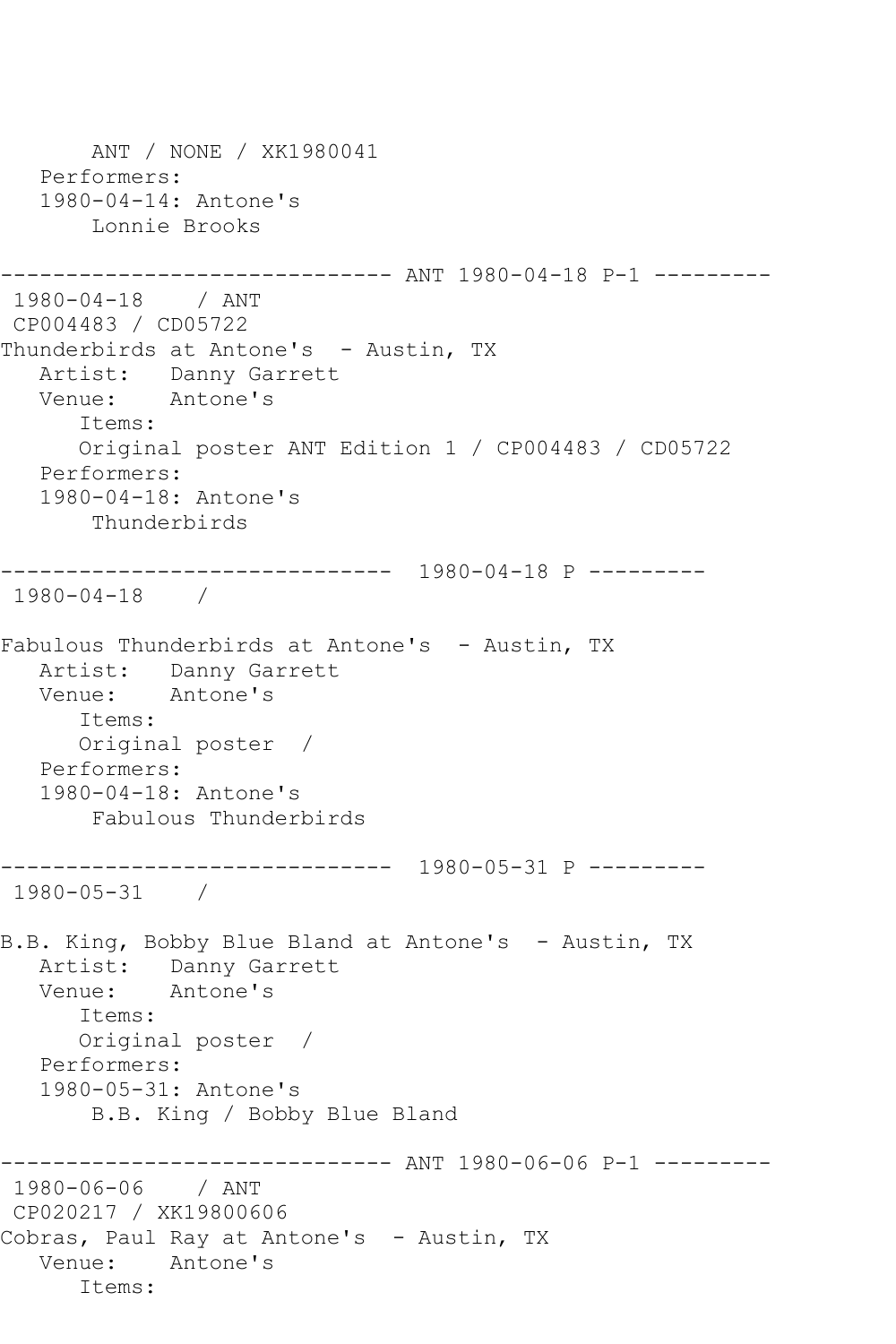Original poster ANT Edition 1 / CP020217 / XK19800606 ANT / NONE / XK1980060 Performers: 1980-06-06: Antone's Cobras / Paul Ray / Angela Strehli ------------------------------ ANT 1980-09-06 P --------- 1980-09-06 / ANT CP004687 / CD05990 Jerry Lee Lewis at Antone's - Austin, TX Notes: This item appears in the book 'The Art of Modern Rock' as AMR # 022.1 Artist: Danny Garrett Venue: Antone's Items: Original poster ANT / CP004687 / CD05990 Performers: 1980-09-06: Antone's Jerry Lee Lewis ------------------------------ ANT 1980-09-07 ® --------- 1980-09-07 / ANT Alabama at Antone's - Austin, TX Artist: Danny Garrett Venue: Antone's Items: ANT / Performers: 1980-09-07: Antone's Alabama ------------------------------ ANT 1980-09-18 P-1 --------- 1980-09-18 / ANT CP020223 / XK19800918 Fabulous Thunderbirds at Antone's - Austin, TX Venue: Antone's Items: Original poster ANT Edition 1 / CP020223 / XK19800918 ANT / NONE / XK1980091 Performers: 1980-09-18: Antone's Fabulous Thunderbirds ------------------------------ ANT 1980-09-27 P-1 --------- 1980-09-27 / ANT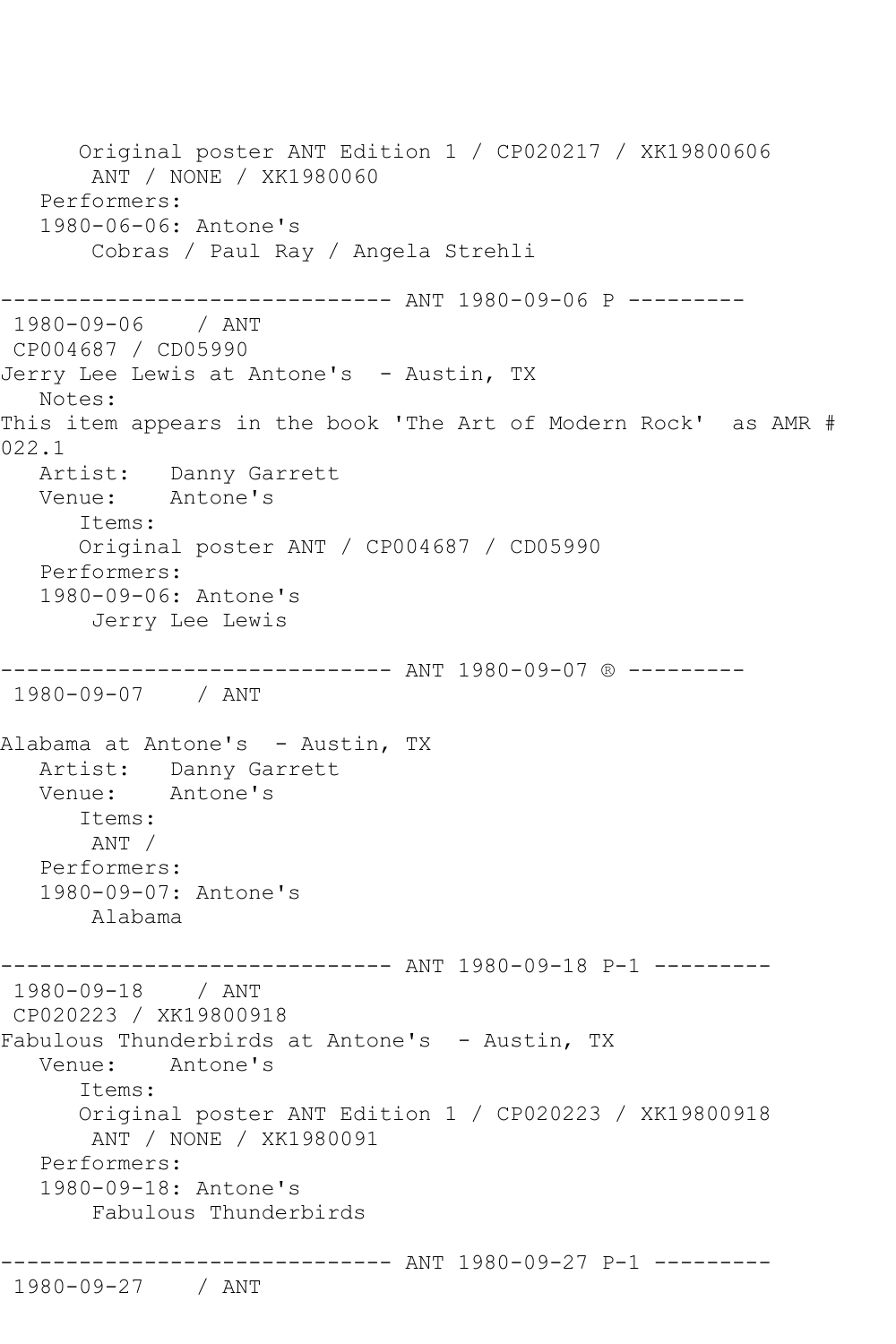CP009600 / CS04345 Punk Symphony Orchestra at Antone's - Austin, TX Venue: Antone's Items: Original poster ANT Edition 1 / CP009600 / CS04345 Original poster ANT Edition 1 / CP002069 / 2057 Performers: 1980-09-27: Antone's Punk Symphony Orchestra ------------------------------ ANT 1982-04-13 P-1 --------- 1982-04-13 / ANT CP020237 / XK19820413 Bobby Blue Bland at Antone's - Austin, TX Venue: Antone's Items: Original poster ANT Edition 1 / CP020237 / XK19820413 ANT / NONE / XK1982041 Performers: 1982-04-13: Antone's Bobby Blue Bland ------------------------------ ANT-Antones 1982-09-03 P-1 --------- 1982-09-03 / ANT Antones CP008085 / CP03330 Fabulous Thunderbirds at Antone's - Austin, TX Private Notes: Antones Venue: Antone's Items: Original poster ANT-Antones Edition 1 / CP008085 / CP03330 ANT-Antones / CP008113 / CP03358 Performers: 1982-09-03 1982-09-04: Antone's Fabulous Thunderbirds -------------------------------- ANT 1984 P-1 ---------<br>1984 / ANT  $/$  ANT CP008102 / CP03347 Angela Strehli at Antone's - Austin, TX Private Notes: Antones Venue: Antone's Items: Original poster ANT Edition 1 / CP008102 / CP03347 Performers: 1984: Antone's Angela Strehli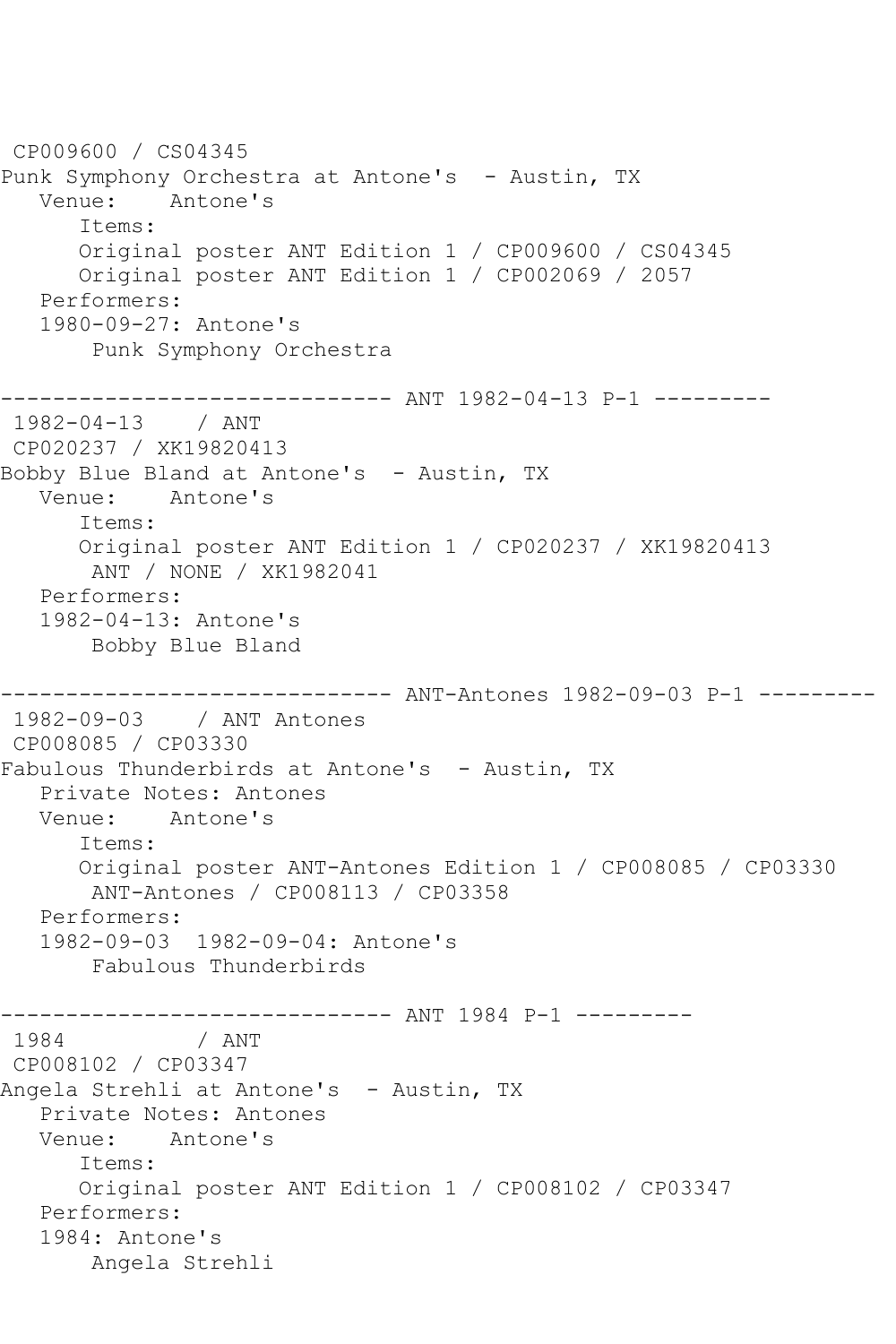-------------------------------- ANT 1984 P-1 ---------<br>1984 / ANT  $/$  ANT CP004304 / CD04750 Bobby Blue Bland at Antone's - Austin, TX<br>Venue: Antone's Antone's Items: Original poster ANT Edition 1 / CP004304 / CD04750 Performers: 1984: Antone's Bobby Blue Bland --------------------------- ANT 1984-06- P-1 ----------<br>84-06- / ANT  $1984 - 06 -$ CP009009 / CP05882 June Teenth Bluesfest 1984 at Antone's - Austin, TX Private Notes: Antones P-1 Venue: Antone's Items: Original poster ANT Edition 1 / CP009009 / CP05882 Performers: 1984-06-: Antone's C. Boy Parks / Clifford Antone ------------------------------ ANT 1984-06-14 P-1 --------- 1984-06-14 / ANT CP004309 / CD04755 Mel Brown, River City Rhythm at Antone's - Austin, TX Venue: Antone's Items: Original poster ANT Edition 1 / CP004309 / CD04755 Performers: 1984-06-14 1984-06-19: Antone's Mel Brown / River City Rhythm / Robert Cray Band / Trickle Down / W.C. Clarke Band / Subert Sumlin / Denny Freeman / Joe Sublett / Kaz Kazanoff / George Rains / Sarah Brown / Eloise Burrell / River City Rhythm ----------- ANT 1984-06-14 H ---------1984-06-14 / ANT CP004535 / CD05796 Bluesfest at Antone's - Austin, TX Venue: Antone's Items: Handbill ANT / CP004535 / CD05796 Performers: 1984-06-14 1984-06-19: Antone's Bluesfest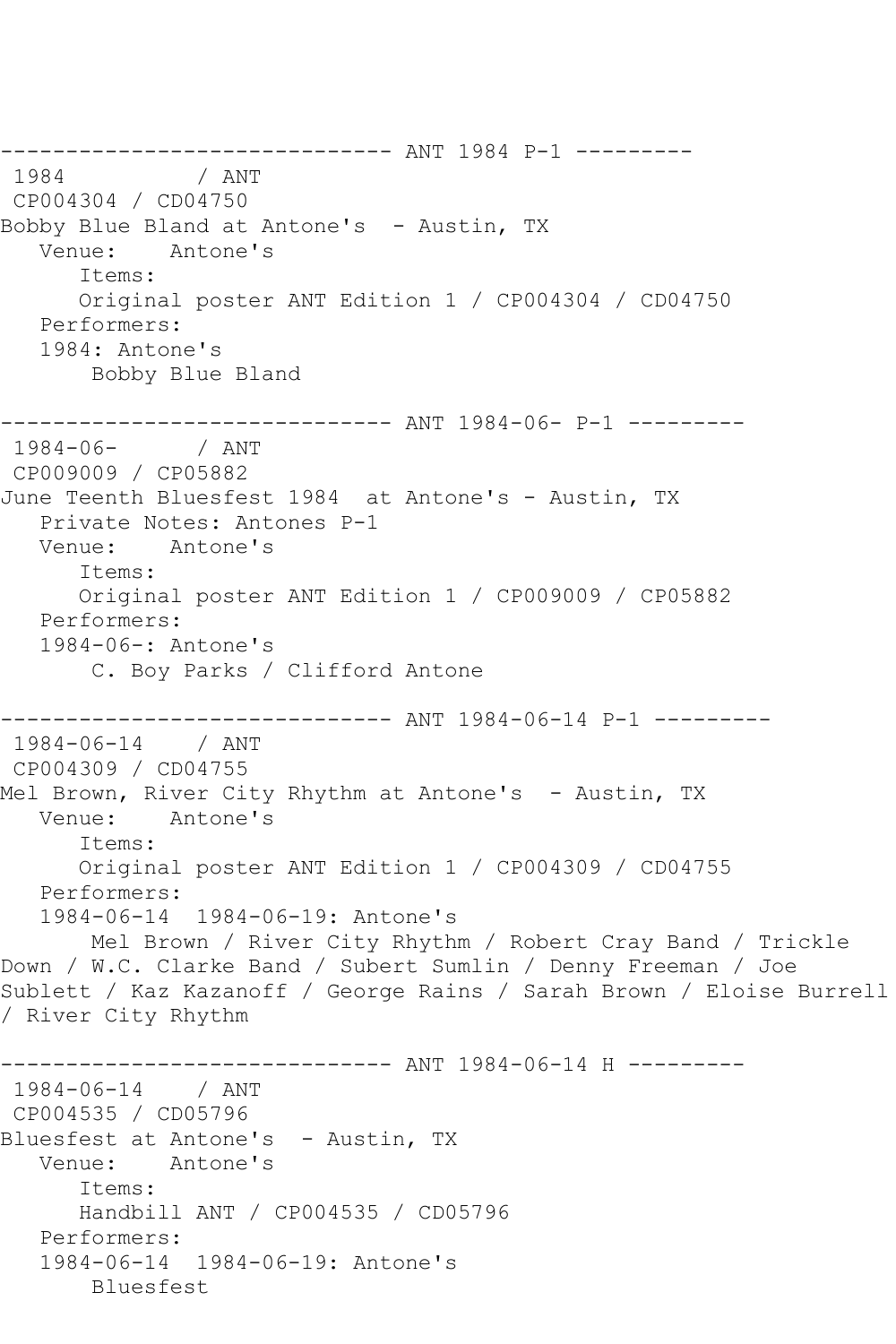------------------------------ ANT 1984-07-13 P-1 --------- 1984-07-13 / ANT CP020268 / XK19840713 9th Annual Antone's Series: 9th Annual Venue: Antone's Items: Original poster ANT Edition 1 / CP020268 / XK19840713 ANT / NONE / XK1984071 Performers: 1984-07-13 1984-07-14: Antone's Sunnyland Slim / Eddie Taylor / Jimmy Rodgers / Buddy Guy / Hubert Sumlin / James Cotton Blues Band ------------------------------ ANT 1984-08-31 P-1 --------- 1984-08-31 / ANT CP020275 / XK19840831 Buddy Guy at Antone's - Austin, TX Venue: Antone's Items: Original poster ANT / CP004293 / CD04739CP004293 Original poster ANT Edition 1 / CP020275 / XK19840831 Performers: 1984-08-31: Antone's Buddy Guy ------------------------------ 1984-08-31 P --------- 1984-08-31 / Hubert Sumlin, Buddy Guy at Antone's - Austin, TX Artist: Danny Garrett<br>Venue: Antone's Antone's Items: Original poster / Performers: 1984-08-31: Antone's Hubert Sumlin / Buddy Guy / Eddie Taylor / Pinetop Perkins / Jimmy Rogers / Robert Jr. Lockwood ------------------------------ ANT 1985 P-1 --------- / ANT CP004230 / CD04640 10th Anniversay at Antone's - Austin, TX Venue: Antone's Items: Original poster ANT Edition 1 / CP004230 / CD04640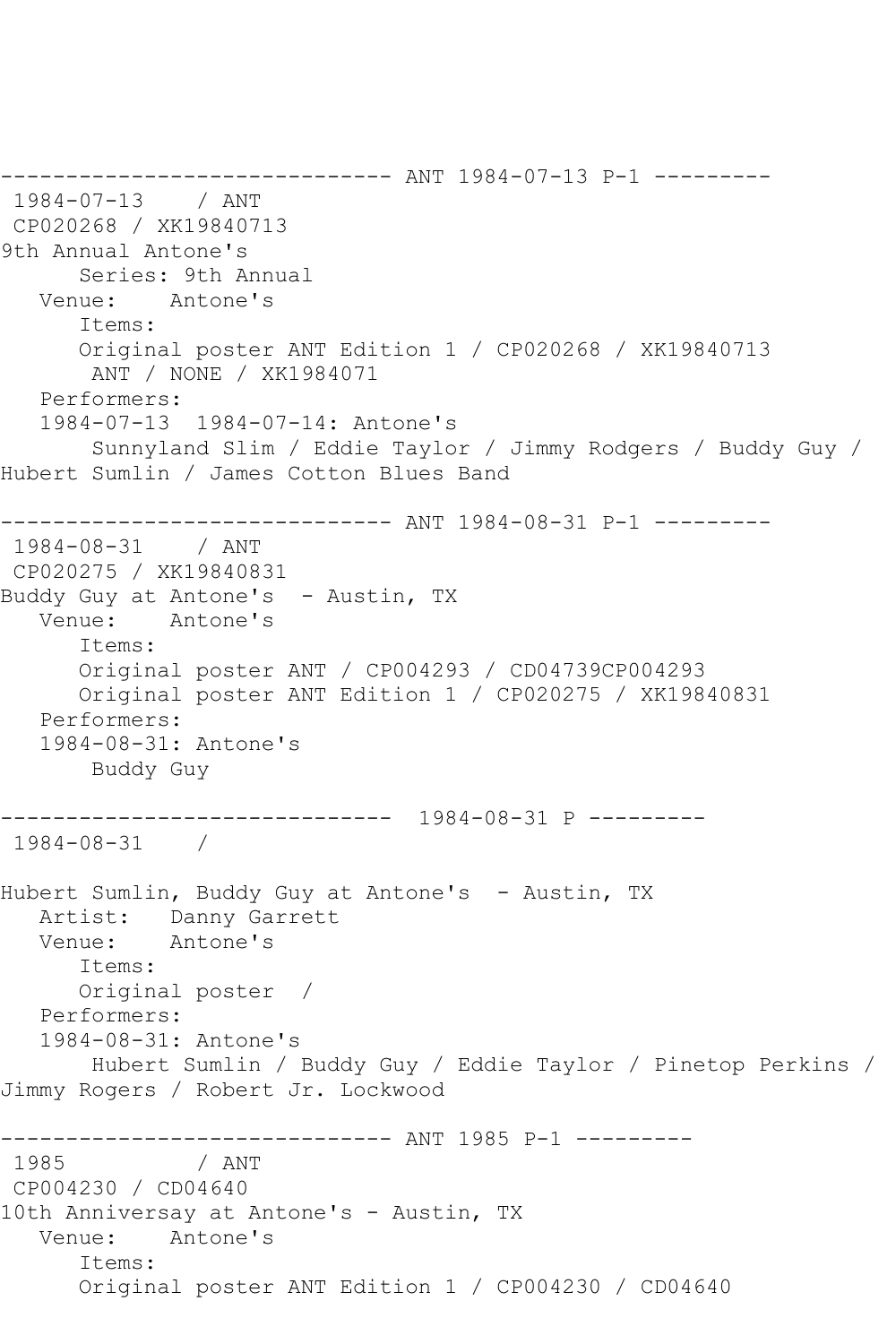Performers: 1985: Antone's Big Walter Horton ------------------------------ ANT 1985 P-1 --------- 1985 / ANT CP019990 / XK059 1985 10th Anniversary: Big Walter Horton at Antone's Venue: Antone's Items: Original poster ANT Edition 1 / CP019990 / XK059 Performers: 1985: Antone's Big Walter Horton ------------------------------ ANT 1985-01-25 P --------- 1985-01-25 / ANT CP009096 / CP06251 John Lee Hooker at Antone's - Austin, TX Private Notes: Antones P-1 Artist: Danny Garrett Venue: Antone's Items: Original poster ANT / CP009096 / CP06251 Performers: 1985-01-25 1985-01-26: Antone's John Lee Hooker ------------------------------ ANT 1985-07-08 P-1 --------- 1985-07-08 / ANT CP009450 / CS04195 Magic Sam, Buddy Guy at Antone's - Austin, TX Artist: Danny Garrett<br>Venue: Antone's Antone's Items: Original poster ANT Edition 1 / CP009450 / CS04195 Performers: 1985-07-08 1985-07-15: Antone's Magic Sam / Buddy Guy / Jimmy Rogers / Albert Collins and the Icebreakers / James Cotton Blues Band / Pinetop Perkins / Otis Rush / Junior Wells / Eddie Taylor / Hubert Sumlin / Sunnyland Slim / Luther Tucker ------------------------------ ANT 1985-07-20 P-1 --------- 1985-07-20 / ANT CP020290 / XK19850720 Martha Reeves at Antone's - Austin, TX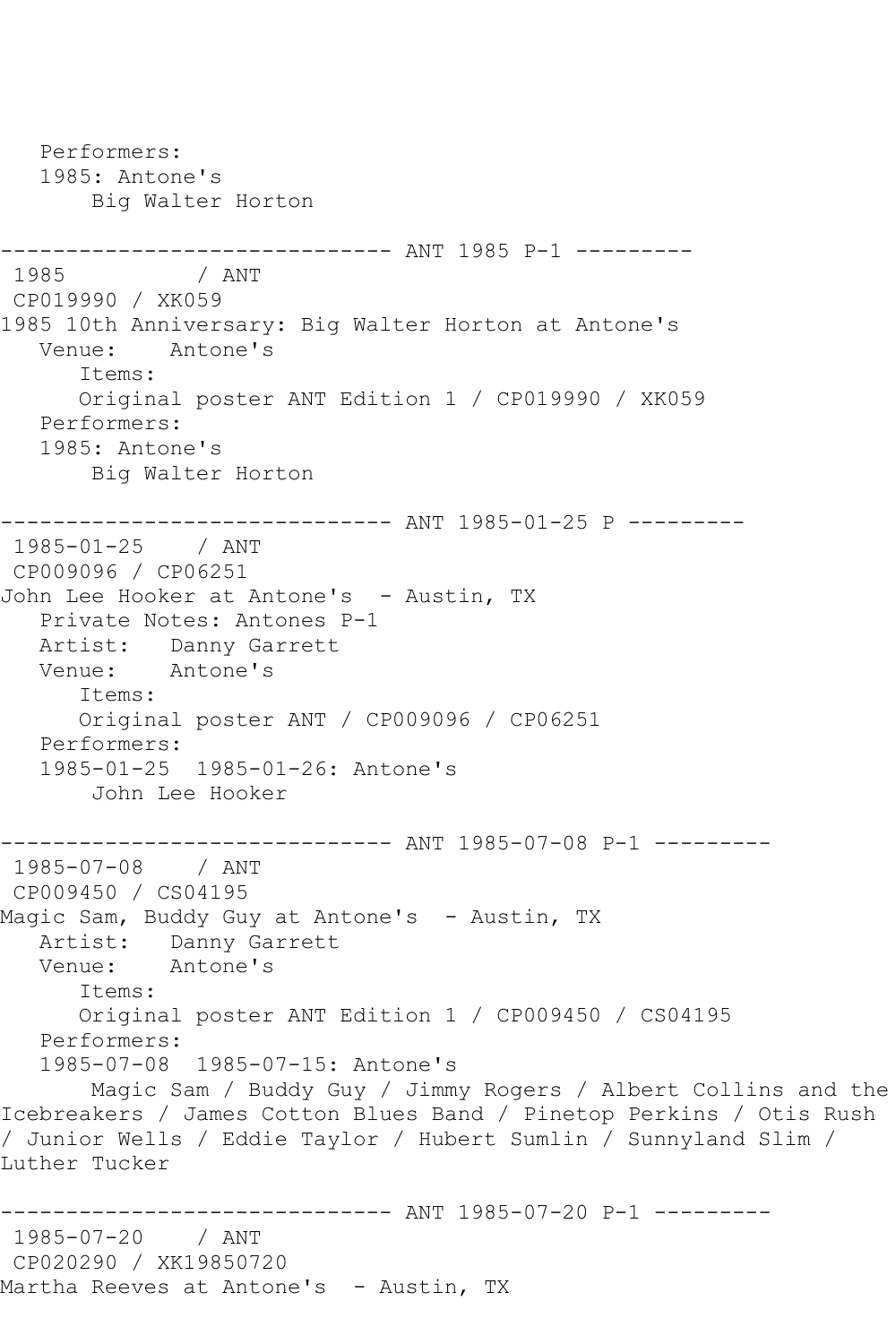Venue: Antone's Items: Original poster ANT Edition 1 / CP020290 / XK19850720 Performers: 1985-07-20: Antone's Martha Reeves ------------------------------ ANT 1985-07-27 P-1 --------- 1985-07-27 / ANT CP020291 / XK19850727 Bobby Blue Bland at Antone's - Austin, TX Venue: Antone's Items: Original poster ANT Edition 1 / CP020291 / XK19850727 Original poster ANT Edition 1 / NONE / X ANT / CP020207 / XK19790727 ANT / NONE / XK1985072 ANT / NONE / XK1979072 Performers: 1985-07-27: Antone's Bobby Blue Bland ------------------------------ ANT 1986-02-11 P-1 --------- 1986-02-11 / ANT CP008150 / CP03395 DR. John the Night Tripper, David Fathead Newman at Antone's -Austin, TX Private Notes: Antones Venue: Antone's Items: Original poster ANT Edition 1 / CP008150 / CP03395 Performers: 1986-02-11: Antone's DR. John the Night Tripper / David Fathead Newman ------------------------------ ANT 1986-04-28 P-1 --------- 1986-04-28 / ANT CP020319 / XK19860428 Marcia Ball at Antone's – Austin, TX<br>Venue: Antone's Antone's Items: Original poster ANT Edition 1 / CP020319 / XK19860428 ANT / NONE / XK1986042 Performers: 1986-04-28: Antone's Marcia Ball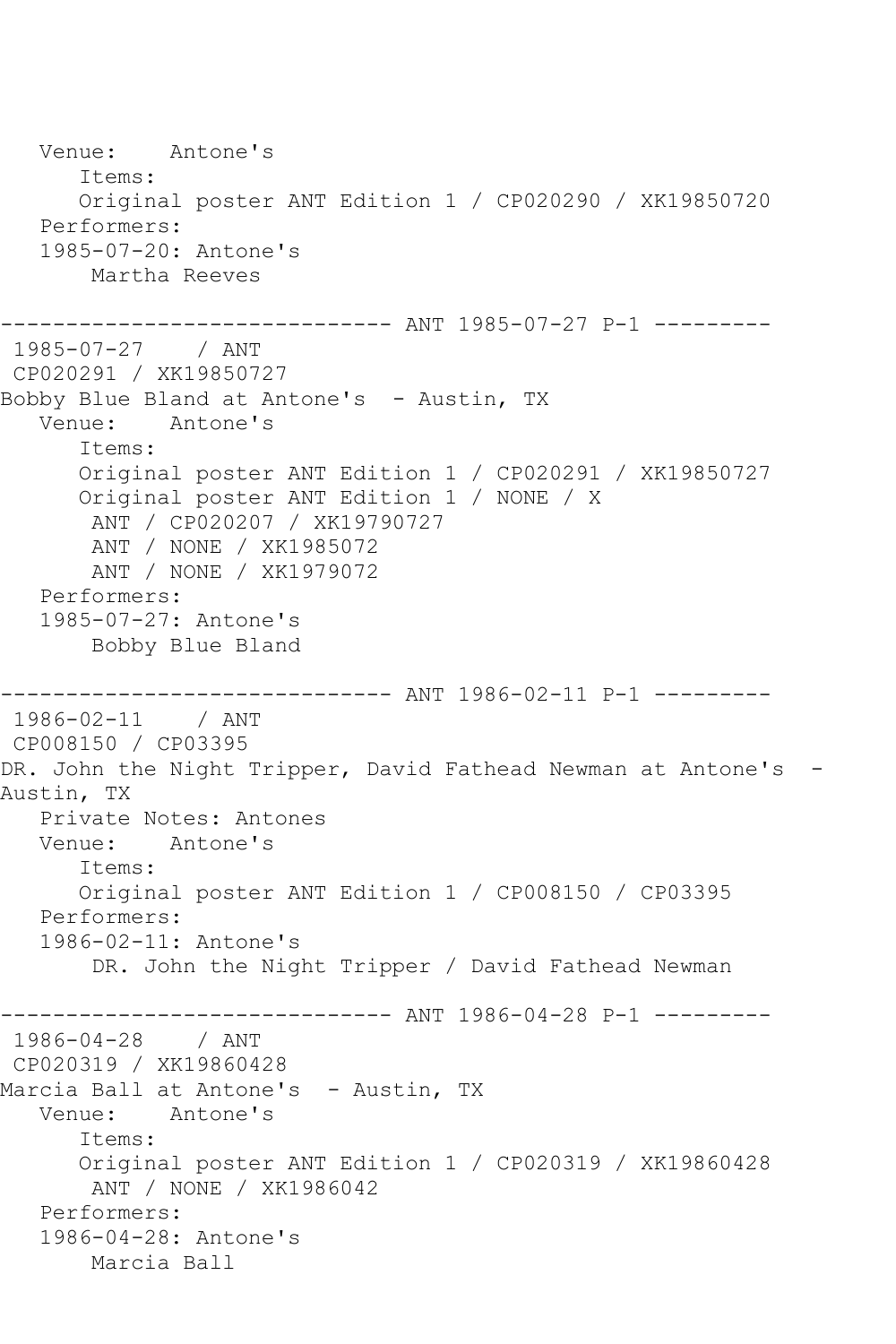------------------------------ ANT 1986-06-06 P-1 --------- 1986-06-06 / ANT CP020323 / XK19860607 Buddy Guy, Otis Rush at Antone's – Austin, TX<br>Venue: Antone's Antone's Items: Original poster ANT Edition 1 / CP020323 / XK19860607 Performers: 1986-06-06 1986-06-07: Antone's Buddy Guy 1986-06-27 1986-06-28: Otis Rush ------------------------------ ANT 1986-12-19 P-1 --------- 1986-12-19 / ANT CP004295 / CD04741 Paul Ray at Antone's - Austin, TX Event: Reunion Venue: Antone's Items: Original poster ANT Edition 1 / CP004295 / CD04741 ANT / CP004566 / CD05827 Performers: 1986-12-19 1986-12-20: Antone's Paul Ray ------------------------------ ANT 1988 P-1 --------- 1988 /  $\overline{a}$ CP008120 / CP03365 Albert Collins and the Icebreakers at Antone's - Austin, TX Private Notes: Antones Venue: Antone's Items: Original poster ANT Edition 1 / CP008120 / CP03365 Performers: 1988: Antone's Albert Collins and the Icebreakers ----------- ANT 1988-02-12 P ----------1988-02-12 / ANT CP004568 / CD05829 Irma Thomas at Antone's - Austin, TX Venue: Antone's Items: Original poster ANT / CP004568 / CD05829 Performers: 1988-02-12 1988-02-13: Antone's Irma Thomas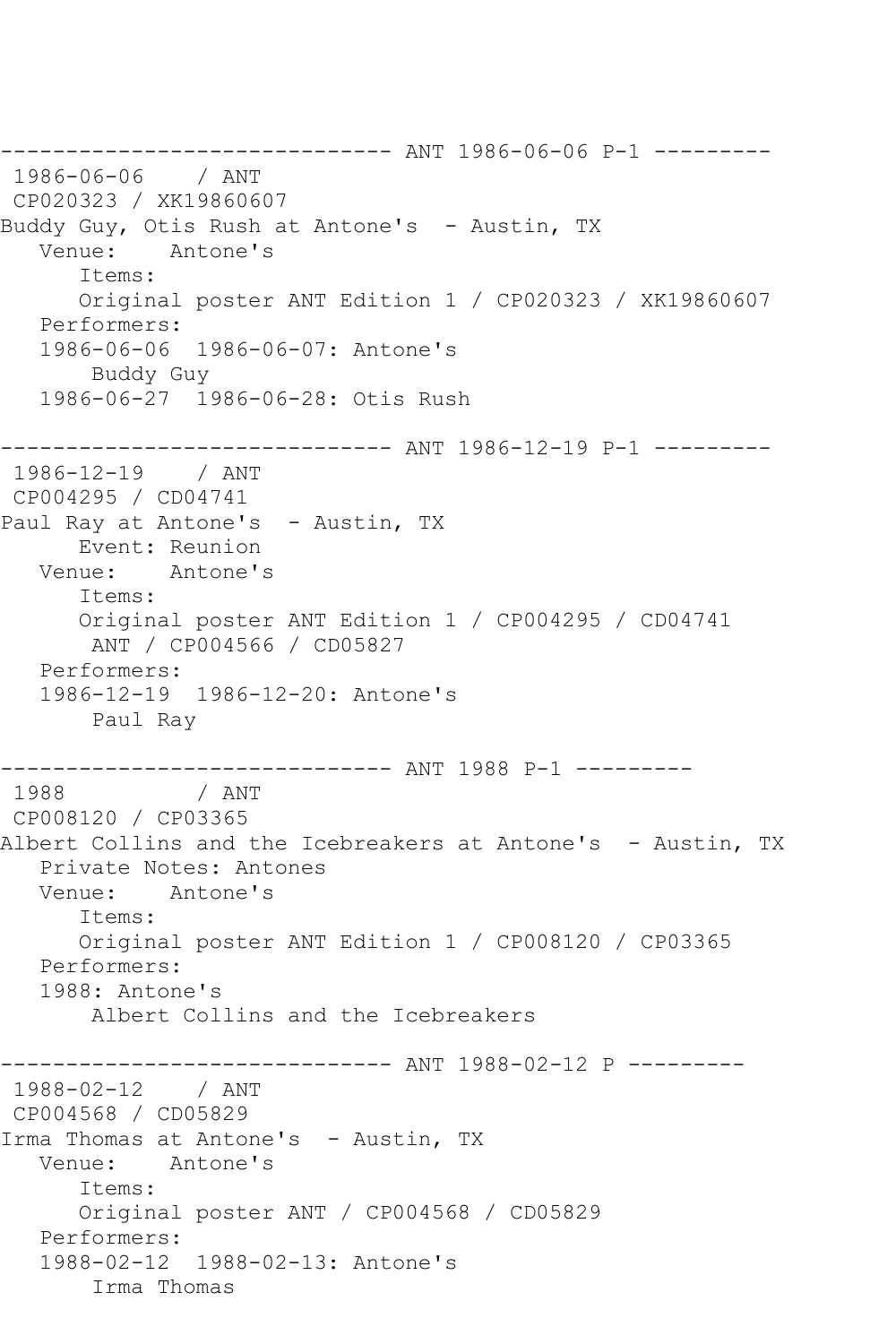------------------------------ ANT 1988-07-11 P-1 --------- 1988-07-11 / ANT CP004287 / CD04733 13th Anniversary of Antones Venue: Antone's Items: Original poster ANT Edition 1 / CP004287 / CD04733 Performers: 1988-07-11 1988-07-16: Antone's ------------------------------ ANT 1989-06-20 P-1 --------- 1989-06-20 / ANT CP009037 / CP06058 Muddy Waters at Antone's - Austin, TX Notes: The original is in red, the reprint in blue. Original is hard to find; reprint is quite common. Private Notes: Antones P-1-Signed Artist: Danny Garrett<br>Venue: Antone's Antone's Items: Original poster ANT Edition 1 / CP009037 / CP06058 ANT / CP009455 / CS04200 ANT / CP021165 / XM19890621 ANT / NONE / XM1989062 Performers: 1989-06-20 1989-06-21: Antone's Muddy Waters ------------------------------ ANT 1989-07-09 P-1 --------- 1989-07-09 / ANT CP008119 / CP03364 Lou Ann Barton, Mel Brown at Antone's - Austin, TX Private Notes: Antones P-1 Series: 14th Anniversary Venue: Antone's Items: Original poster ANT Edition 1 / CP008119 / CP03364 ANT / CP009452 / CS04197 ANT / CP021154 / XM1989 Performers: 1989-07-09 1989-07-15: Antone's Lou Ann Barton / Mel Brown / Albert Collins and the Icebreakers / Ted Harvey / Calvin Jones / Pinetop Perkins / Snooky Pryor / Jimmy Rogers / Otis Rush / Dog Sahm / Willie Smith / Angela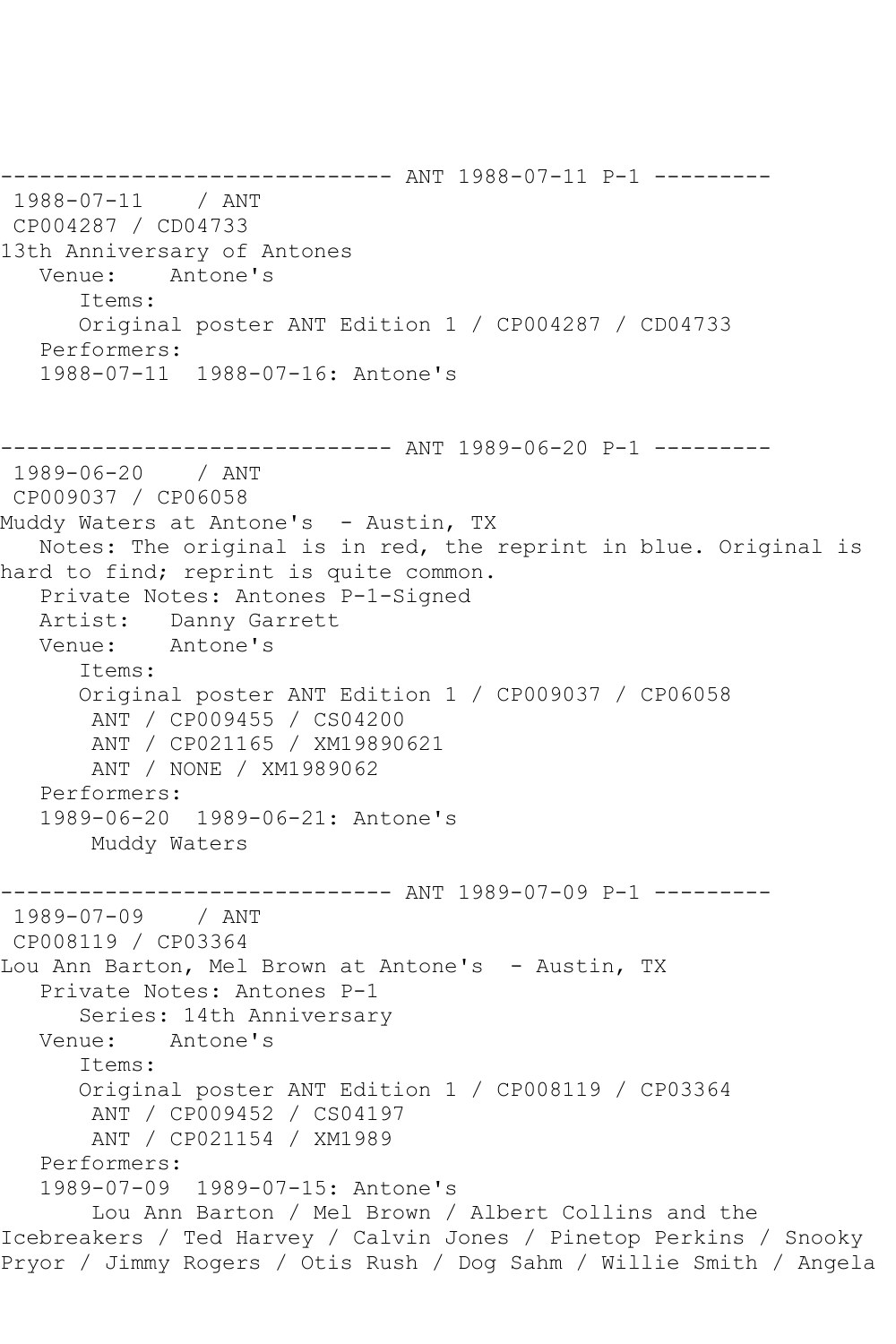Strehli / Bob Strogher / Hubert Sumlin / Luther Tucker / Lavelle White / Kim Wilson ------------------------------ 1989-07-09 P --------- 1989-07-09 / Antone's 14th Anniversary Artist: Danny Garrett Venue: Antone's Items: Original poster / Performers: 1989-07-09: Antone's ------------------------------ 1989-10-26 P --------- 1989-10-26 / Boogie Kings at Antone's - Austin, TX Artist: Danny Garrett<br>Venue: Antone's Antone's Items: Original poster / Performers: 1989-10-26: Antone's Boogie Kings ------------------------------ 1989-12-15 P --------- 1989-12-15 / C.J. Chenier at Antone's - Austin, TX Artist: Danny Garrett Venue: Antone's Items: Original poster / Performers: 1989-12-15: Antone's C.J. Chenier ------------------------------ 1989-12-26 P --------- 1989-12-26 / W.C. Clarke Band, G.G. Shinn at Antone's - Austin, TX Artist: Danny Garrett Venue: Antone's Items: Original poster /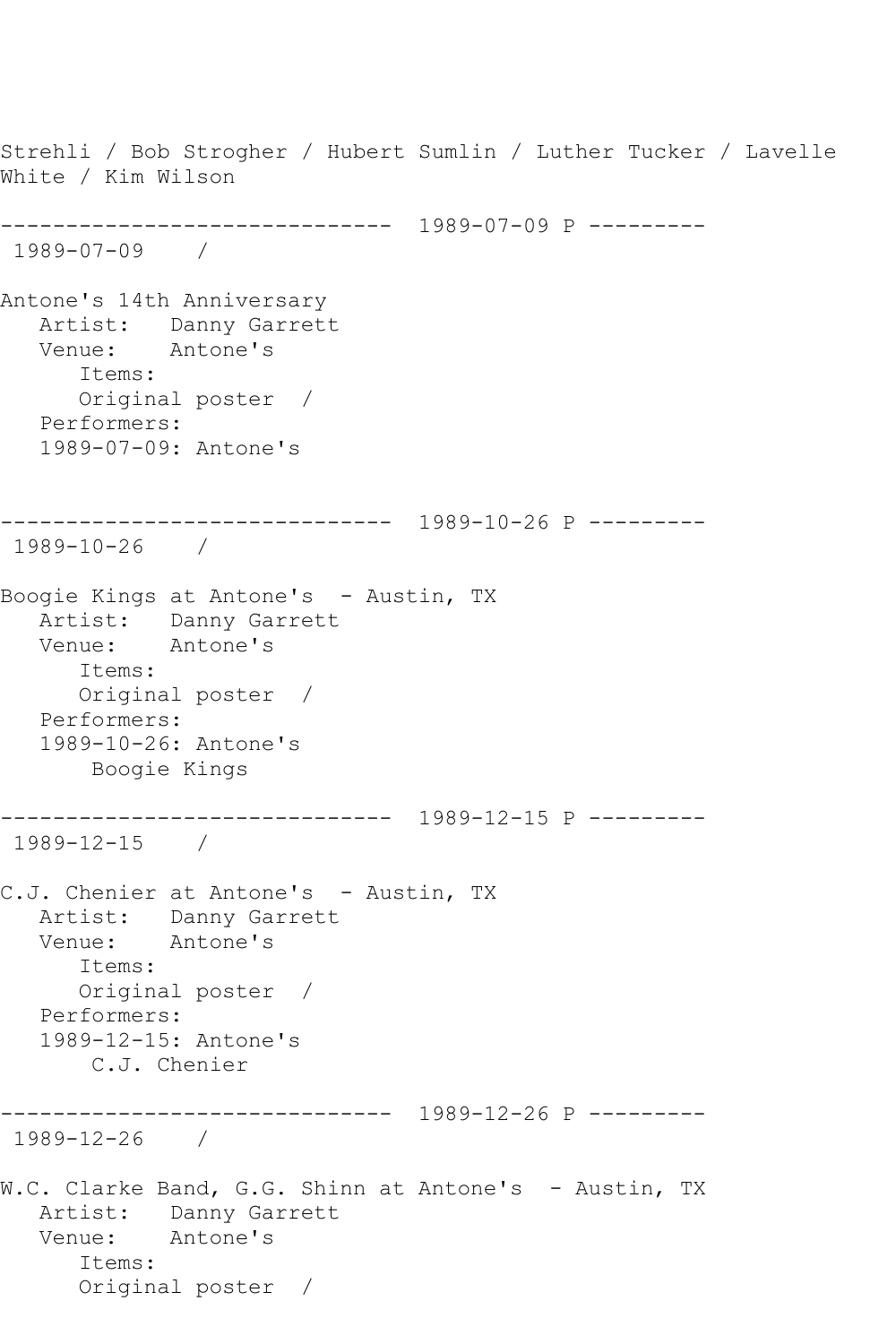Performers: 1989-12-26: Antone's W.C. Clarke Band / G.G. Shinn / Jerry La Croix / Delbert McClinton / Marcia Ball / Lou Ann Barton / Snooks Eaglin / Earl King ------------------------------ 1990-06-20 P --------- 1990-06-20 / Matt Guitar Murph at Antone's - Austin, TX Artist: Sam Yeates Venue: Antone's Items: Original poster / Performers: 1990-06-20: Antone's Matt Guitar Murph ------------------------------ 1990-07-08 P --------- 1990-07-08 / Antone's - Austin, TX Artist: Danny Garrett Venue: Antone's Items: Original poster / Performers: 1990-07-08: Antone's ------------------------------ ANT 1991 P-1 --------- / ANT CP008118 / CP03363 Cleveland Chenier, Clifton Chenier at Antone's - Austin, TX Private Notes: Antones Series: 16th Anniversary Venue: Antone's Items: Original poster ANT Edition 1 / CP008118 / CP03363 Performers: 1991: Antone's Cleveland Chenier / Clifton Chenier / C.J. Chenier / James Cotton Blues Band / Luther Guitar Jr. / Calvin Jones / Darrell Nullsch / Pinetop Perkins / Snooky Pryor / Jimmy Rogers / Willie Smith / Marcia Ball / Lou Ann Barton / Sarah Brown / Sue Foley / Angela Strehli / Doyle Bramhall SR. and JR. / Wilfred Chevis / Alan Haynes / Mark Kazanoff / Miss Lavelle White / Chris Layton / John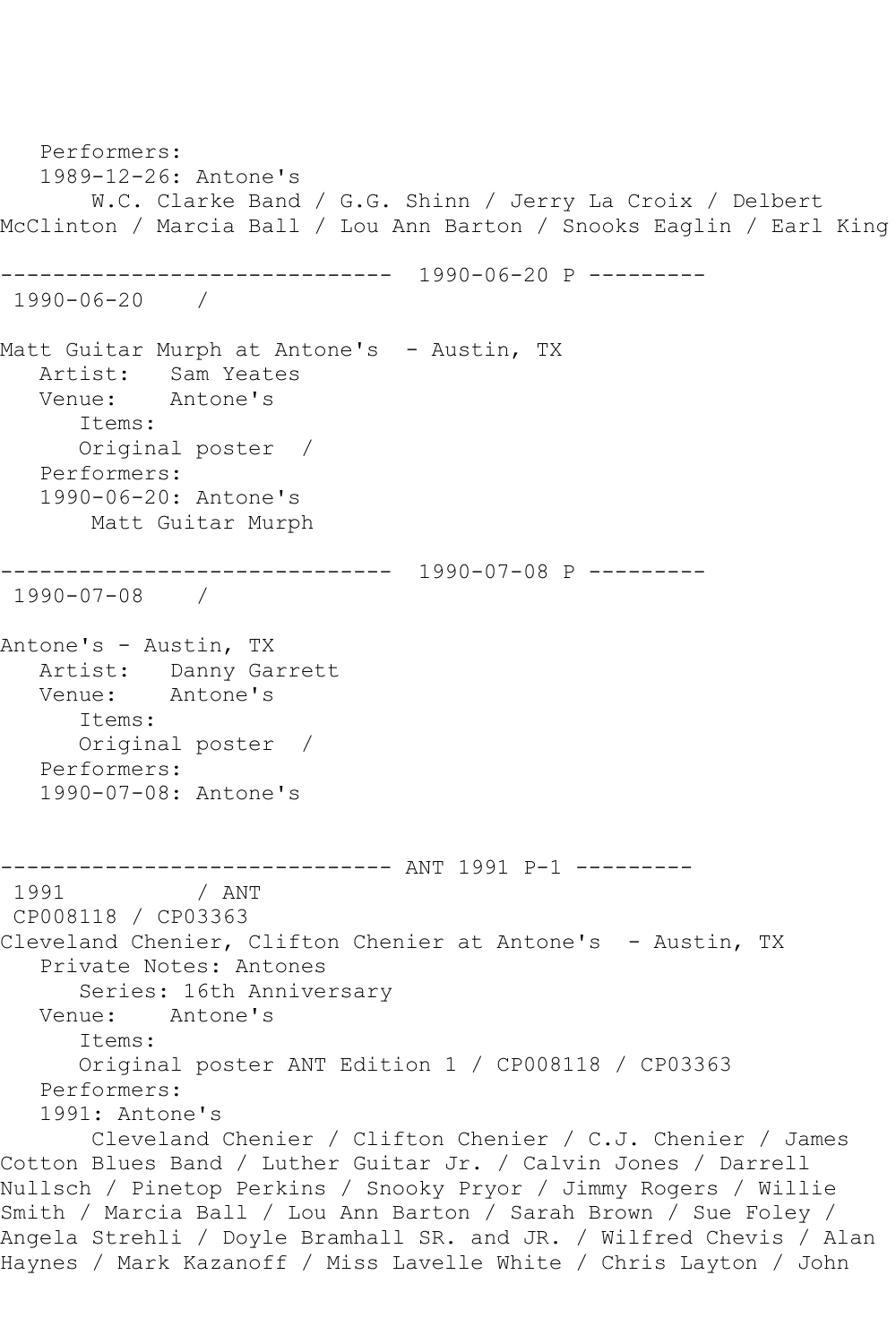Nicholas / Derek O'brien / George Rains / Tommy Shannon / Brian Terry / Reese Wynans / Sugar Ray ------------------------------ ANT 1991-08-16 P-1 --------- 1991-08-16 / ANT CP008136 / CP03381 Boogie Kings at Antone's - Austin, TX Private Notes: Antones Venue: Antone's Items: Original poster ANT Edition 1 / CP008136 / CP03381 Performers: 1991-08-16 1991-08-17: Antone's Boogie Kings ------------------------------ ANT 1993-07-03 P-1 --------- 1993-07-03 / ANT CP008097 / CP03342 Kero Leigh and the Blue Devils, No Beginner at Antone's - Austin, TX Private Notes: Antones Venue: Antone's Items: Original poster ANT Edition 1 / CP008097 / CP03342 Performers: 1993-07-03: Antone's Kero Leigh and the Blue Devils / No Beginner ------------------------------ ANT 1993-07-06 P-1 --------- 1993-07-06 / ANT CP008116 / CP03361 Snooky Pryor, Lazy Lester at Antone's - Austin, TX Private Notes: Antones Series: 18th Anniversary Venue: Antone's Items: Original poster ANT Edition 1 / CP008116 / CP03361 Performers: 1993-07-06 1993-07-17: Antone's Snooky Pryor / Lazy Lester / James Cotton Blues Band / Kim Wilson / Robert Ward / Charlie Musselwhite / Kinsey Report / Paladins / Candye Kane / Soul Hat / Louse Diamons / Sue Foley / Carolyn Wonderland / Son of Snooky / Ugly Americans / Michele Solberg / Angela Strehli / Lou Ann Barton / Doug Sahm / Will and Charlie Sexton / Derek O'brien / Denny Freeman / Tommy Shannon / Chris Layton / Ian Moore Band / Kaz Kazanoff / Steven Bruton / Bill Carter / Sarah Brown / George Rains / Fran Christina / Preston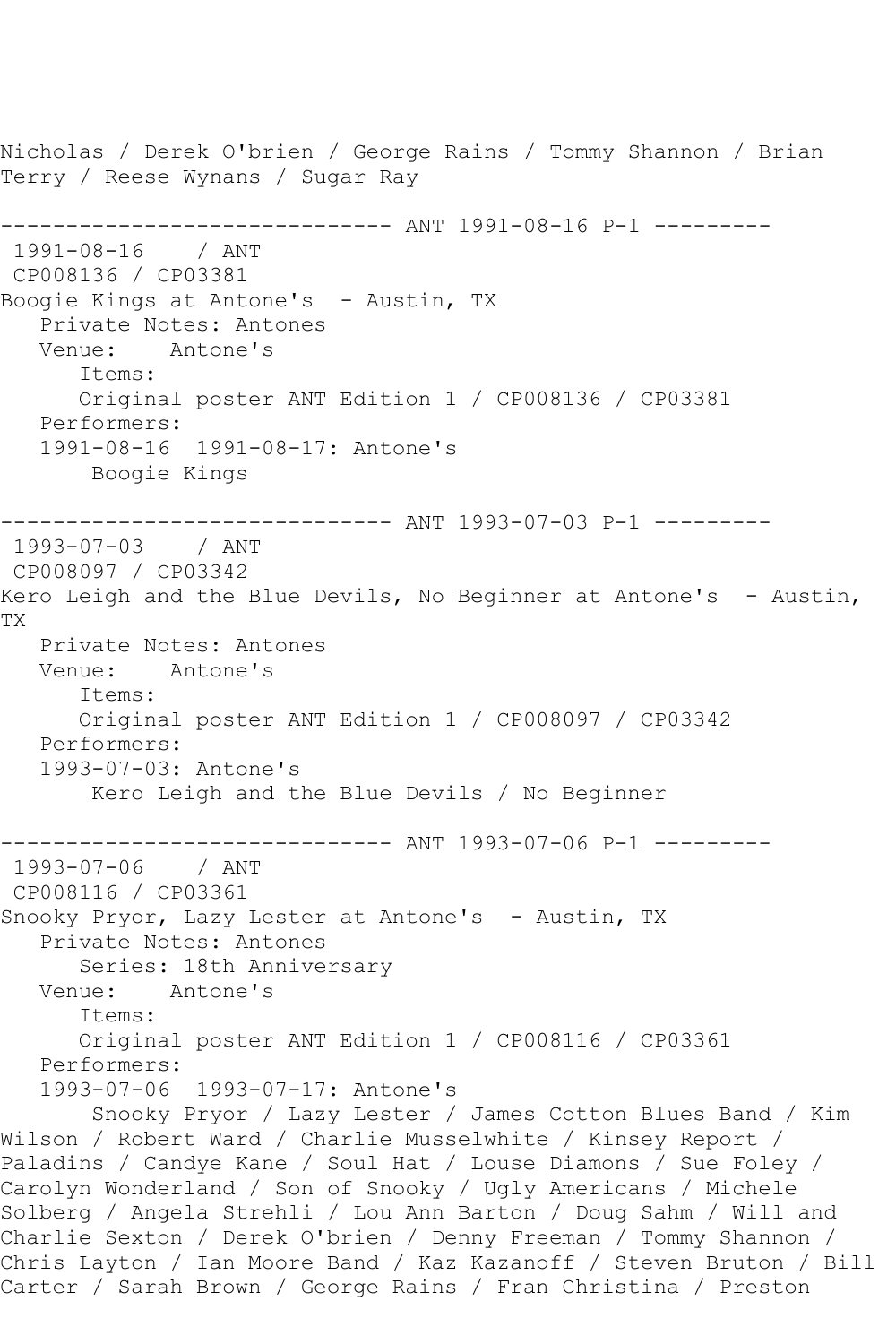Hubbard / David Holt / David Grissom / Paul Ray / Joe Sublett / Riley Osborne / Mel Brown / Bluesboy Hubbard / Mike Buck / Andy Salmon / Doyle Bramhall / W.C. Clarke Band / Gene Taylor / Alan Haynes ------------ ANT 1993-07-06 P-1 ---------1993-07-06 / ANT CP008140 / CP03385 Albert King, Wayne Bennett at Antone's - Austin, TX Private Notes: Antones Series: 18th Anniversary Venue: Antone's Items: Original poster ANT Edition 1 / CP008140 / CP03385 Performers: 1993-07-06 1993-07-17: Antone's Albert King / Wayne Bennett / Snooky Pryor / Earl Proyor JR. / Lazy Lester / Kim Wilson / Doug Sahm / Westside Horns / Angela Strehli / Lou Ann Barton / Charlie Musselwhite / Soul Hat / Doyle Bramhall / Paladins / Candye Kane / W.C. Clarke Band / Bill Carter / Blame / Sue Foley / Toni Price / Carolyn Wonderland / Michele Solberg / Mohn Mcvey / Stumble / Grey Ghost / Loose Diamonds / Kinsey Report / Denny Freeman / Joe Sublett ------------------------------ ANT 1993-10-28 P-1 --------- 1993-10-28 / ANT CP008156 / CP03401 Ugly Americans, Bruce Hughes at Antone's - Austin, TX Private Notes: Antones Artist: Schneider<br>Venue: Antone's Antone's Items: Original poster ANT Edition 1 / CP008156 / CP03401 Performers: 1993-10-28: Antone's Ugly Americans / Bruce Hughes ------------------------------ ANT 1994- P-1 --------- / ANT CP004299 / CD04745 19th Anniversary Antone's Series: 19th Anniversary Venue: Antone's Items: Original poster ANT Edition 1 / CP004299 / CD04745 Performers: 1994-: Antone's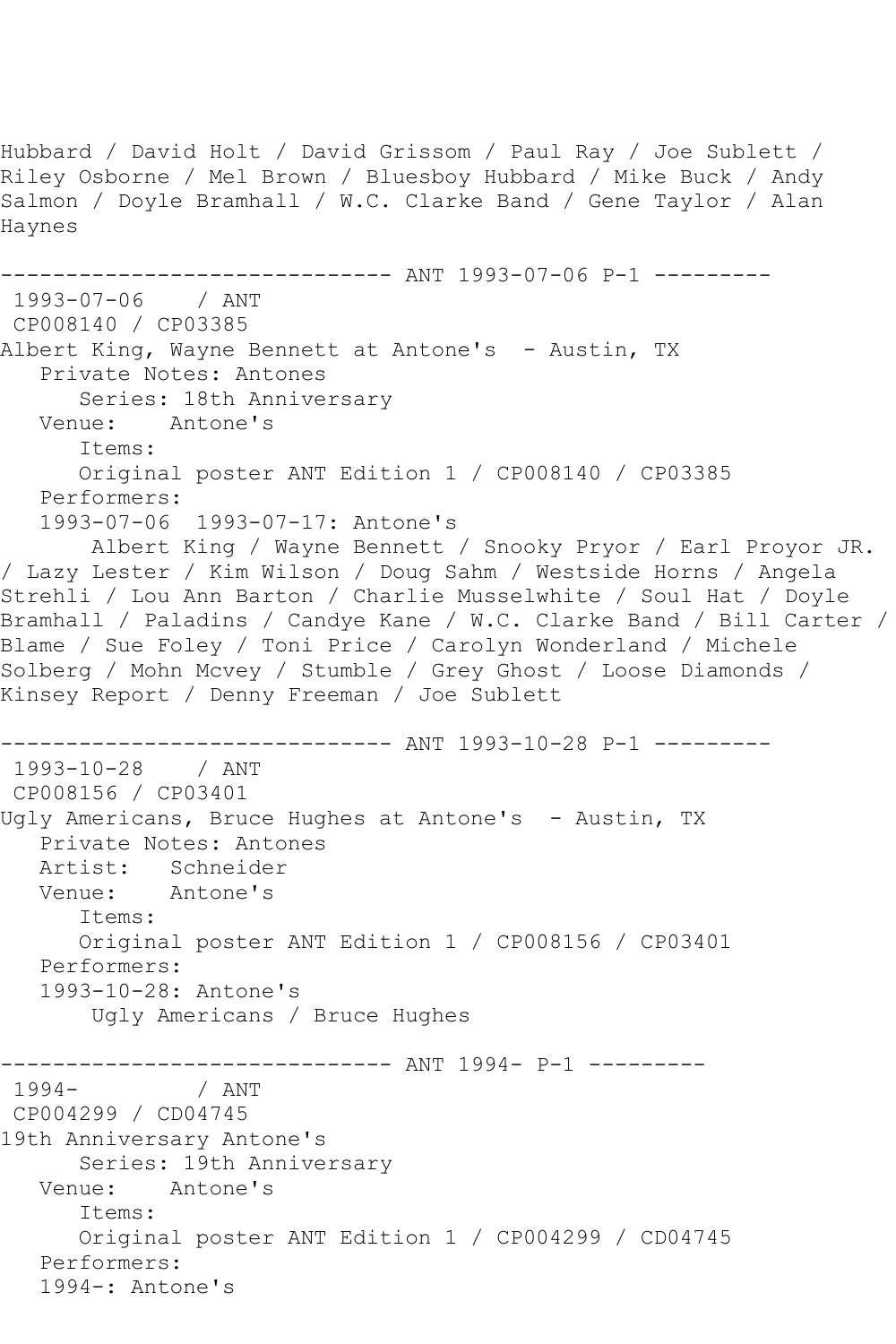------------------------------ ANT 1994-01-16 P-1 --------- 1994-01-16 / ANT CP008105 / CP03350 Albert Collins and the Icebreakers at Antone's - Austin, TX Private Notes: Antones Artist: Danny Garrett Venue: Antone's Items: Original poster ANT Edition 1 / CP008105 / CP03350 Performers: 1994-01-16: Antone's Albert Collins and the Icebreakers ------------------------------ ANT 1994-05-26 P-1 --------- 1994-05-26 / ANT CP008132 / CP03377 Malford Milligan, Derek O'Riley Band at Antone's - Austin, TX Private Notes: Antones Benefit: Benefit for the Bartender, Beth McVey Venue: Antone's Items: Original poster ANT Edition 1 / CP008132 / CP03377 Performers: 1994-05-26: Antone's Malford Milligan / Derek O'Riley Band / Mystic Knights / Moellers / Guy Forsyth / Mohn Mcvey / Stumble / Preston Hubbard / Toni Price / Scrappy Judd / Casper / Teddy Morgan / Sevilles / Beth Mcvey ------------------------------ ANT 1994-12-31 P-1 --------- 1994-12-31 / ANT CP008110 / CP03355 Toni Price, Denny Freeman at Antone's - Austin, TX Private Notes: Antones Venue: Antone's Items: Original poster ANT Edition 1 / CP008110 / CP03355 Performers: 1994-12-31: Antone's Toni Price / Denny Freeman / Sarah Brown / George Rains / Paul Ray / Kaz Kazanoff / Lou Ann Barton / Sue Foley ------------------------------ ANT 1995-01-21 P-1 --------- 1995-01-21 / ANT CP008157 / CP03402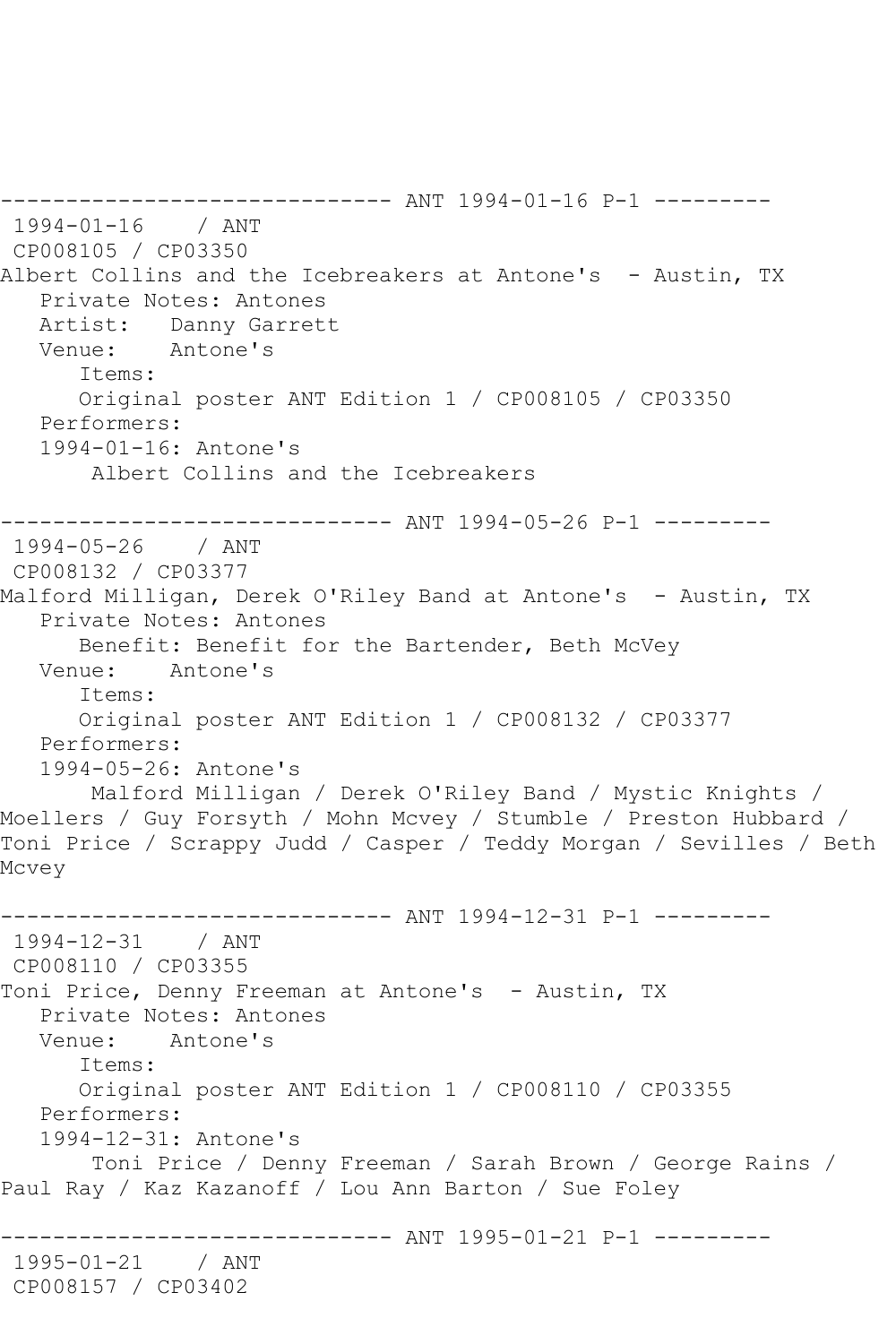Derek Trucks Band at Antone's - Austin, TX Private Notes: Antones Venue: Antone's Items: Original poster ANT Edition 1 / CP008157 / CP03402 Performers: 1995-01-21: Antone's Derek Trucks Band ------------------------------ ANT 1995-07-07 P-1 --------- 1995-07-07 / ANT CP008128 / CP03373 James Cotton, Lazy Lester at Antone's - Austin, TX Private Notes: Antones Series: 20th Anniversary Venue: Antone's Items: Original poster ANT Edition 1 / CP008128 / CP03373 Performers: 1995-07-07 1995-07-16: Antone's James Cotton Blues Band / Lazy Lester / Ian Moore Band / Pinetop Perkins / Angela Strehli / Joe Ely / Barbara Lynn / Ugly Americans / Denny Freeman / Paul Ray / Cobras / Guy Forsyth / Real Deal / Bill Carter / Breedlove / Kim Wilson / Earl King / Junior Wells / Lavelle White / MR. Calvin Jones / Willie Big Eye Smith / Chris Whitley / Lou Ann Barton / Candye Kane / Sue Foley / Storyville / Doyle Bramhall / Moellers / Doyle Bramhall / Will Sexton / Jake Andrews / Teddy Morgan / Sevilles / Sugar Bear ------------------------------ 1996 P --------- 1996 CP701627 / CP701627 Guy Forsyth at Antone's [Austin, TX] Notes: This item appears in the book 'The Art of Modern Rock' as AMR # 022.5<br>Artist: Danny Garrett Venue: Antone's Items: Original poster / CP701627 / CP701627 (12 x 17) Performers: 1996: Antone's Guy Forsyth ------------------------------ ANT 1996-05-31 P-1 --------- 1996-05-31 / ANT CP008091 / CP03336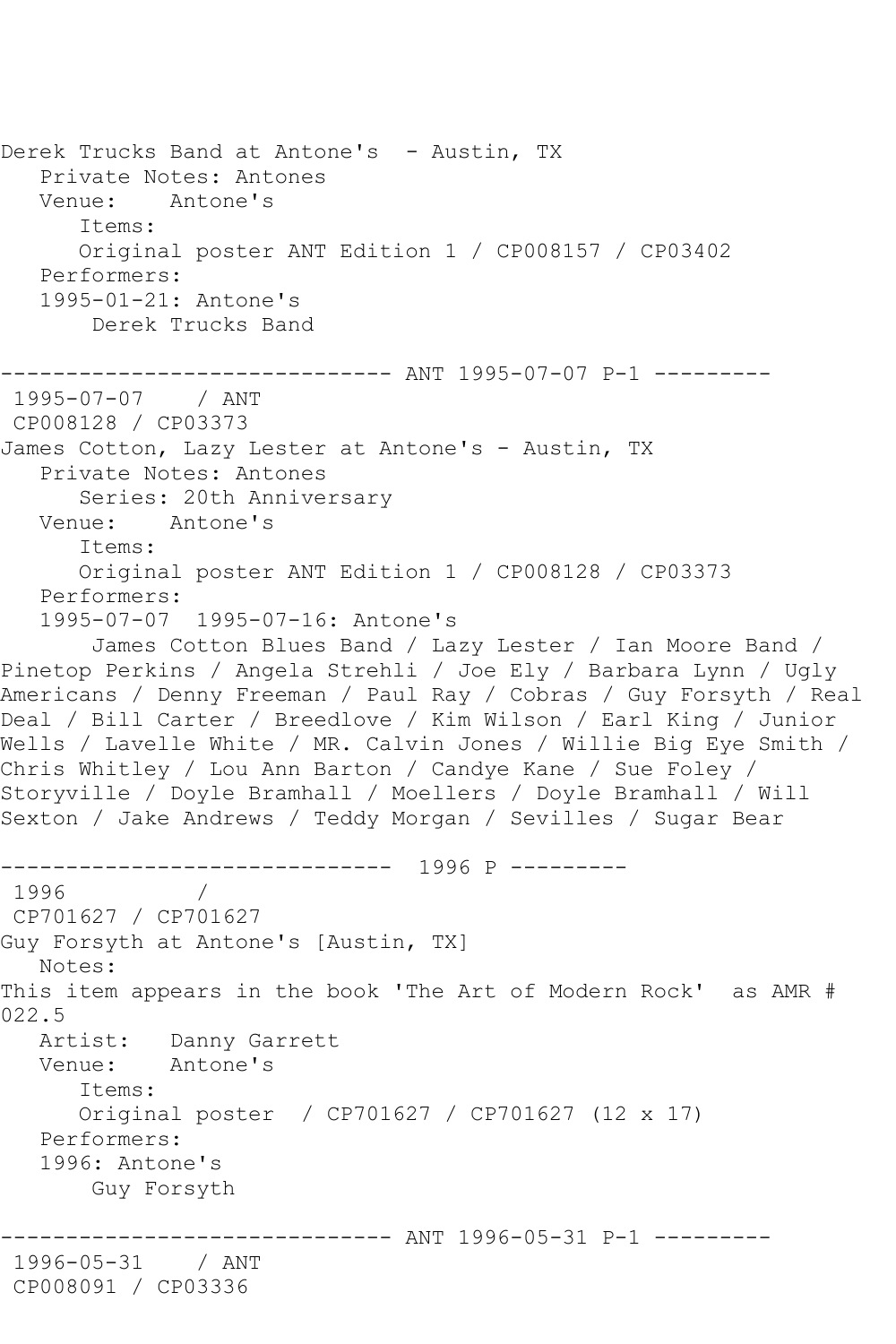Commander Cody and his Lost Planet Airmen at Antone's - Austin, TX Private Notes: Antones Venue: Antone's Items: Original poster ANT Edition 1 / CP008091 / CP03336 Performers: 1996-05-31: Antone's Commander Cody and his Lost Planet Airmen ------------------------------ ANT 1996-07-10 P-1 --------- 1996-07-10 / ANT CP021268 / XM19960710 Antone's 21st Anniversary Venue: Antone's Items: Original poster ANT Edition 1 / CP021268 / XM19960710 ANT / NONE / XM1996071 Performers: 1996-07-10: Antone's ------------------------------ ANT 1996-07-10 P-1 --------- 1996-07-10 / ANT CP015067 / ME0214 21st Anniversary Antone's Event: Antone's Twenty First Anniversary Artist: Danny Garrett Venue: Antone's Items: Original poster ANT Edition 1 / CP015067 / ME0214 Performers: 1996-07-10 1996-07-20: Antone's ---------- ANT 1996-11-30 P-1 ----------1996-11-30 / ANT CP021290 / XM19961130 Maceo Parker at Antone's - Austin, TX Venue: Antone's Items: Original poster ANT Edition 1 / CP021290 / XM19961130 ANT / NONE / XM1996113 Performers: 1996-11-30: Antone's Maceo Parker ------------------------------ ANT 1999-12-10 P-1 ---------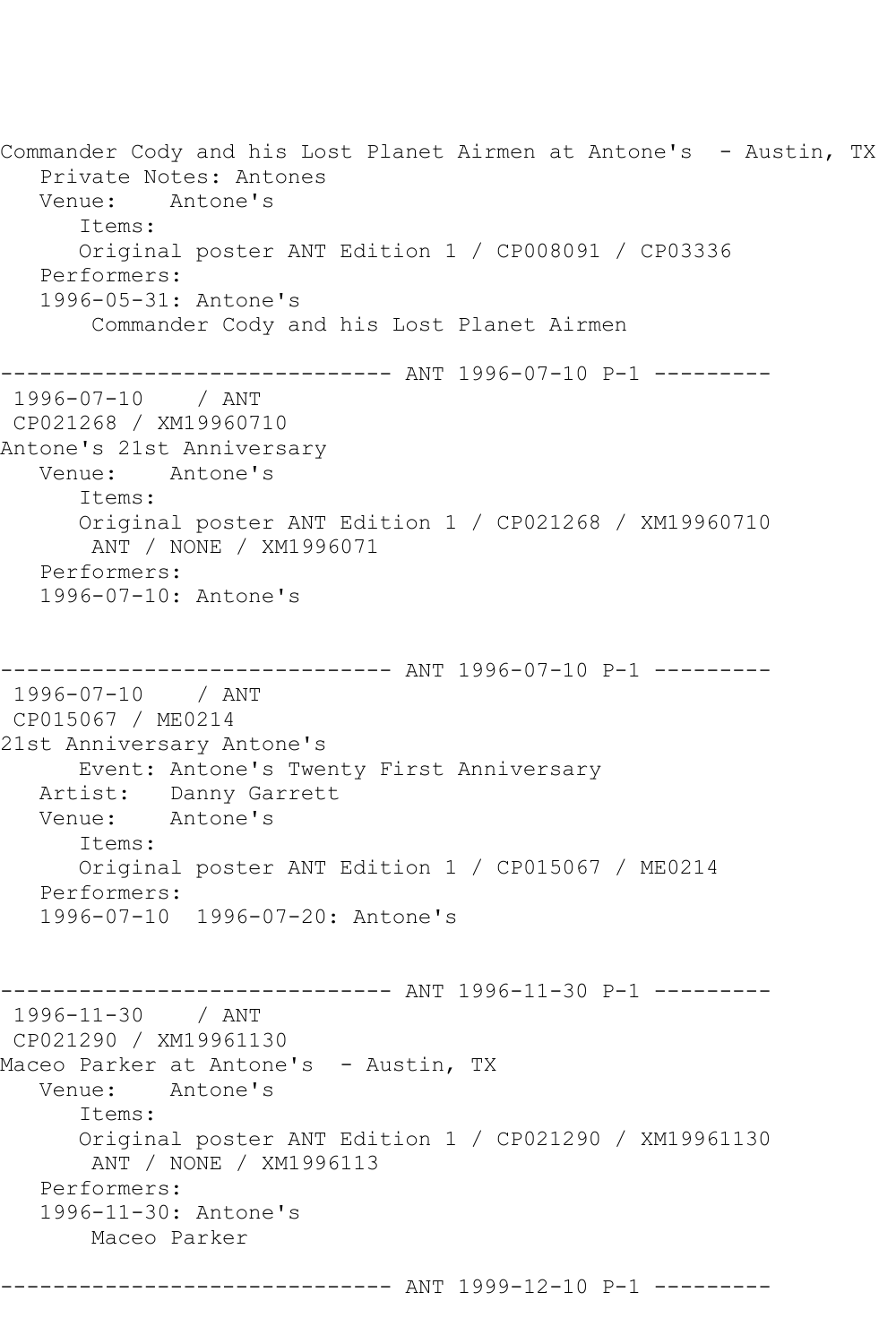1999-12-10 / ANT CP004214 / CD04623 Steve Vai at Antone's - Austin, TX Venue: Antone's Items: Original poster ANT Edition 1 / CP004214 / CD04623 Performers: 1999-12-10: Antone's Steve Vai ------------------------------ ANT 19zz P-1 --------- 19zz / ANT CP008094 / CP03339 Candye Kane, Home Cookin' at Antone's - Austin, TX Private Notes: Antones Venue: Antone's Items: Original poster ANT Edition 1 / CP008094 / CP03339 Performers: 19zz: Antone's Candye Kane / Home Cookin' --------------------------------- ANT 19zz P-1 ----------<br>19zz / ANT / ANT CP008086 / CP03331 Cobras at Antone's - Austin, TX Private Notes: Antones Venue: Antone's Items: Original poster ANT Edition 1 / CP008086 / CP03331 Performers: 19zz: Antone's Cobras ---------------------------------- ANT 19zz P-1 ----------<br>19zz / ANT / ANT CP008143 / CP03388 Papa Mali and the Instigators at Antone's - Austin, TX Private Notes: Antones Venue: Antone's Items: Original poster ANT Edition 1 / CP008143 / CP03388 Performers: 19zz: Antone's Papa Mali and the Instigators ------------------------------ ANT 19zz P-1 ---------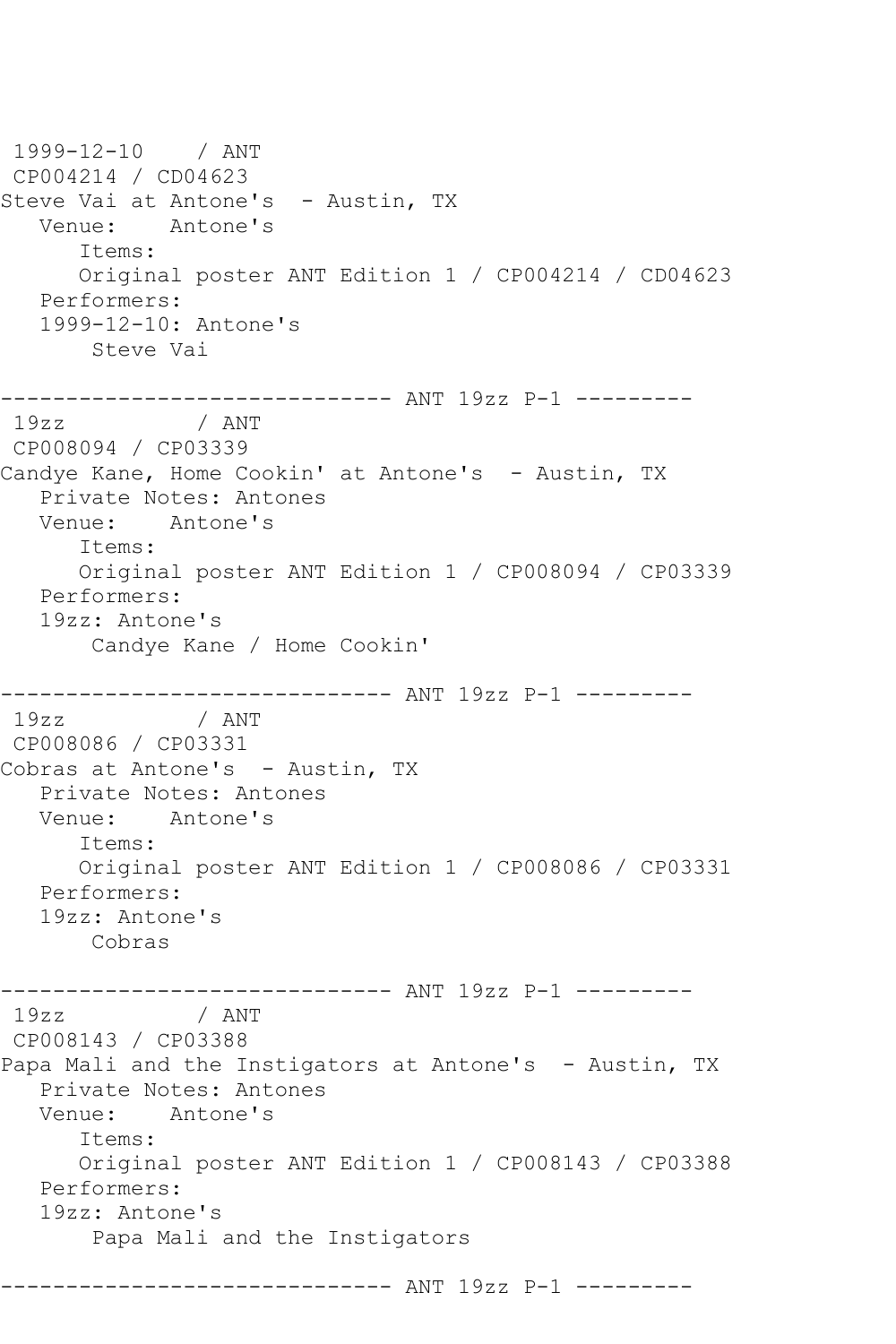19zz / ANT CP008087 / CP03332 Snooky Pryor, Too Cool To Move at Antone's - Austin, TX Private Notes: Antones<br>Venue: Antone's Antone's Items: Original poster ANT Edition 1 / CP008087 / CP03332 Performers: 19zz: Antone's Snooky Pryor / Too Cool To Move ------------------------------ ANT 19zz P-1 --------- 19zz / ANT CP004203 / CD04612 Tradition Blue Monday at Antone's - Austin, TX Venue: Antone's Items: Original poster ANT Edition 1 / CP004203 / CD04612 Performers: 19zz: Antone's --------------------------------- ANT 19zz P-1 ----------<br>19zz / ANT / ANT CP008101 / CP03346 Willie Dixon at Antone's - Austin, TX Private Notes: Antones Venue: Antone's Items: Original poster ANT Edition 1 / CP008101 / CP03346 Performers: 19zz: Antone's Willie Dixon -------------------------------- ANT 19zz- P-1 ----------<br>19zz- / ANT / ANT CP008138 / CP03383 B.B. King at Antone's - Austin, TX Private Notes: Antones P-1 Artist: Danny Garrett Venue: Antone's Items: Original poster ANT Edition 1 / CP008138 / CP03383 Performers: 19zz-: Antone's B.B. King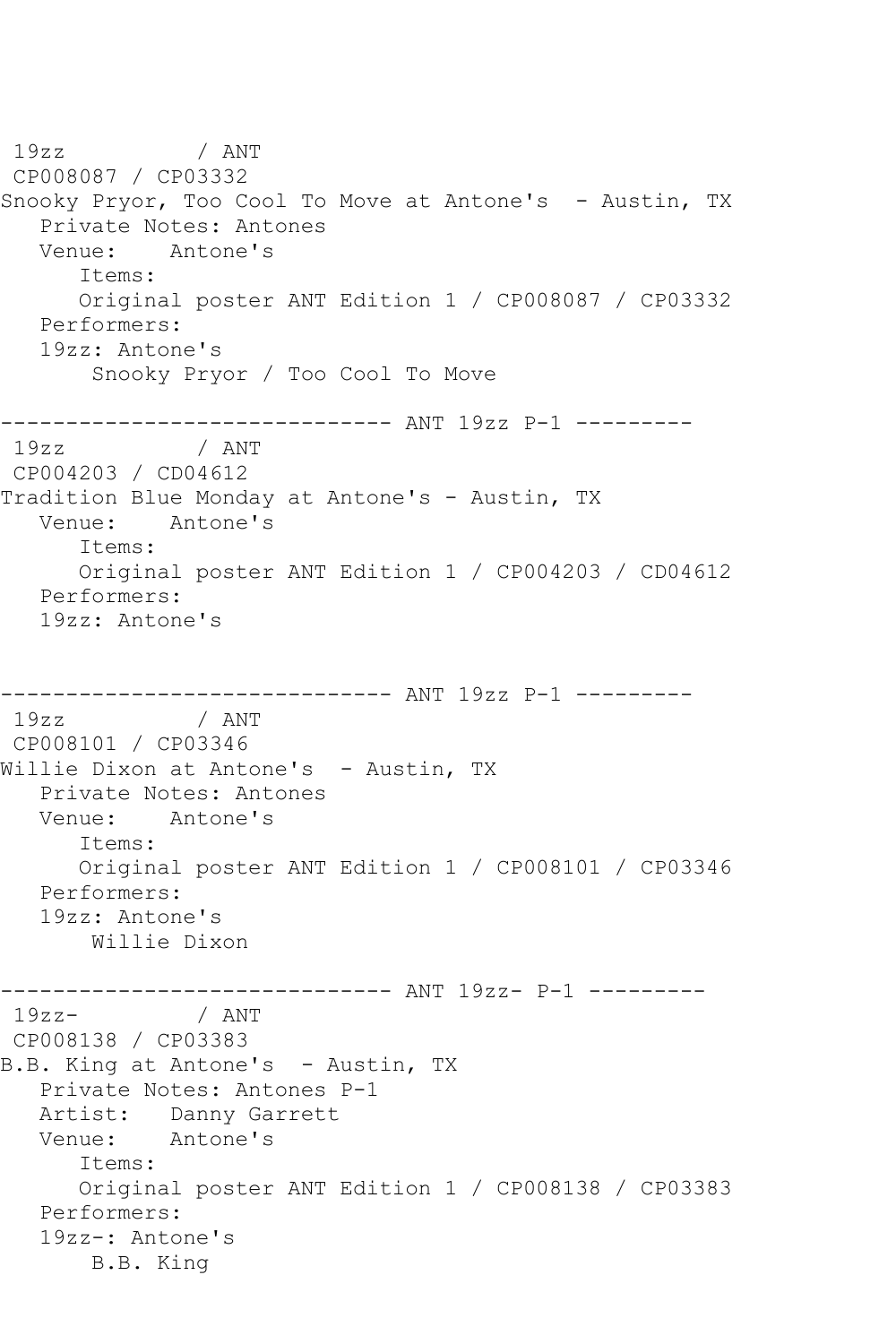------------------------------ ANT 19zz-01-02 P-1 --------- 19zz-01-02 / ANT CP008162 / CP03407 Albert King at Antone's - Austin, TX Private Notes: Antones Venue: Antone's Items: Original poster ANT Edition 1 / CP008162 / CP03407 Performers: 19zz-01-02 19zz-01-27: Antone's Albert King ------------------------------ ANT 19zz-01-02 P --------- 19zz-01-02 / ANT CP004689 / CD05992 James Brown at Antone's - Austin, TX Venue: Antone's Items: Original poster ANT / CP004689 / CD05992 Performers: 19zz-01-02: Antone's James Brown ------------------------------ ANT 19zz-01-14 P-1 --------- 19zz-01-14 / ANT CP004360 / CD04806 Otis Rush at Antone's - Austin, TX Venue: Antone's Items: Original poster ANT Edition 1 / CP004360 / CD04806 Performers: 19zz-01-14 19zz-01-15: Antone's Otis Rush ---------- ANT 19zz-01-24 P-1 ---------19zz-01-24 / ANT CP019945 / XK014 Bob Margolin at Antone's - Austin, TX Venue: Antone's Items: Original poster ANT Edition 1 / CP019945 / XK014 Performers: 19zz-01-24: Antone's Bob Margolin ------------------------------ ANT 19zz-01-26 P-1 --------- 19zz-01-26 / ANT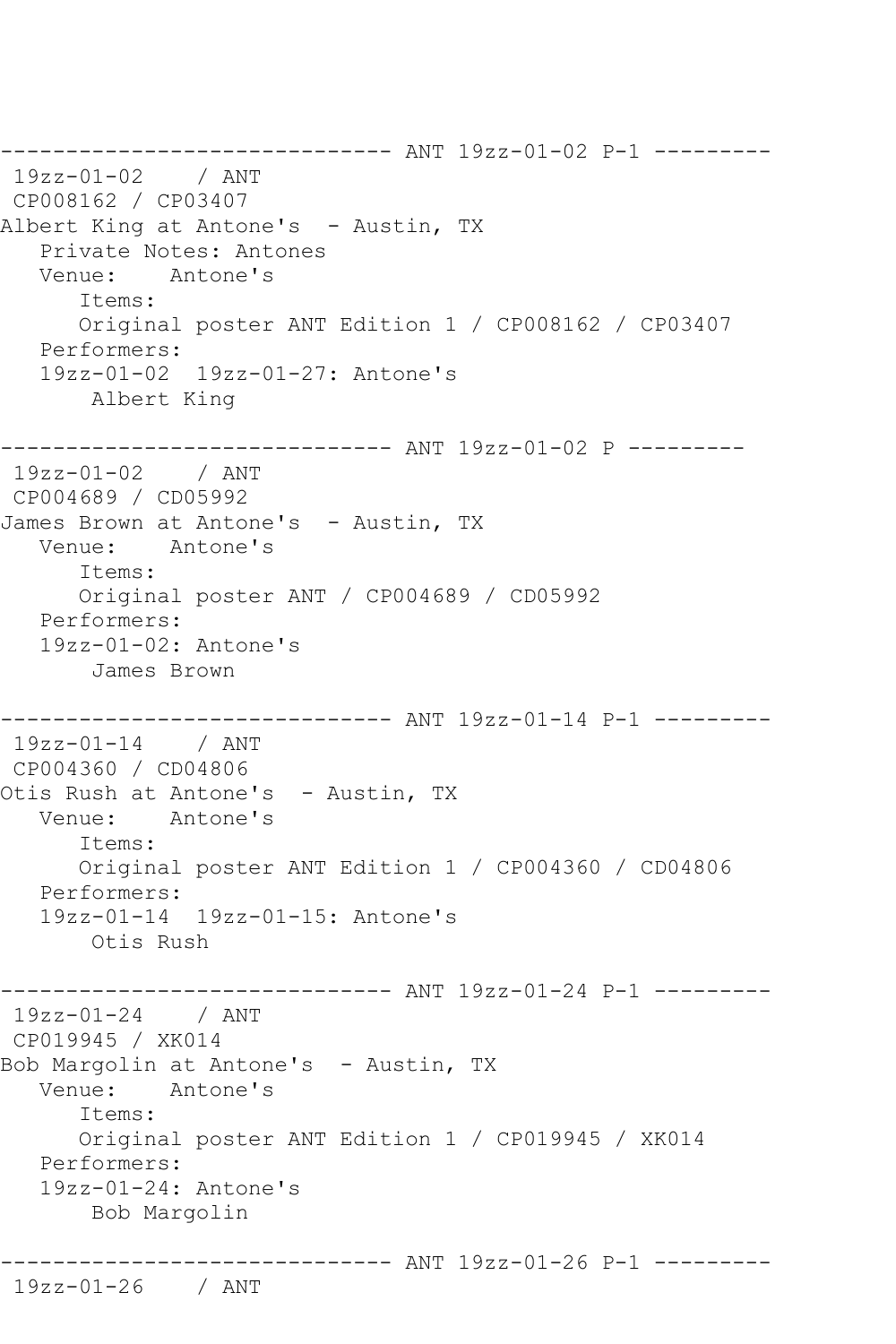CP004322 / CD04768 Bobby Blue Bland, Grateful Dead at Antone's - Austin, TX Venue: Antone's Items: Original poster ANT Edition 1 / CP004322 / CD04768 Performers: 19zz-01-26 19zz-01-28: Antone's Bobby Blue Bland / Grateful Dead ------------------------------ ANT 19zz-02-02 P-1 --------- 19zz-02-02 / ANT CP004216 / CD04625 Benefit for Clifton Chenier at Antones<br>Venue: Antone's Antone's Items: Original poster ANT Edition 1 / CP004216 / CD04625 Performers: 19zz-02-02: Antone's Clifton Chenier / Lightnin' Hopkins / Big Walter Horton ------------------------------ ANT 19zz-02-03 P-1 --------- 19zz-02-03 / ANT CP008153 / CP03398 Sue Foley, Alien Beats at Antone's - Austin, TX Private Notes: Antones Venue: Antone's Items: Original poster ANT Edition 1 / CP008153 / CP03398 Performers: 19zz-02-03: Antone's Sue Foley / Alien Beats ------------------------------ ANT 19zz-02-08 P-1 --------- 19zz-02-08 / ANT CP008159 / CP03404 Jr. Walker and the All Stars, All Stars at Antone's - Austin, TX Private Notes: Antones Venue: Antone's Items: Original poster ANT Edition 1 / CP008159 / CP03404 Performers: 19zz-02-08 19zz-02-11: Antone's Jr. Walker and the All Stars / All Stars ------------------------------ ANT 19zz-02-21 P --------- 19zz-02-21 / ANT CP004615 / CD05918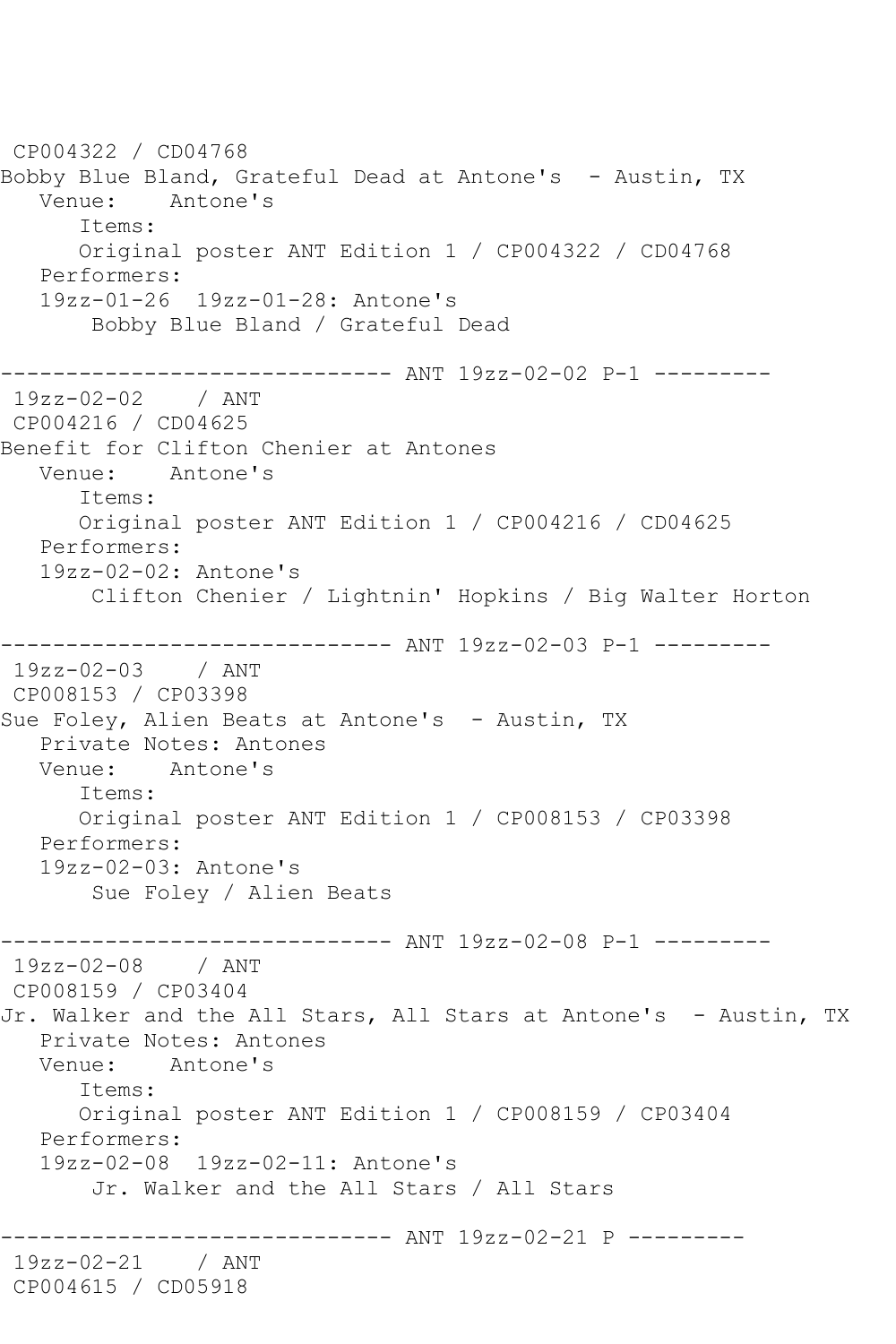John Lee Hooker at Antone's - Austin, TX Venue: Antone's Items: Original poster ANT / CP004615 / CD05918 Performers: 19zz-02-21 19zz-02-25: Antone's John Lee Hooker ------------------------------ ANT 19zz-02-27 P-1 --------- 19zz-02-27 / ANT CP008154 / CP03399 Stevie Ray Vaughan, Ernie and the Sky Ktels at Antone's - Austin, TX Private Notes: Antones Venue: Antone's Items: Original poster ANT Edition 1 / CP008154 / CP03399 Performers: 19zz-02-27: Antone's Stevie Ray Vaughan / Ernie and the Sky Ktels / Lewis and the Legends ------------------------------ ANT 19zz-03-15 P-1 --------- 19zz-03-15 / ANT CP008088 / CP03333 Teddy Morgan, Ridin' In Style at Antone's - Austin, TX Private Notes: Antones Venue: Antone's Items: Original poster ANT Edition 1 / CP008088 / CP03333 Performers: 19zz-03-15: Antone's Teddy Morgan / Ridin' In Style ----------- ANT 19zz-03-23 P-1 ---------19zz-03-23 / ANT CP008114 / CP03359 Soul Food Cafe at Antone's - Austin, TX Private Notes: Antones Venue: Antone's Items: Original poster ANT Edition 1 / CP008114 / CP03359 Performers: 19zz-03-23: Antone's Soul Food Cafe ------------------------------ ANT 19zz-03-28 P-1 ---------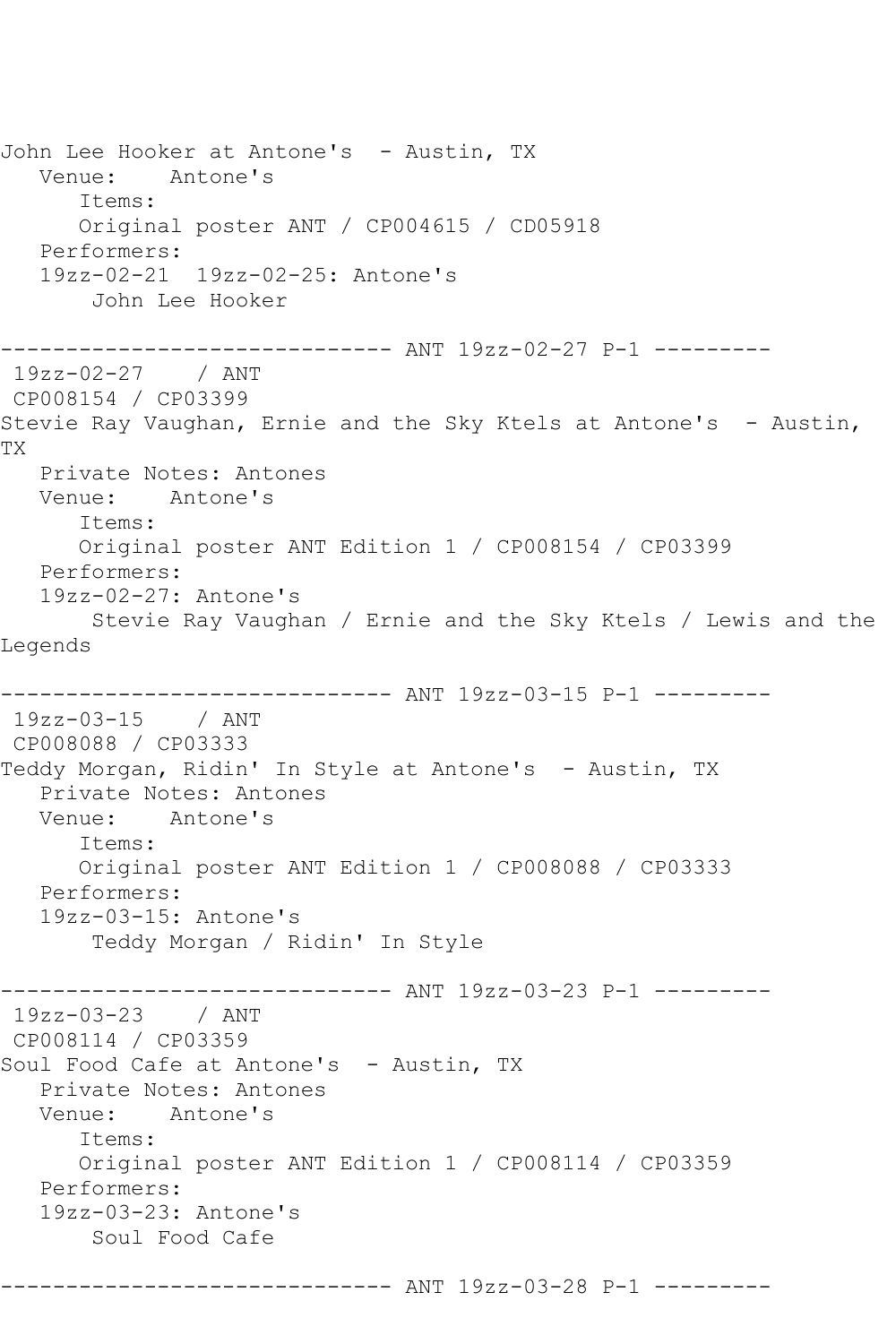```
19zz-03-28 / ANT 
CP009654 / CS04399
George Jones at Antone's - Austin, TX
  Artist: Danny Garrett<br>Venue: Antone's
            Antone's
       Items:
       Original poster ANT Edition 1 / CP009654 / CS04399
   Performers:
    19zz-03-28: Antone's
        George Jones
       ------------------------------ ANT 19zz-03-29 P-1 ---------
19zz-03-29 / ANT 
CP008108 / CP03353
Bobby Blue Bland at Antone's - Austin, TX
    Private Notes: Antones P-1
   Artist: Danny Garrett
   Venue: Antone's
       Items:
       Original poster ANT Edition 1 / CP008108 / CP03353
        ANT / CP009656 / CS04401
        ANT / CP019934 / XK003
   Performers:
    19zz-03-29: Antone's
        Bobby Blue Bland
------------------------------ ANT 19zz-03-30 P-1 ---------
19zz-03-30 / ANT 
CP008124 / CP03369
Bobby Blue Bland at Antone's - Austin, TX
  Private Notes: Antones<br>Venue: Antone's
           Antone's
       Items:
       Original poster ANT Edition 1 / CP008124 / CP03369
    Performers:
    19zz-03-30 19zz-04-01: Antone's
        Bobby Blue Bland
                ------------------------------ ANT 19zz-04-02 P-1 ---------
19zz-04-02 / ANT 
CP008139 / CP03384
Kim Wilson, JR. Watson at Antone's - Austin, TX
   Private Notes: Antones
   Venue: Antone's
       Items:
       Original poster ANT Edition 1 / CP008139 / CP03384
   Performers:
```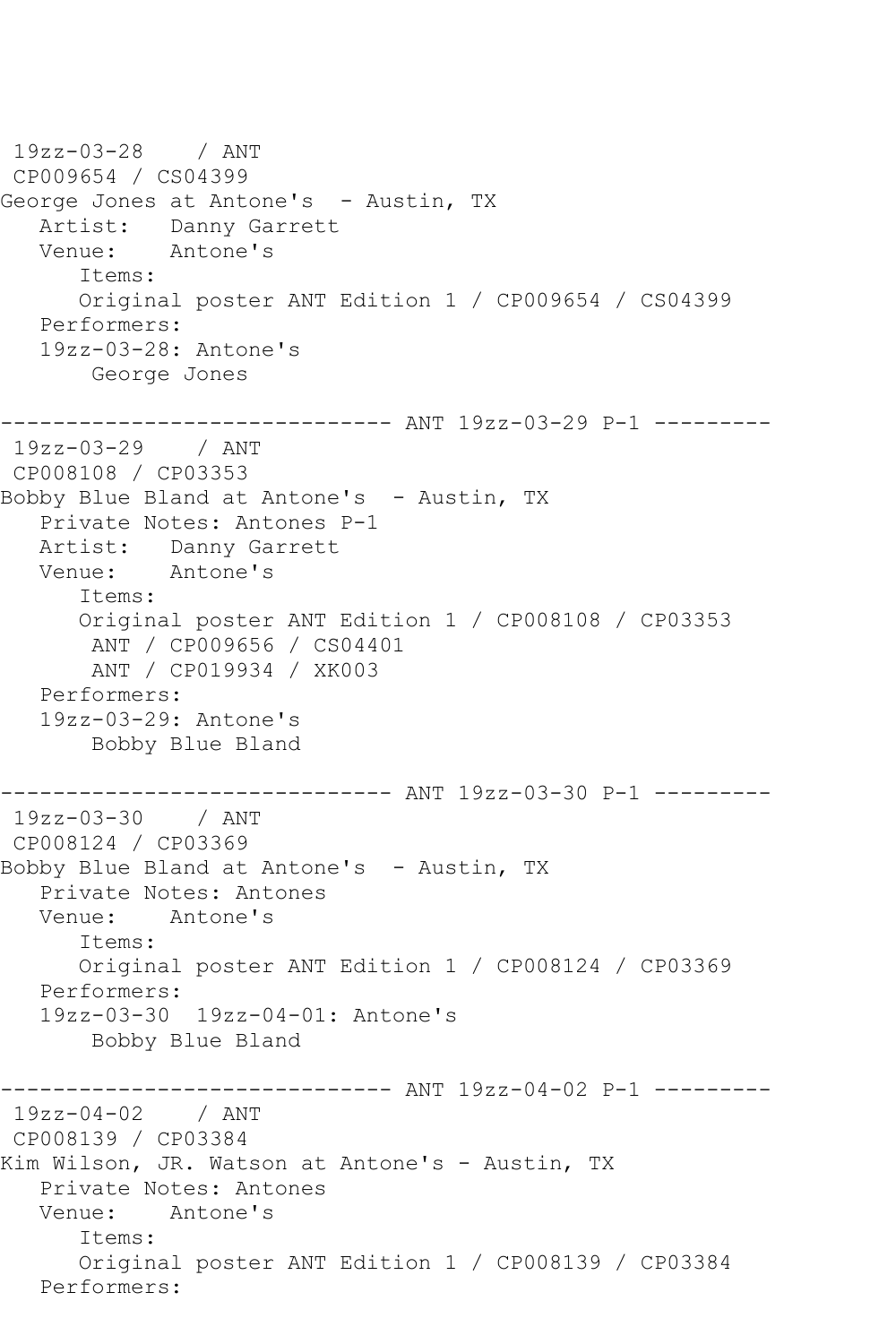19zz-04-02 19zz-04-03: Antone's Kim Wilson / Jr. Watson / Gene Taylor / Rusty Zinn / Big Daddy Kinsey / Big Daddy Kinsey / Lester Davenport / Chris Layton / Tommy Shannon / Paul Ray / Mel Brown ------------------------------ ANT 19zz-04-10 P-1 --------- 19zz-04-10 / ANT CP008117 / CP03362 Earl King, Sue Foley at Antone's - Austin, TX Private Notes: Antones<br>Venue: Antone's Antone's Items: Original poster ANT Edition 1 / CP008117 / CP03362 Performers: 19zz-04-10: Antone's Earl King / Sue Foley / Shris Layton / Tommy Shannon / Mark Zakanoff ------------------------------ ANT 19zz-04-11 P-1 --------- 19zz-04-11 / ANT CP020662 / XM013 Charlie Musselwhite at Antone's - Austin, TX Venue: Antone's Items: Original poster ANT Edition 1 / CP020662 / XM013 Performers: 19zz-04-11: Antone's Charlie Musselwhite ------------------------------ ANT 19zz-04-16 P-1 --------- 19zz-04-16 / ANT CP008129 / CP03374 U.P. Wilson, Paul Orta at Antone's - Austin, TX Private Notes: Antones Venue: Antone's Items: Original poster ANT Edition 1 / CP008129 / CP03374 Performers: 19zz-04-16: Antone's U.P. Wilson / Paul Orta / Kingpins / Beverly Stauber / Mark Pollock / Hash Brown / Walter T. Higgs / Midnighters / Felix Reyes / Memo / Gonzalez / Weebads ------------------------------ ANT 19zz-04-16 P-1 --------- 19zz-04-16 / ANT CP008158 / CP03403 Robert Ward, Lou Ann Barton at Antone's - Austin, TX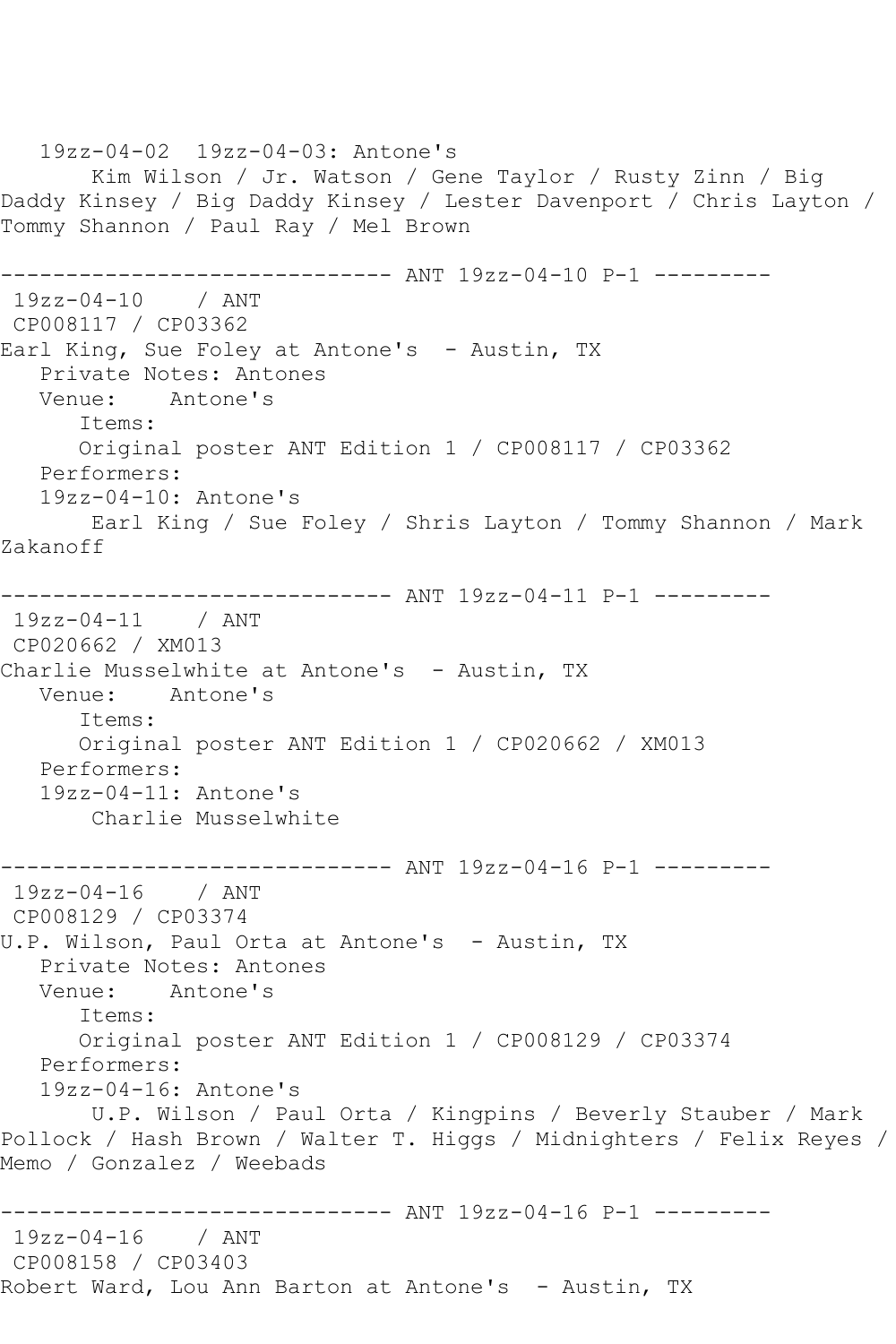Private Notes: Antones Venue: Antone's Items: Original poster ANT Edition 1 / CP008158 / CP03403 Performers: 19zz-04-16 19zz-04-17: Antone's Robert Ward / Lou Ann Barton / Carolyn Wonderland / Imperial Monkeys / Jake Andrews ------------------------------ ANT 19zz-04-18 P-1 --------- 19zz-04-18 / ANT CP019943 / XK012 Alan Haynes, Stepchildren at Antone's – Austin, TX<br>Venue: Antone's Antone's Items: Original poster ANT Edition 1 / CP019943 / XK012 Performers: 19zz-04-18: Antone's Alan Haynes / Stepchildren ------------------------------ ANT 19zz-04-18 P-1 --------- 19zz-04-18 / ANT CP004308 / CD04754 Albert King at Antone's - Austin, TX Venue: Antone's Items: Original poster ANT Edition 1 / CP004308 / CD04754 Performers: 19zz-04-18 19zz-04-19: Antone's Albert King ------------------------------ ANT 19zz-04-18 P-1 --------- 19zz-04-18 / ANT CP009658 / CS04403 Muddy Waters at Antone's - Austin, TX Artist: Danny Garrett<br>Venue: Antone's Antone's Items: Original poster ANT Edition 1 / CP009658 / CS04403 Performers: 19zz-04-18 19zz-04-22: Antone's Muddy Waters ----------- ANT 19zz-04-20 P-1 ---------19zz-04-20 / ANT CP008092 / CP03337 Lords of Love, John Mcvay and the Stumble at Antone's - Austin, TX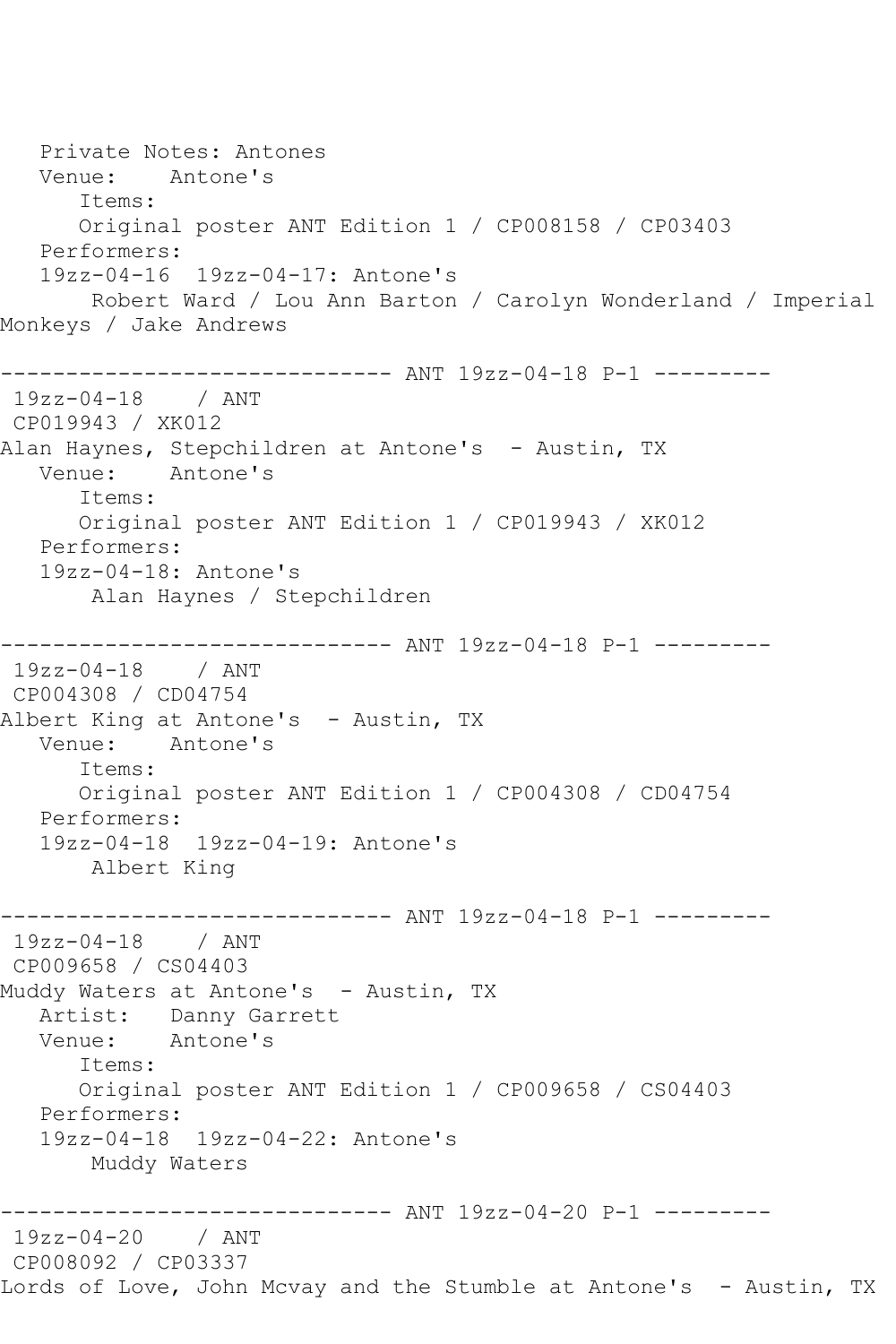Private Notes: Antones Venue: Antone's Items: Original poster ANT Edition 1 / CP008092 / CP03337 Performers: 19zz-04-20: Antone's Lords of Love / John Mcvay and the Stumble / Alien Beats ------------------------------ ANT 19zz-04-22 P-1 --------- 19zz-04-22 / ANT CP008151 / CP03396 Ohio Players at Antone's - Austin, TX Private Notes: Antones Venue: Antone's Items: Original poster ANT Edition 1 / CP008151 / CP03396 Performers: 19zz-04-22: Antone's Ohio Players ------------------------------ ANT 19zz-04-25 P-1 --------- 19zz-04-25 / ANT CP004333 / CD04779 Joe Ely at Antone's - Austin, TX Artist: Guy Juke (De White)<br>Venue: Antone's Antone's Items: Original poster ANT Edition 1 / CP004333 / CD04779 (11 x 17) Performers: 19zz-04-25 19zz-04-26: Antone's Joe Ely ------------------------------ ANT 19zz-04-28 P-1 --------- 19zz-04-28 / ANT CP004200 / CD04609 Albert King at Antone's - Austin, TX<br>Venue: Antone's Antone's Items: Original poster ANT Edition 1 / CP004200 / CD04609 Performers: 19zz-04-28: Antone's Albert King ------------------------------ ANT 19zz-04-28 P-1 --------- 19zz-04-28 / ANT CP004315 / CD04761 Hank Ballard at Antone's - Austin, TX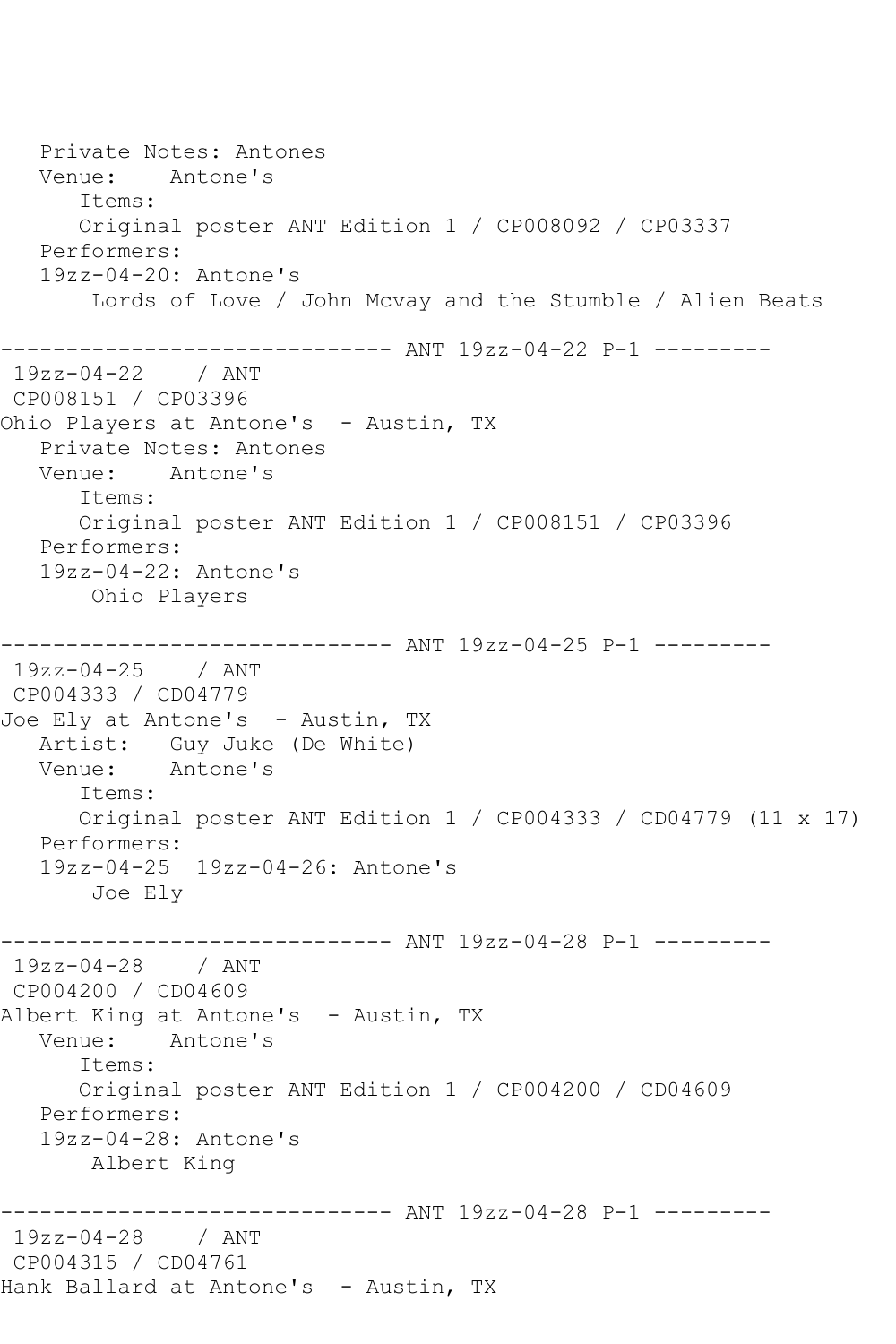Venue: Antone's Items: Original poster ANT Edition 1 / CP004315 / CD04761 Performers: 19zz-04-28: Antone's Hank Ballard ------------------------------ ANT 19zz-05-01 P-1 --------- 19zz-05-01 / ANT CP009653 / CS04398 Cats and Dogs at Antone's - Austin, TX Artist: Danny Garrett<br>Venue: Antone's Antone's Items: Original poster ANT Edition 1 / CP009653 / CS04398 Performers: 19zz-05-01: Antone's Cats and Dogs ------------------------------ ANT 19zz-05-01 P-1 --------- 19zz-05-01 / ANT CP008121 / CP03366 Lou Ann Barton, Sue Foley at Antone's - Austin, TX Private Notes: Antones Venue: Antone's Items: Original poster ANT Edition 1 / CP008121 / CP03366 Original poster ANT Edition 1 / CP008122 / CP03367 Performers: 19zz-05-01: Antone's Lou Ann Barton / Sue Foley / Carolyn Wonderland ------------------------------- ANT 19zz-05-02 P-1 ----------<br>19zz-05-02 / ANT  $19zz-05-02$ CP008115 / CP03360 W.C. Clarke Band at Antone's - Austin, TX Private Notes: Antones Venue: Antone's Items: Original poster ANT Edition 1 / CP008115 / CP03360 Performers: 19zz-05-02: Antone's W.C. Clarke Band ------------------------------ ANT 19zz-05-02 P-1 --------- 19zz-05-02 / ANT CP008142 / CP03387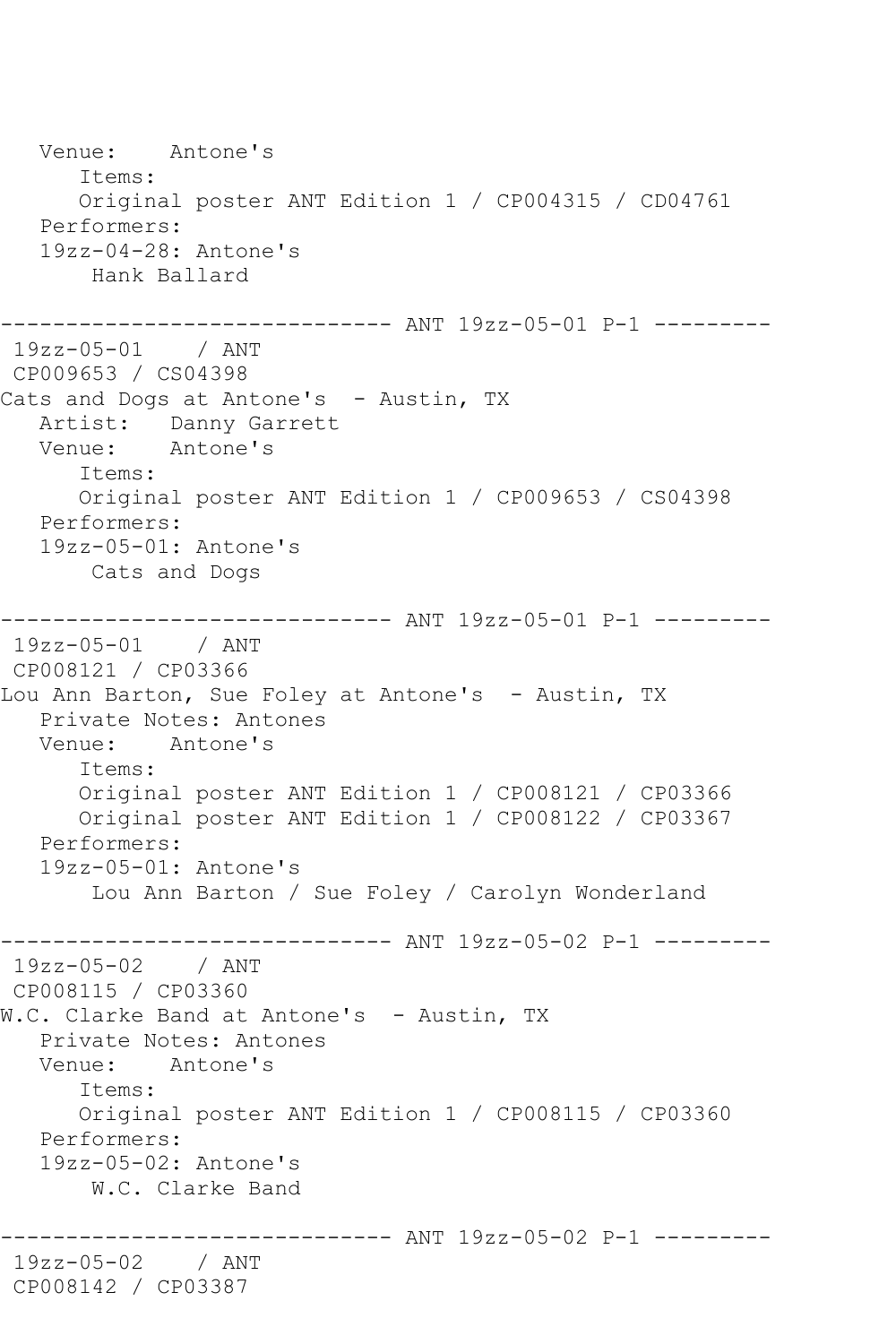Koko Taylor, Candye Kane at Antone's - Austin, TX Private Notes: Antones Venue: Antone's Items: Original poster ANT Edition 1 / CP008142 / CP03387 Performers: 19zz-05-02: Antone's Koko Taylor / Candye Kane / Midnite ------------------------------ ANT 19zz-05-04 P-1 --------- 19zz-05-04 / ANT CP008109 / CP03354 Barbara Lynn at Antone's - Austin, TX Private Notes: Antones Artist: Calico Venue: Antone's Items: Original poster ANT Edition 1 / CP008109 / CP03354 Performers: 19zz-05-04 19zz-05-06: Antone's Barbara Lynn ------------------------------ ANT 19zz-05-04 P-1 --------- 19zz-05-04 / ANT CP008163 / CP03408 Big Walter Horton at Antone's - Austin, TX Private Notes: Antones Venue: Antone's Items: Original poster ANT Edition 1 / CP008163 / CP03408 Performers: 19zz-05-04 19zz-05-08: Antone's Big Walter Horton ------------------------------ ANT 19zz-05-05 P-1 --------- 19zz-05-05 / ANT CP008131 / CP03376 4th Grade Nothing, Contradicks at Antone's - Austin, TX Private Notes: Antones Venue: Antone's Items: Original poster ANT Edition 1 / CP008131 / CP03376 Performers: 19zz-05-05: Antone's 4th Grade Nothing / Contradicks / 30 Foot Tall / Impossibles / Directions / Ignorance Park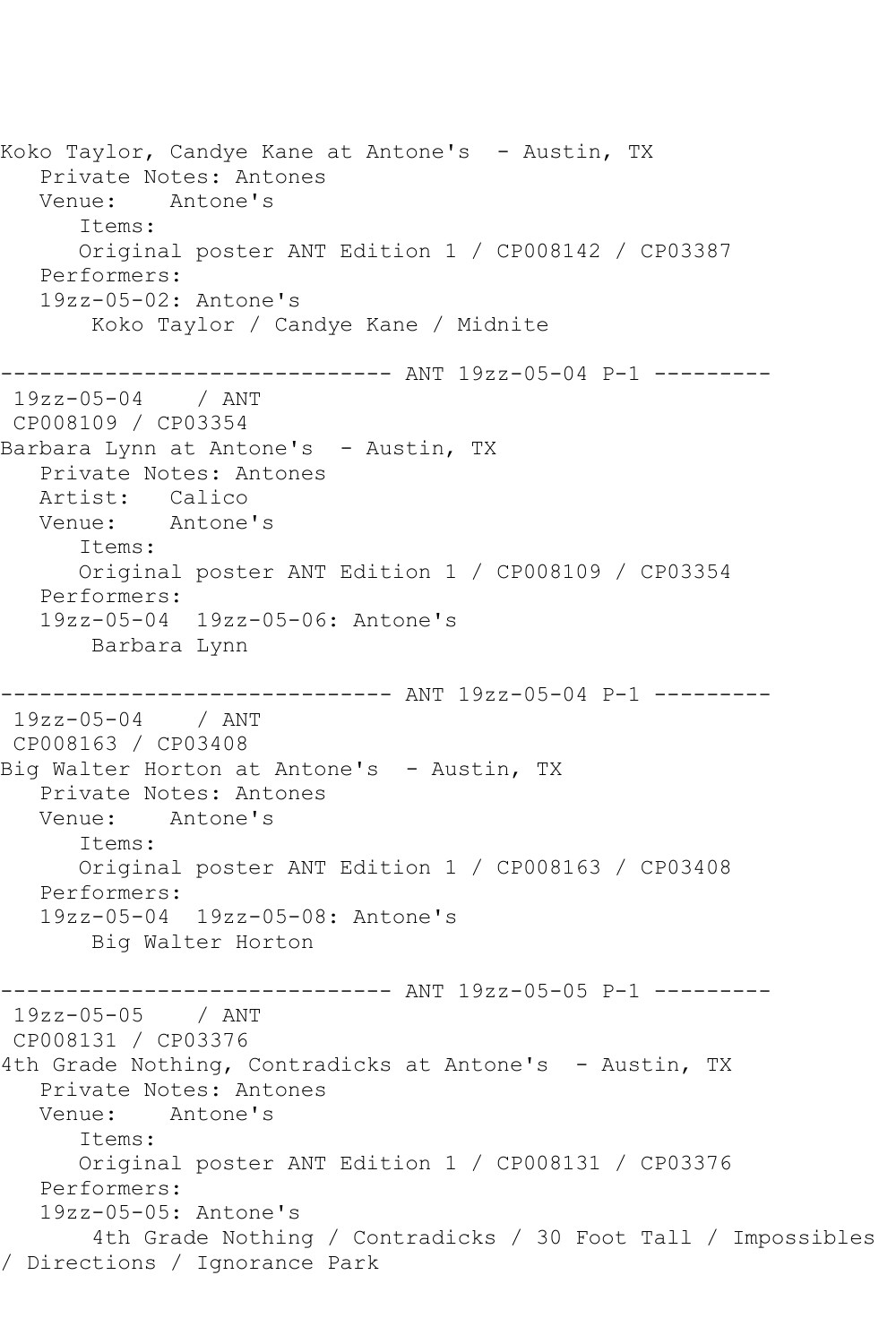------------------------------ ANT 19zz-05-09 P-1 --------- 19zz-05-09 / ANT CP019979 / XK048 Albert King at Antone's - Austin, TX<br>Venue: Antone's Antone's Items: Original poster ANT Edition 1 / CP019979 / XK048 Performers: 19zz-05-09 19zz-05-10: Antone's Albert King ------------------------------ ANT 19zz-05-22 P-1 --------- 19zz-05-22 / ANT CP004327 / CD04773 John Lee Hooker, Buddy Guy at Antone's - Austin, TX Venue: Antone's Items: Original poster ANT Edition 1 / CP004327 / CD04773 Performers: 19zz-05-22: Antone's John Lee Hooker / Buddy Guy / Jimmie Ray Vaughan / Susan Tedeschi / Scabs ------------------------------ ANT 19zz-05-26 P-1 --------- 19zz-05-26 / ANT CP020693 / XM044 Kelly Willis, Damon Barmblett at Antone's - Austin, TX Venue: Antone's Items: Original poster ANT Edition 1 / CP020693 / XM044 ANT / CP004286 / CD04732 Performers: 19zz-05-26: Antone's Kelly Willis / Damon Barmblett ------------------------------ ANT 19zz-05-28 P-1 --------- 19zz-05-28 / ANT CP008134 / CP03379 Blue Bonnets at Antone's - Austin, TX Private Notes: Antones Venue: Antone's Items: Original poster ANT Edition 1 / CP008134 / CP03379 Performers: 19zz-05-28: Antone's Blue Bonnets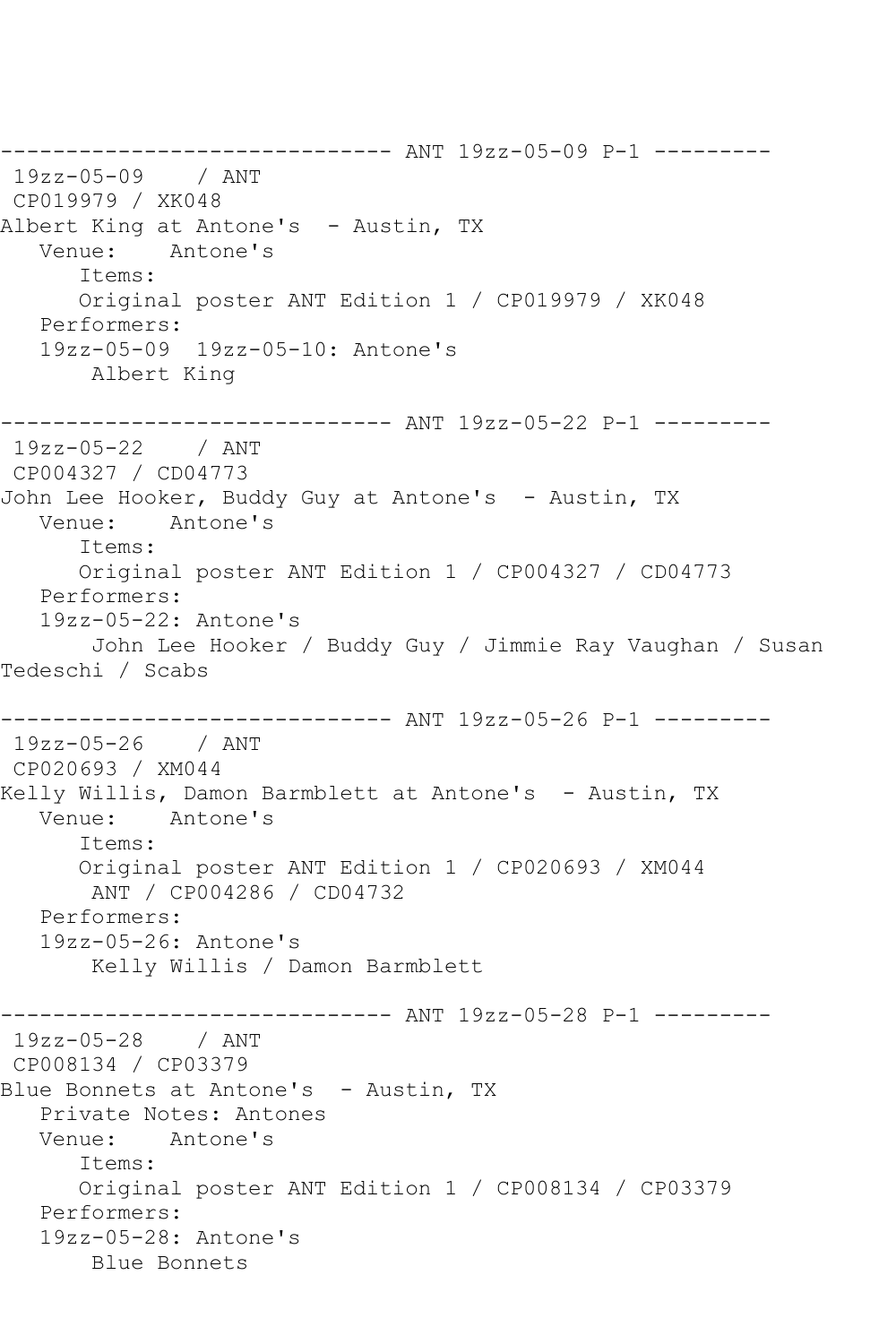------------------------------ ANT 19zz-05-28 P --------- 19zz-05-28 / ANT CP004675 / CD05978 Asleep at the Wheel at Antone's - Austin, TX Artist: Danny Garrett Venue: Antone's Items: Original poster ANT / CP004675 / CD05978 Performers: 19zz-05-28: Antone's Asleep at the Wheel ------------------------------ ANT 19zz-05-29 P-1 --------- 19zz-05-29 / ANT CP008125 / CP03370 Elvin Bishop at Antone's - Austin, TX Private Notes: Antones P-1 Venue: Antone's Items: Original poster ANT Edition 1 / CP008125 / CP03370 ANT / CP019932 / XK001 Performers: 19zz-05-29: Antone's Elvin Bishop ------------------------------ ANT 19zz-05-29 P-1 --------- 19zz-05-29 / ANT CP008161 / CP03406 Alejandro Escovedo Orchestra, Loose Diamonds at Antone's - Austin, TX Private Notes: Antones Venue: Antone's Items: Original poster ANT Edition 1 / CP008161 / CP03406 Performers: 19zz-05-29: Antone's Alejandro Escovedo / Loose Diamonds ------------------------------ ANT 19zz-06-07 P --------- 19zz-06-07 / ANT CP004656 / CD05959 Podunk, Ultrasonic at Antone's - Austin, TX Venue: Antone's Items: Original poster ANT / CP004656 / CD05959 Performers: 19zz-06-07: Antone's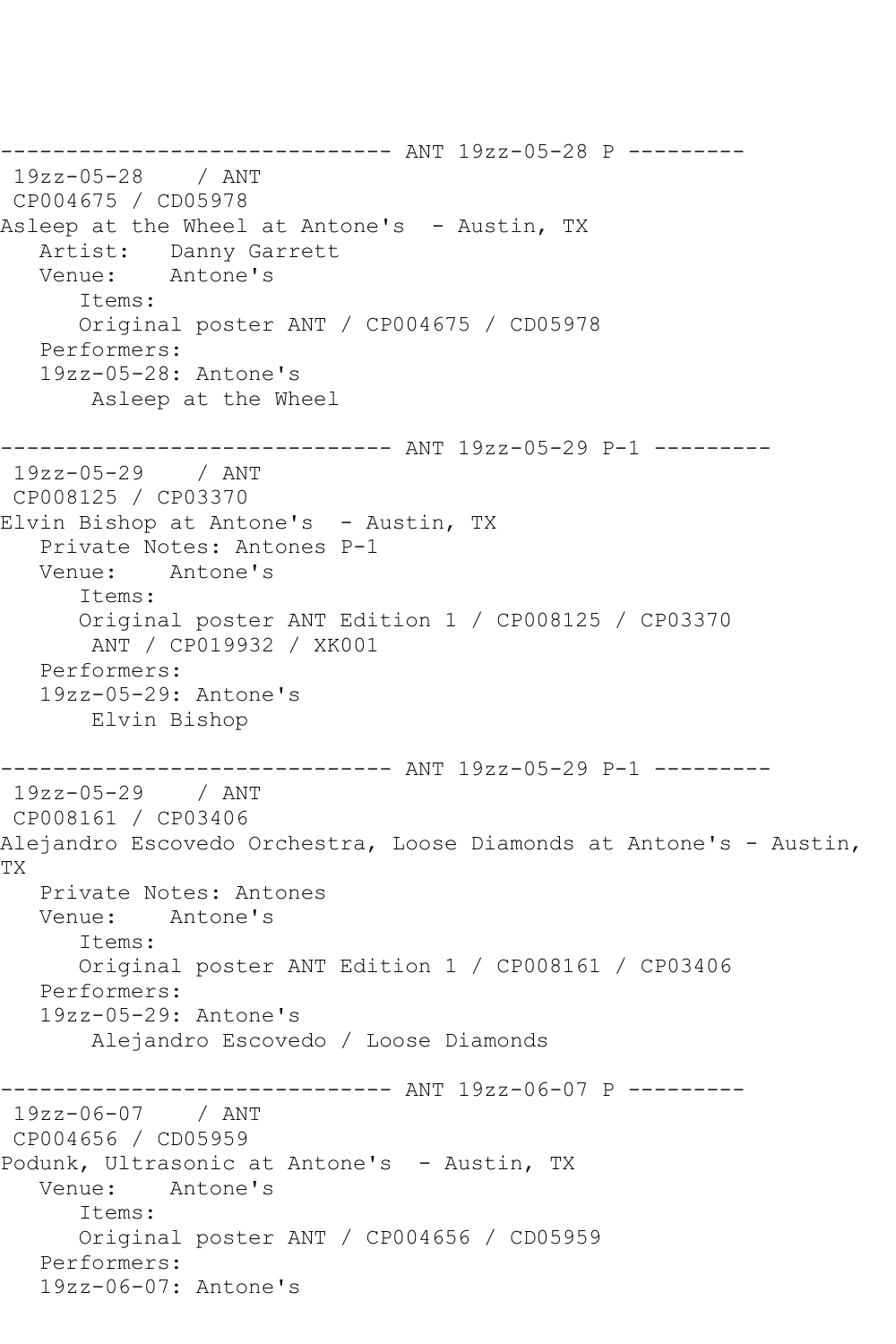Podunk / Ultrasonic / Active Radio ------------------------------ ANT 19zz-06-13 P-1 --------- 19zz-06-13 / ANT CP008096 / CP03341 Ray Charles at Antone's - Austin, TX Private Notes: Antones P-1 Venue: Antone's Items: Original poster ANT Edition 1 / CP008096 / CP03341 Performers: 19zz-06-13: Antone's Ray Charles ------------------------------ ANT 19zz-06-13 P-1 --------- 19zz-06-13 / ANT CP004362 / CD04808 Sister Sledge at Antone's - Austin, TX Artist: Danny Garrett<br>Venue: Antone's Antone's Items: Original poster ANT Edition 1 / CP004362 / CD04808 Performers: 19zz-06-13: Antone's Sister Sledge ------------------------------ ANT 19zz-06-15 P-1 --------- 19zz-06-15 / ANT CP019061 / XB009 Eddie Shaw, Howlin' Wolf at Antone's - Austin, TX Venue: Antone's Items: Original poster ANT Edition 1 / CP019061 / XB009 Performers: 19zz-06-15 19zz-06-19: Antone's Eddie Shaw / Howlin' Wolf ----------- ANT 19zz-06-22 P-1 ---------19zz-06-22 / ANT CP008141 / CP03386 Joe Louis Walker, Lou Ann Barton at Antone's - Austin, TX Private Notes: Antones Venue: Antone's Items: Original poster ANT Edition 1 / CP008141 / CP03386 Performers: 19zz-06-22: Antone's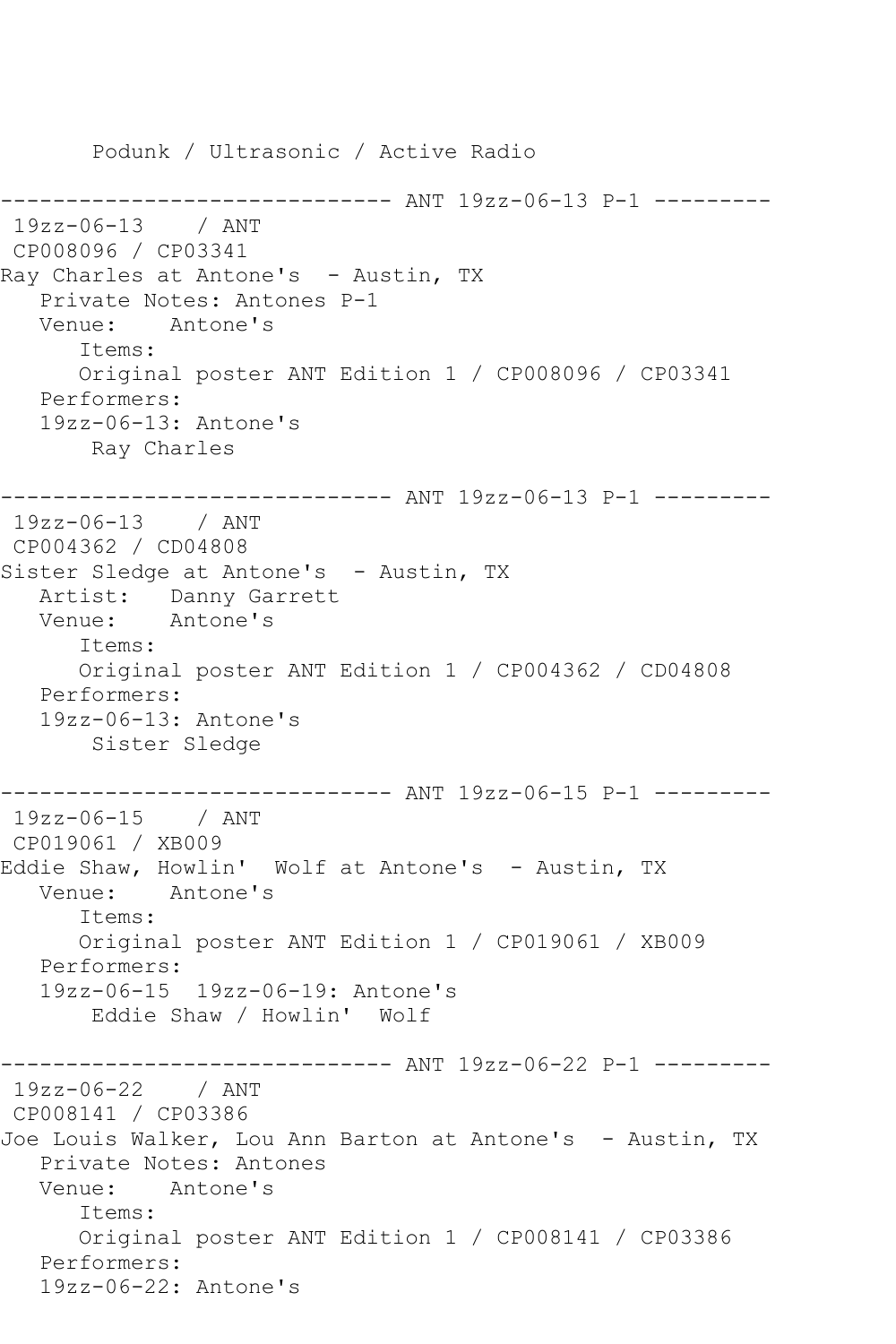Joe Louis Walker / Lou Ann Barton ------------------------------ ANT 19zz-06-23 P-1 --------- 19zz-06-23 / ANT CP008093 / CP03338 Bill Carter, Blame at Antone's - Austin, TX Private Notes: Antones Venue: Antone's Items: Original poster ANT Edition 1 / CP008093 / CP03338 Performers: 19zz-06-23: Antone's Bill Carter / Blame / Brian Setzer Orchestra / David Grissom / Chris Layton / Charlie Sexton ------------------------------ ANT 19zz-06-23 P-1 --------- 19zz-06-23 / ANT CP004240 / CD04650 Jimmy Rogers on Antones records Venue: Antone's Records Items: Original poster ANT Edition 1 / CP004240 / CD04650 Performers: 19zz-06-23 19zz-06-29: Antone's Records ------------------------------ ANT 19zz-06-24 P-1 --------- 19zz-06-24 / ANT CP008126 / CP03371 Beanland of Mississippi, Ugly Americans at Antone's - Austin, TX Private Notes: Antones<br>Venue: Antone's Antone's Items: Original poster ANT Edition 1 / CP008126 / CP03371 Performers: 19zz-06-24: Antone's Beanland of Mississippi / Ugly Americans / Mojo Nixon / Loose Diamonds / Joe Rockhead ------------------------------ ANT 19zz-06-25 P-1 --------- 19zz-06-25 / ANT CP004191 / CD04600 Jimmie Ray Vaughan, Fabulous Thunderbirds at Antone's - Austin, TX Venue: Antone's Items: Original poster ANT Edition 1 / CP004191 / CD04600 Performers: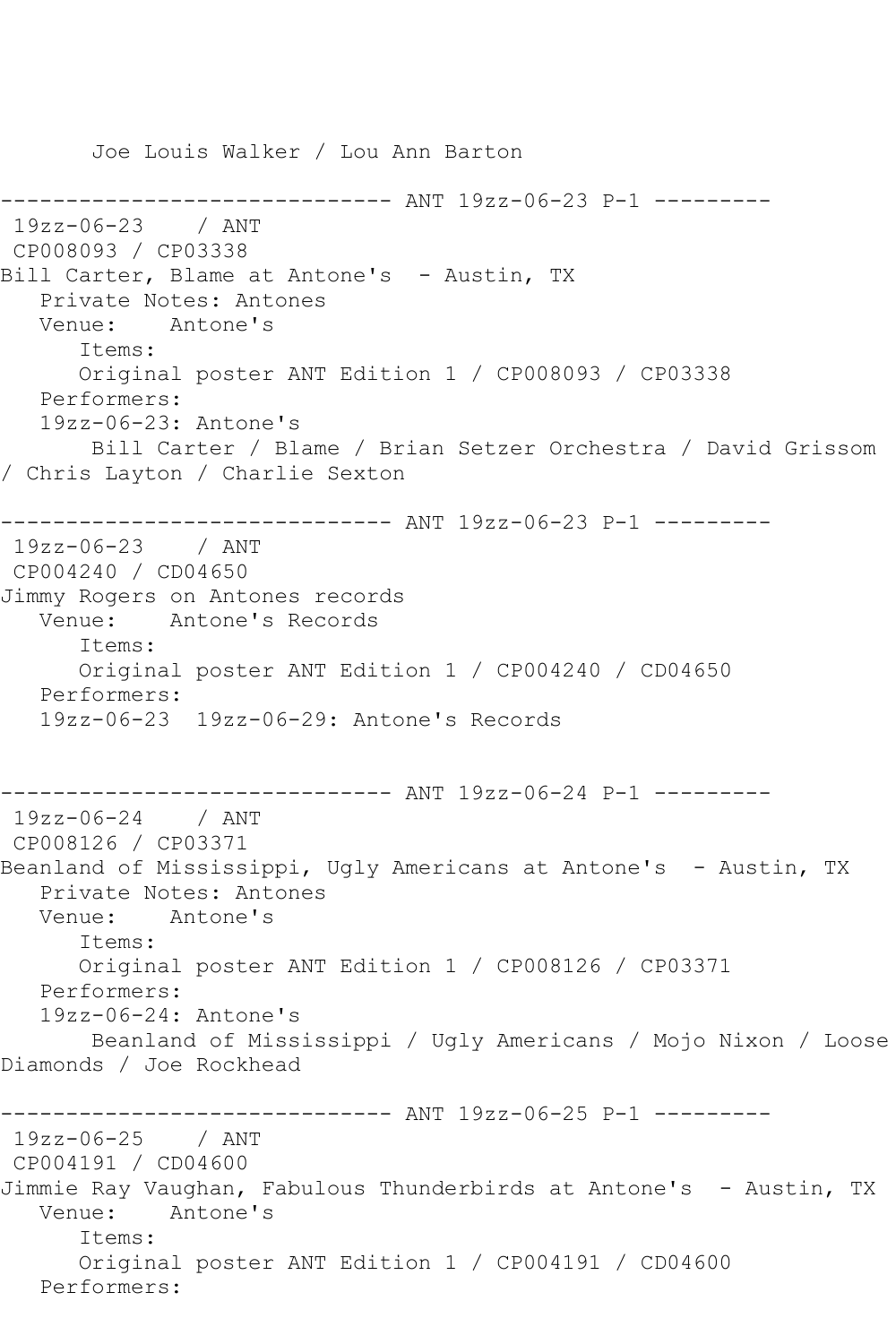19zz-06-25 19zz-06-26: Antone's Jimmie Ray Vaughan / Fabulous Thunderbirds / Paul Ray / Angela Strehli ------------------------------ ANT 19zz-07-01 P-1 --------- 19zz-07-01 / ANT CP008099 / CP03344 Earl King, Snooks Eaglin at Antone's - Austin, TX Private Notes: Antones Venue: Antone's Items: Original poster ANT Edition 1 / CP008099 / CP03344 Performers: 19zz-07-01: Antone's Earl King / Snooks Eaglin ------------------------------ ANT 19zz-07-02 P-1 --------- 19zz-07-02 / ANT CP008084 / CP03329 Ian Moore Band, Tommy Shannon at Antone's - Austin, TX Private Notes: Antones Venue: Antone's Items: Original poster ANT Edition 1 / CP008084 / CP03329 Performers: 19zz-07-02: Antone's Ian Moore Band / Tommy Shannon / Chris Layton / Riley Osborne ------------------------------ ANT 19zz-07-04 P-1 --------- 19zz-07-04 / ANT CP004194 / CD04603 B.B. King at Antone's - Austin, TX<br>Venue: Antone's Antone's Items: Original poster ANT Edition 1 / CP004194 / CD04603 Performers: 19zz-07-04: Antone's B.B. King ------------------------------ ANT 19zz-07-04 P-1 --------- 19zz-07-04 / ANT CP008133 / CP03378 Alan Haynes, Ian Moore Band at Antone's - Austin, TX Private Notes: Antones Venue: Antone's Items: Original poster ANT Edition 1 / CP008133 / CP03378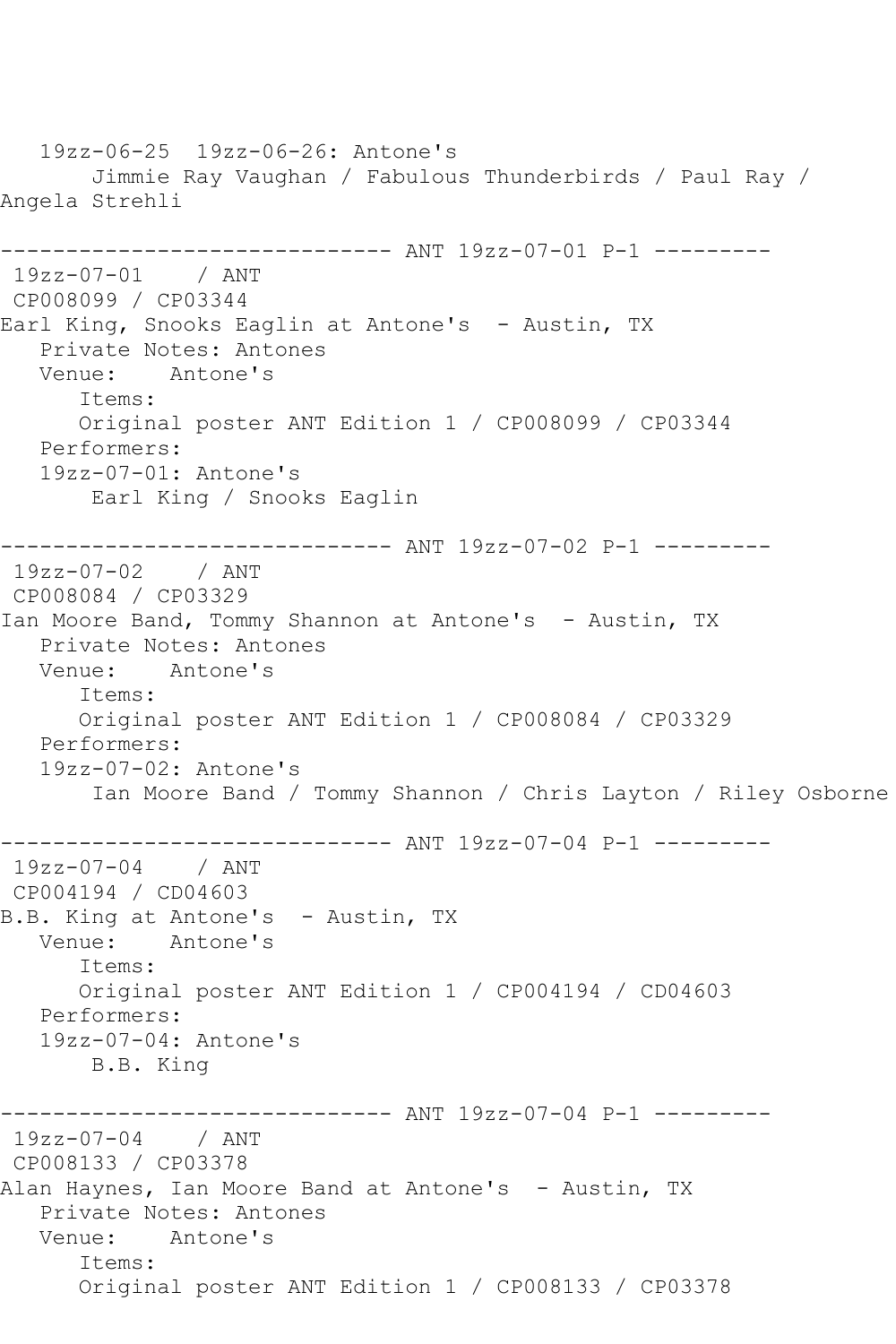Performers: 19zz-07-04: Antone's Alan Haynes / Ian Moore Band / Tommy Shannon / Chris Layton / Riley Osborne / Guy Forsyth ------------------------------ ANT 19zz-07-08 P-1 --------- 19zz-07-08 / ANT CP008106 / CP03351 Jimmy Rogers, Sunnyland Slim at Antone's - Austin, TX Private Notes: Antones Series: 11th Anniversary Venue: Antone's Items: Original poster ANT Edition 1 / CP008106 / CP03351 ANT / CP008107 / CP03352 ANT / CP020328 / XK19860708 Performers: 19zz-07-08 19zz-07-15: Antone's Jimmy Rogers / Sunnyland Slim / Pinetop Perkins / Hubert Sumlin / Matt Guitar Murph / Memphis Slim / Angela Strehli ------------------------------ ANT 19zz-07-22 P-1 --------- 19zz-07-22 / ANT CP008164 / CP03409 Clifton Chenier, Red Hot Louisiana Band at Antone's - Austin, TX Private Notes: Antones Series: 8th Anniversary Venue: Antone's Items: Original poster ANT Edition 1 / CP008164 / CP03409 Performers: 19zz-07-22 19zz-07-23: Antone's Clifton Chenier / Red Hot Louisiana Band ------------ ANT 19zz-07-31 P-1 ---------19zz-07-31 / ANT CP008130 / CP03375 Joseph From Raul's, 3 Balls of Fire at Antone's - Austin, TX Private Notes: Antones Venue: Antone's Items: Original poster ANT Edition 1 / CP008130 / CP03375 Performers: 19zz-07-31: Antone's Joseph From Raul's / 3 Balls of Fire / Salaman / Jo Carol Pierce / Ricky Broussard / Ponty Bone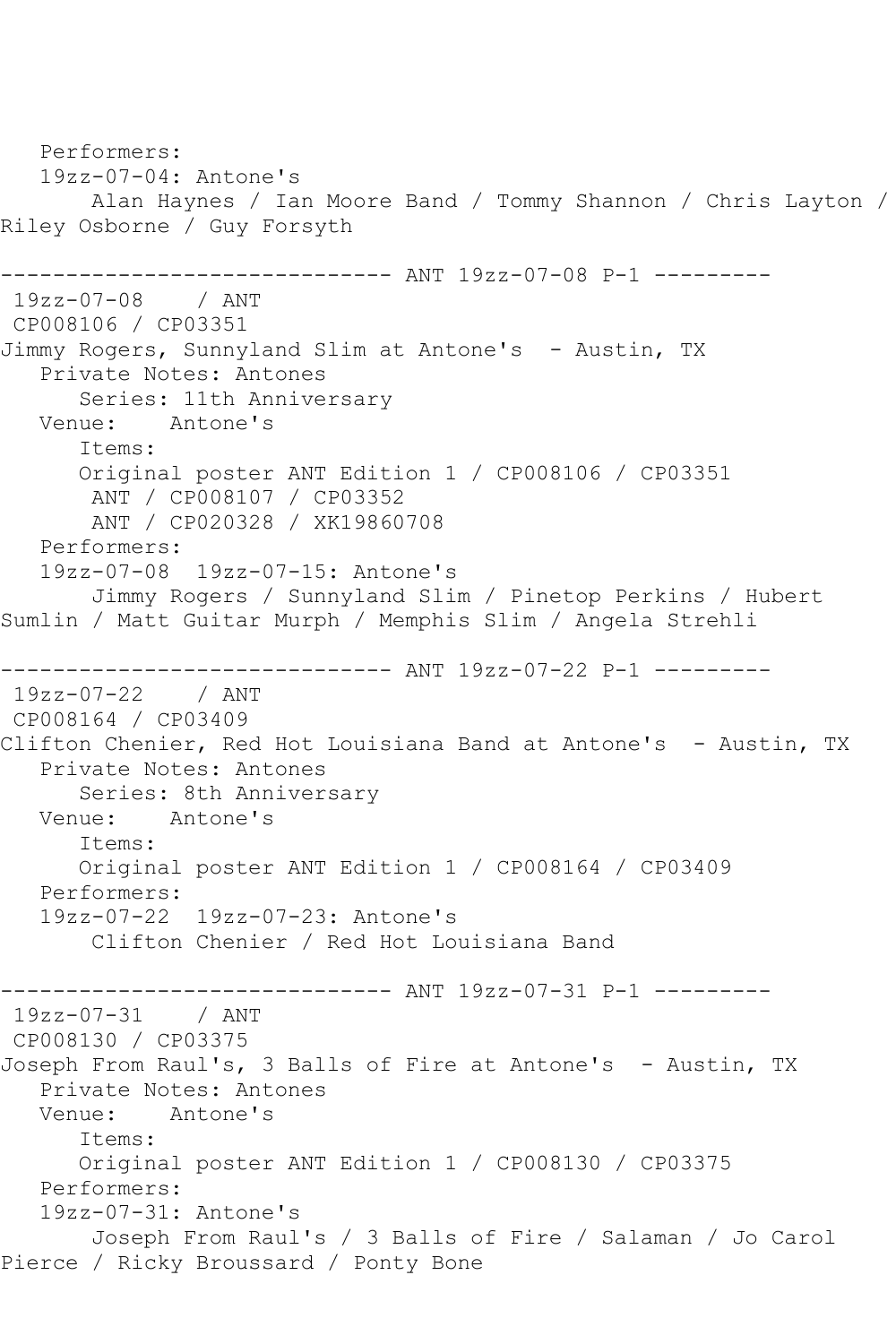------------------------------ ANT 19zz-08-01 P-1 --------- 19zz-08-01 / ANT CP008152 / CP03397 Billy Tk Jr. at Antone's - Austin, TX Private Notes: Antones Venue: Antone's Items: Original poster ANT Edition 1 / CP008152 / CP03397 Performers: 19zz-08-01: Antone's Billy Tk Jr. ------------------------------ ANT 19zz-08-03 P --------- 19zz-08-03 / ANT CP004648 / CD05951 Guy Forsyth, Omar and the Howlers at, Paticia Bonne Antones Venue: Antone's Items: Original poster ANT / CP004648 / CD05951 Performers: 19zz-08-03: Antone's ------------------------------ ANT 19zz-08-09 P-1 --------- 19zz-08-09 / ANT CP015219 / ME0366 Albert Collins and the Icebreakers at Antone's - Austin, TX Venue: Antone's Items: Original poster ANT Edition 1 / CP015219 / ME0366 Performers: 19zz-08-09 19zz-08-12: Antone's Albert Collins and the Icebreakers ------------------------------ ANT 19zz-08-10 P --------- 19zz-08-10 / ANT CP004649 / CD05952 Toni Price, Quatropaw at Antone's - Austin, TX Venue: Antone's Items: Original poster ANT / CP004649 / CD05952 Performers: 19zz-08-10: Antone's Toni Price / Quatropaw ------------------------------ ANT 19zz-08-16 P-1 --------- 19zz-08-16 / ANT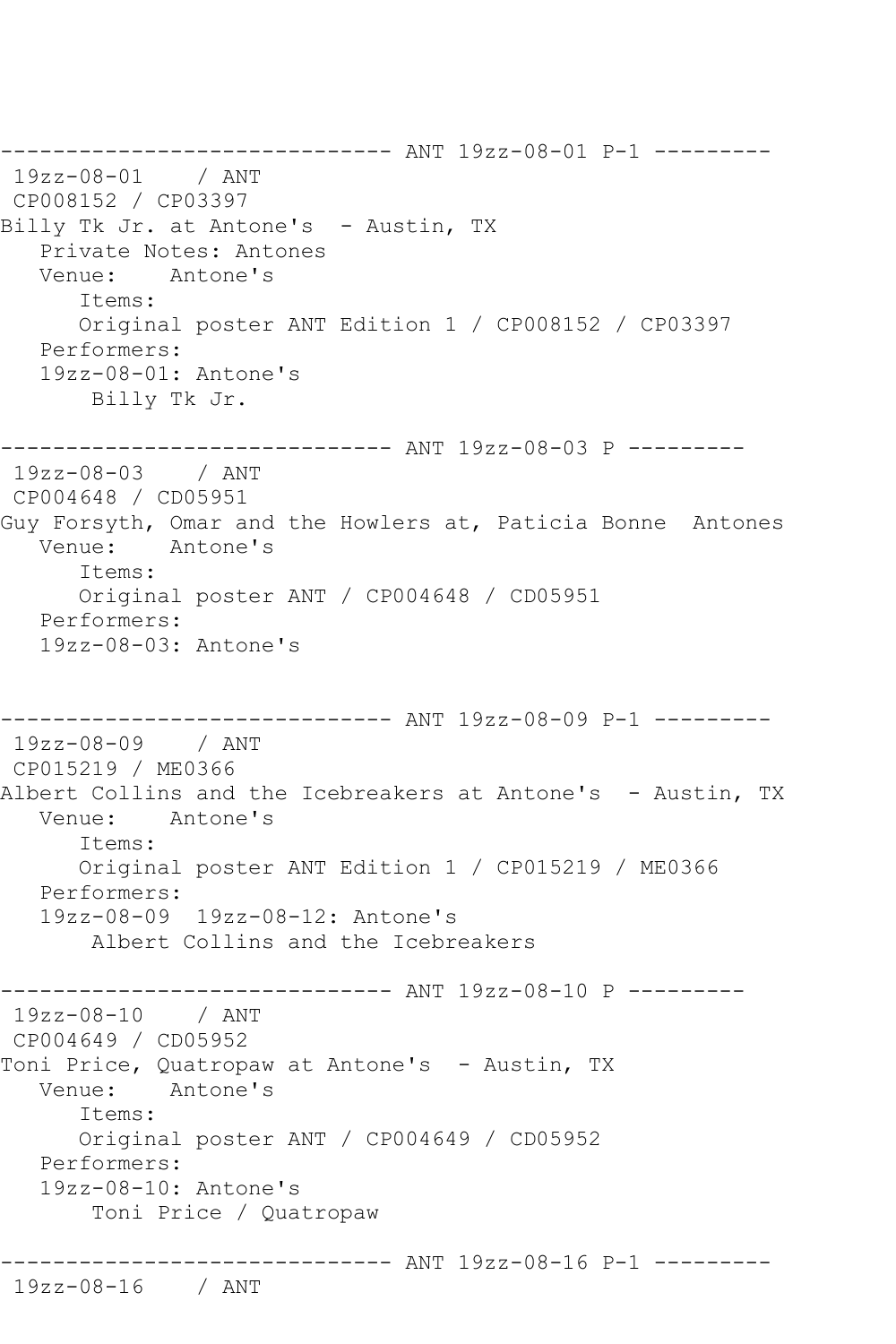CP008144 / CP03389 Cowboy Mouth at Antone's - Austin, TX Private Notes: Antones Venue: Antone's Items: Original poster ANT Edition 1 / CP008144 / CP03389 Performers: 19zz-08-16 19zz-08-18: Antone's Cowboy Mouth ------------------------------ ANT 19zz-08-16 P-1 --------- 19zz-08-16 / ANT CP008089 / CP03334 Fats Domino at Antone's - Austin, TX Private Notes: Antones Venue: Antone's Items: Original poster ANT Edition 1 / CP008089 / CP03334 ANT / CP008145 / CP03390 Performers: 19zz-08-16 19zz-08-18: Antone's Fats Domino ------------------------------ ANT 19zz-08-19 P --------- 19zz-08-19 / ANT CP004654 / CD05957 Charlie Hunter at Antone's - Austin, TX Venue: Antone's Items: Original poster ANT / CP004654 / CD05957 Performers: 19zz-08-19: Antone's Charlie Hunter ------------------------------ ANT 19zz-08-31 P-1 --------- 19zz-08-31 / ANT CP004202 / CD04611 Chicago Blues Tripute at Antone's - Austin, TX Venue: Antone's Items: Original poster ANT Edition 1 / CP004202 / CD04611 Performers: 19zz-08-31: Antone's Hubert Sumlin / Buddy Guy / Eddie Taylor / Pinetop Perkins / Jimmy Rogers / Robert Jr. Lockwood ------------------------------ ANT 19zz-08-31 P ---------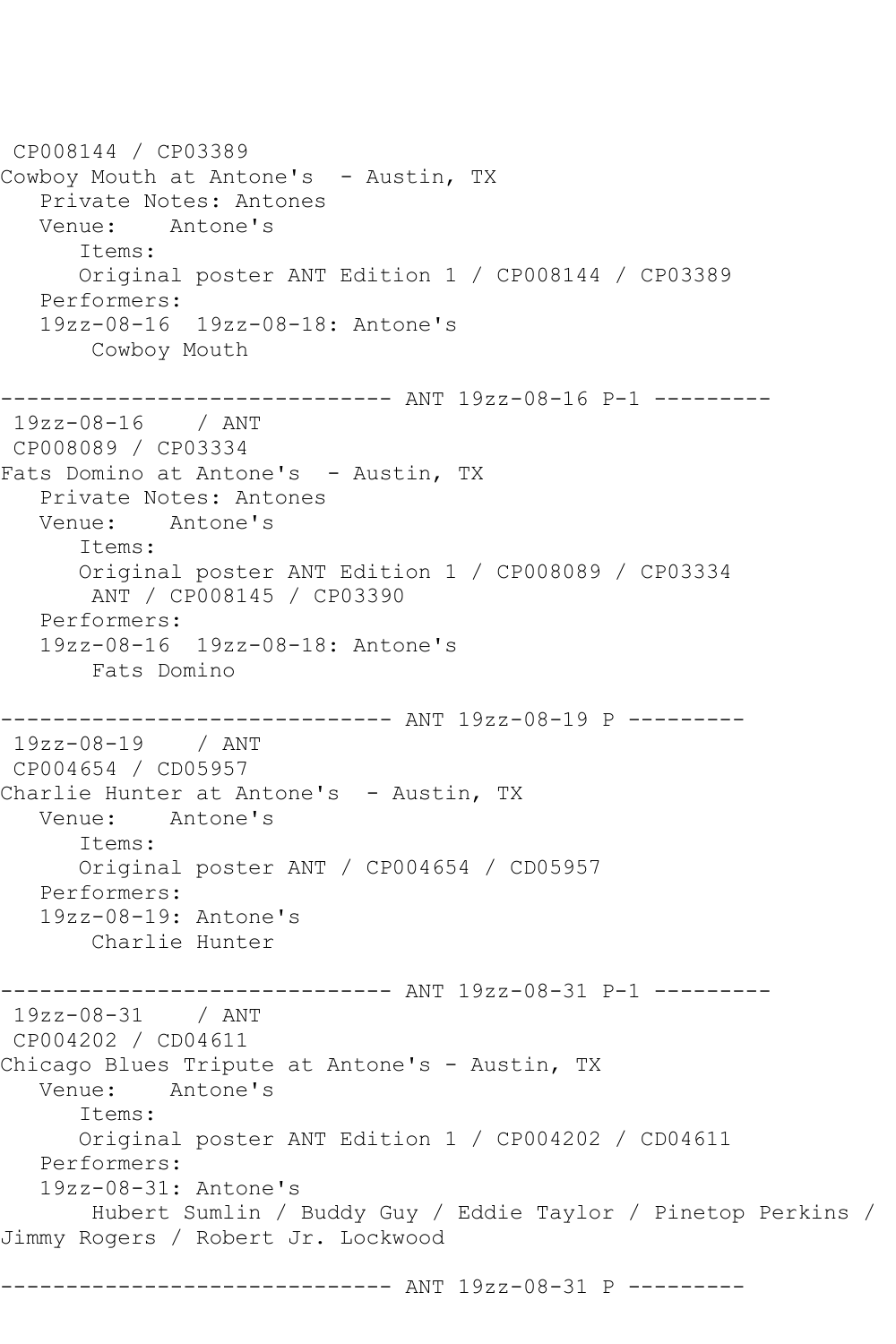19zz-08-31 / ANT CP004655 / CD05958 James Cotton Blues Band at Antone's - Austin, TX Venue: Antone's Items: Original poster ANT / CP004655 / CD05958 Performers: 19zz-08-31 19zz-09-04: Antone's James Cotton Blues Band ------------------------------ ANT 19zz-09-05 P --------- 19zz-09-05 / ANT CP004676 / CD05979 Albert King at Antone's - Austin, TX Artist: Danny Garrett Venue: Antone's Items: Original poster ANT / CP004676 / CD05979 Performers: 19zz-09-05 19zz-09-17: Antone's Albert King ------------------------------ ANT 19zz-09-06 P-1 --------- 19zz-09-06 / ANT CP004329 / CD04775 Jerry Lee Lewis at Antone's - Austin, TX<br>Venue: Antone's Antone's Items: Original poster ANT Edition 1 / CP004329 / CD04775 Performers: 19zz-09-06: Antone's Jerry Lee Lewis ------------------------------ ANT 19zz-09-07 P --------- 19zz-09-07 / ANT CP004653 / CD05956 Bob Schneider, New Sincerity Orchestra at Antone's - Austin, TX Venue: Antone's Items: Original poster ANT / CP004653 / CD05956 Performers: 19zz-09-07 19zz-09-08: Antone's Bob Schneider / New Sincerity Orchestra ------------------------------ ANT 19zz-09-16 P-1 --------- 19zz-09-16 / ANT CP008100 / CP03345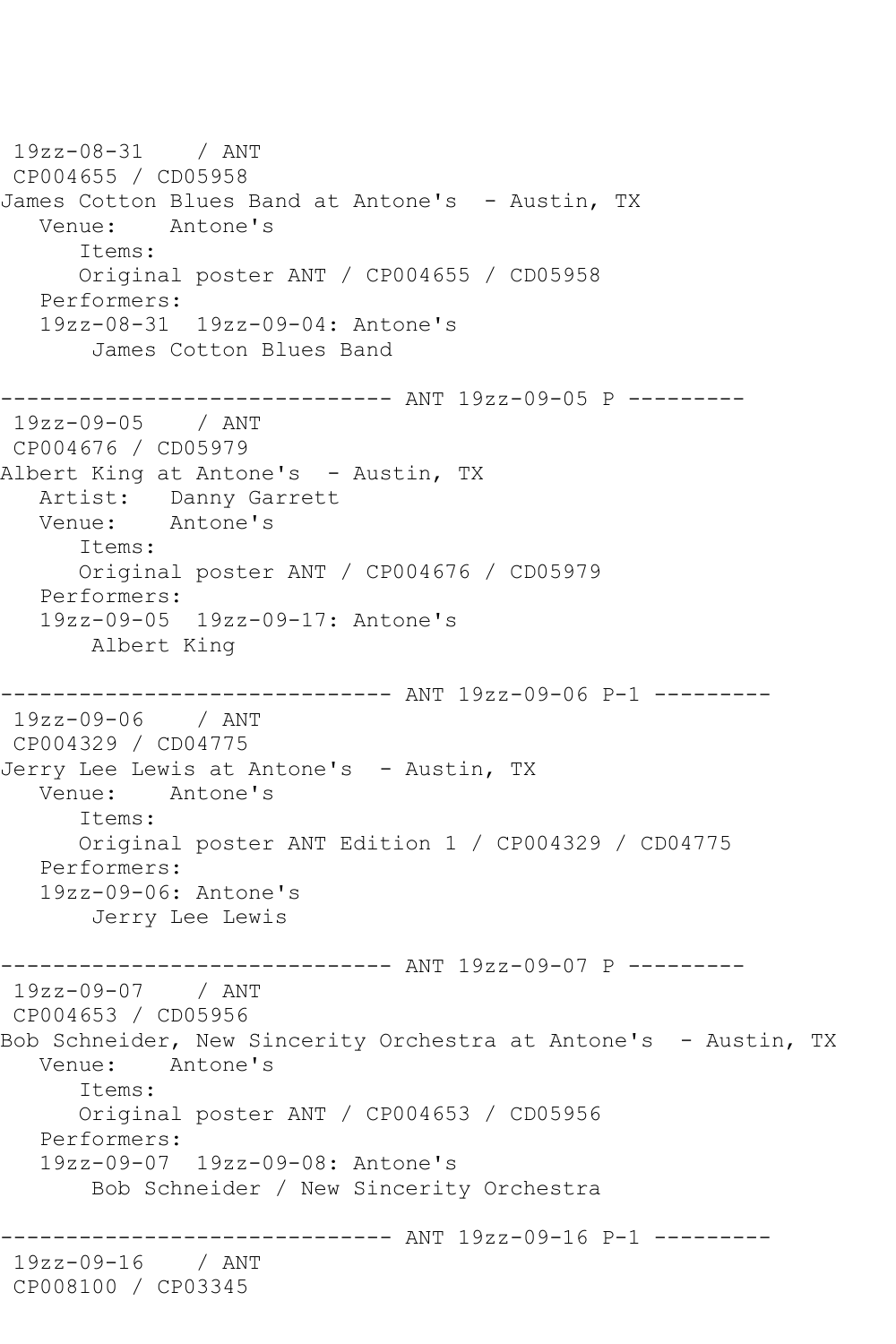Mighty Joe Young at Antone's - Austin, TX Private Notes: Antones Event: Touch of Soul Venue: Antone's Items: Original poster ANT Edition 1 / CP008100 / CP03345 Performers: 19zz-09-16 19zz-09-20: Antone's Mighty Joe Young ------------------------------ ANT 19zz-09-24 P-1 --------- 19zz-09-24 / ANT CP004259 / CD04669 Roy Buchanan at Antone's - Austin, TX Venue: Antone's Items: Original poster ANT Edition 1 / CP004259 / CD04669 ANT / CP004316 / CD04762 Performers: 19zz-09-24: Antone's Roy Buchanan ------------------------------ ANT 19zz-10-01 P-1 --------- 19zz-10-01 / ANT CP008137 / CP03382 Stevie Ray Vaughan, Double Trouble at Antone's - Austin, TX Private Notes: Antones P-1 Venue: Antone's Items: Original poster ANT Edition 1 / CP008137 / CP03382 Performers: 19zz-10-01 19zz-10-02: Antone's Stevie Ray Vaughan / Double Trouble ------------------------------ ANT 19zz-10-05 P-1 --------- 19zz-10-05 / ANT CP008146 / CP03391 Eddie Taylor, Big Walter Horton at Antone's - Austin, TX Private Notes: Antones<br>Venue: Antone's Antone's Items: Original poster ANT Edition 1 / CP008146 / CP03391 Performers: 19zz-10-05 19zz-10-10: Antone's Eddie Taylor / Big Walter Horton / Hubert Sumlin ----------------- ANT 19zz-10-13 P-1 ---------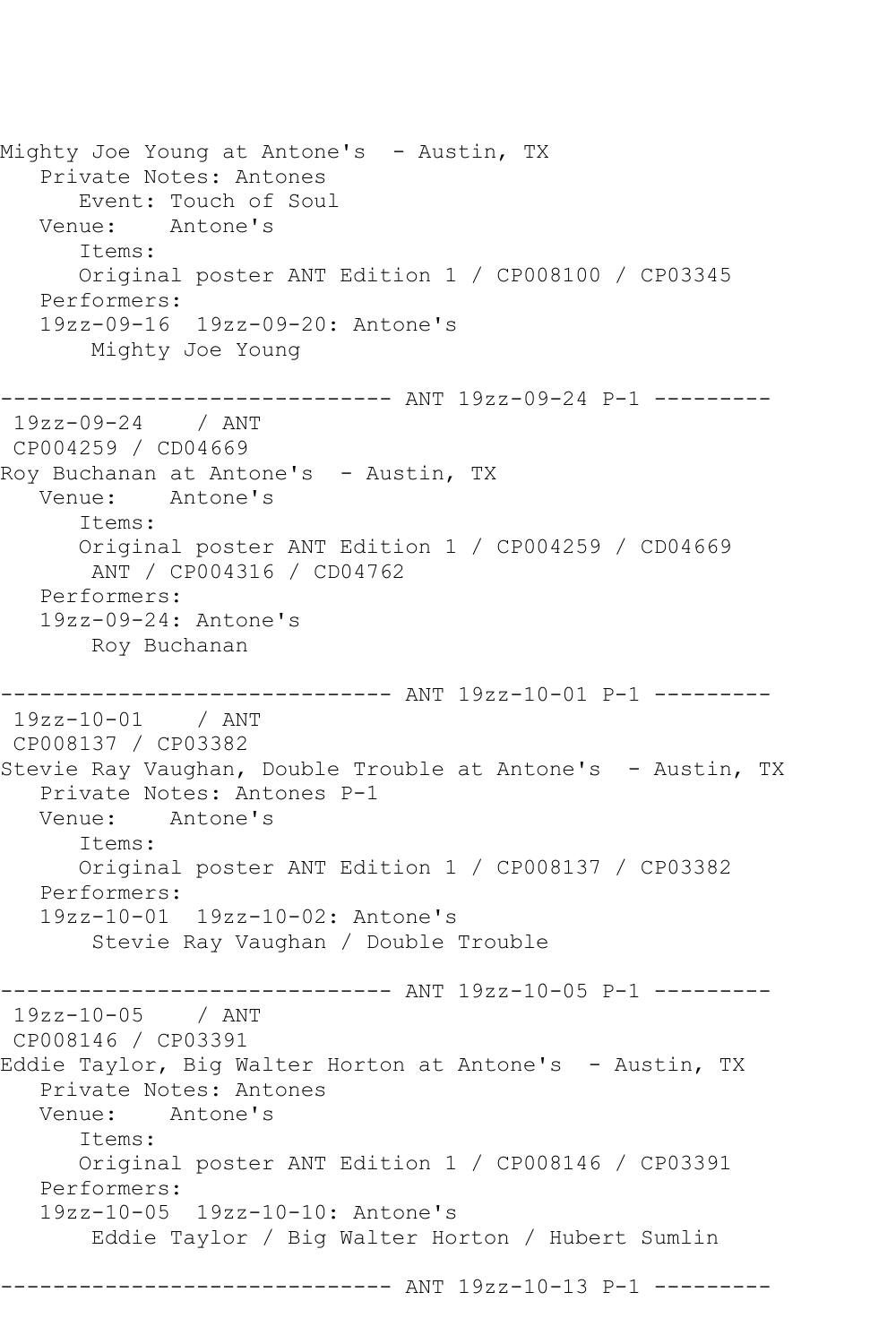```
19zz-10-13 / ANT 
CP008160 / CP03405
Bill Carter, Blame at Antone's - Austin, TX
  Private Notes: Antones<br>Venue: Antone's
           Antone's
      Items:
      Original poster ANT Edition 1 / CP008160 / CP03405
   Performers:
   19zz-10-13 19zz-10-14: Antone's
        Bill Carter / Blame / Charlie Sexton / Toni Price / Blues 
Specialists / Kaz Kazanoff / Jake Andrews / Sarah Brown / Red House 
/ Larry Fulcher / Riley Osborne / Marianne Price / Pam Hart / Willie 
Nicholson / Ernie Durawa
         ------------------------------ ANT 19zz-10-14 P-1 ---------
19zz-10-14 / ANT 
CP008149 / CP03394
Willie Jaye, The Texas Hurricane at Antone's - Austin, TX
   Private Notes: Antones
   Venue: Antone's
       Items:
      Original poster ANT Edition 1 / CP008149 / CP03394
   Performers:
   19zz-10-14: Antone's
        Willie Jaye / Texas Hurricane
------------------------------ ANT 19zz-10-15 P-1 ---------
19zz-10-15 / ANT 
CP008123 / CP03368
Clifton Chenier at Antone's - Austin, TX
   Private Notes: Antones
   Venue: Antone's
       Items:
      Original poster ANT Edition 1 / CP008123 / CP03368
   Performers:
   19zz-10-15 19zz-10-16: Antone's
        Clifton Chenier
------------------------------ ANT 19zz-10-17 P-1 ---------
19zz-10-17 / ANT 
CP004368 / CD04814
Jr. Walker and the All Stars, Cobras at Antone's - Austin, TX
   Venue: Antone's
       Items:
      Original poster ANT Edition 1 / CP004368 / CD04814 (11 x 17)
   Performers:
   19zz-10-17 19zz-10-18: Antone's
```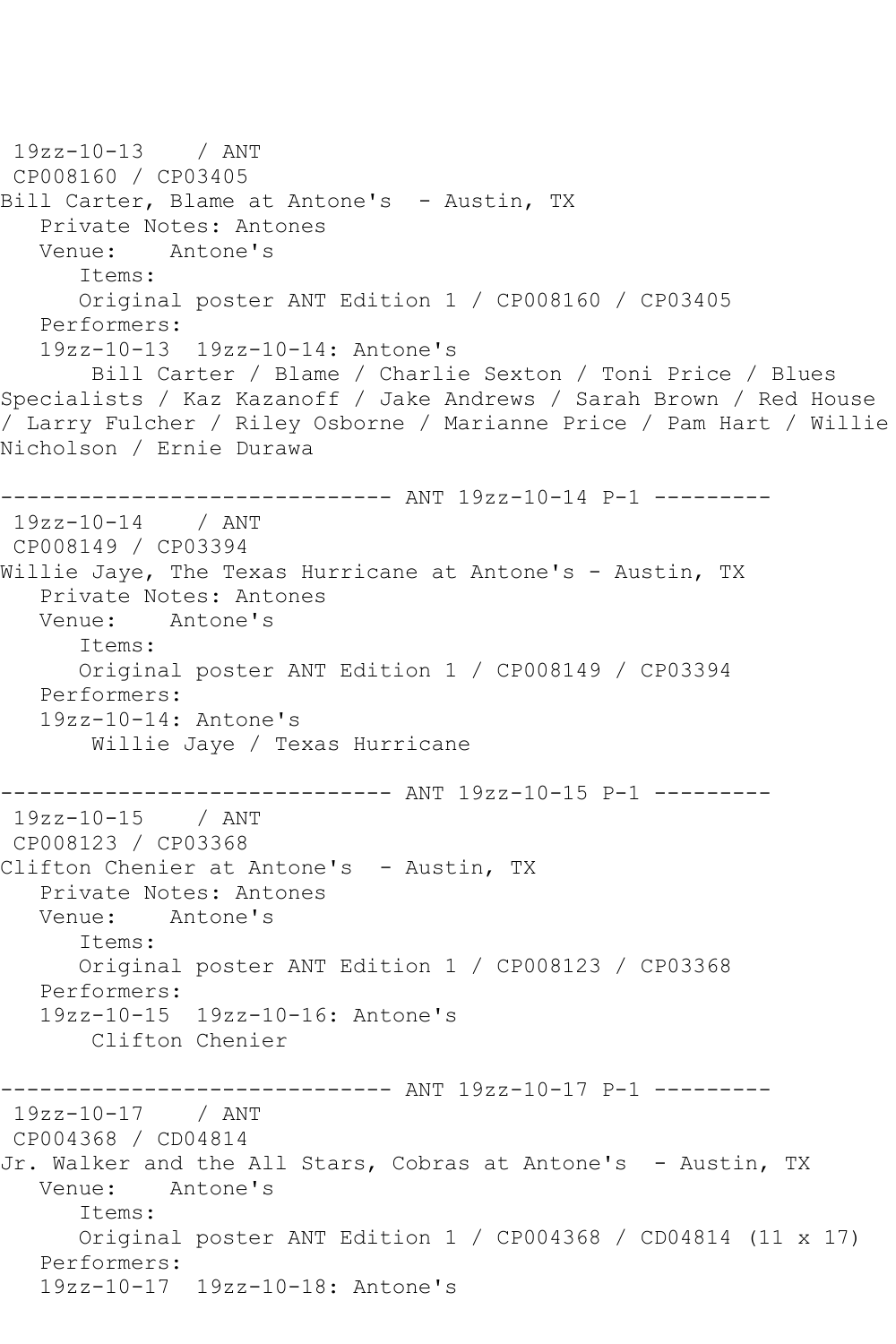Jr. Walker and the All Stars / Cobras ------------------------------ ANT 19zz-10-19 P-1 --------- 19zz-10-19 / ANT CP019970 / XK039 Bobby Blue Bland, Brazos at Antone's - Austin, TX Venue: Antone's Items: Original poster ANT Edition 1 / CP019970 / XK039 Performers: 19zz-10-19 19zz-10-20: Antone's Bobby Blue Bland / Brazos ------------------------------ ANT 19zz-10-29 P-1 --------- 19zz-10-29 / ANT CP008127 / CP03372 W.C. Clarke Band, Bill Carter at Antone's - Austin, TX Private Notes: Antones Venue: Antone's Items: Original poster ANT Edition 1 / CP008127 / CP03372 Performers: 19zz-10-29: Antone's W.C. Clarke Band / Bill Carter ------------------------------ ANT 19zz-10-31 P-1 --------- 19zz-10-31 / ANT CP008098 / CP03343 Earl King, Carolyn Wonderland at Antone's - Austin, TX Private Notes: Antones Venue: Antone's Items: Original poster ANT Edition 1 / CP008098 / CP03343 Performers: 19zz-10-31: Antone's Earl King / Carolyn Wonderland ------------------------------ ANT 19zz-10-31 P-1 --------- 19zz-10-31 / ANT CP008112 / CP03357 Tommy Hancock, Supernatural Family Band at Antone's - Austin, TX Private Notes: Antones Venue: Antone's Items: Original poster ANT Edition 1 / CP008112 / CP03357 Performers: 19zz-10-31: Antone's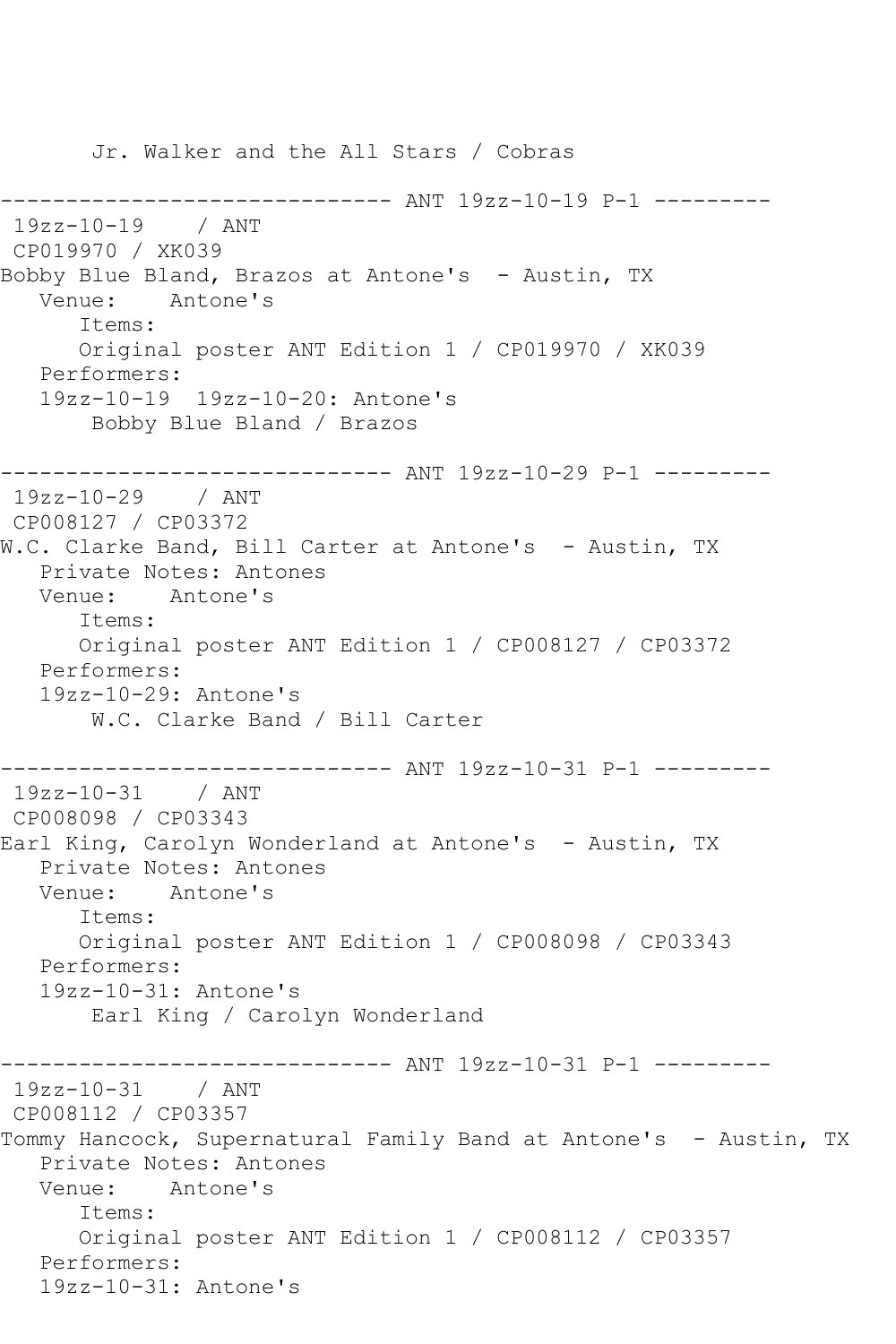Tommy Hancock / Supernatural Family Band ------------------------------ ANT 19zz-11-09 P-1 --------- 19zz-11-09 / ANT CP008111 / CP03356 S.P. Leary at Antone's - Austin, TX Private Notes: Antones Venue: Antone's Items: Original poster ANT Edition 1 / CP008111 / CP03356 Performers: 19zz-11-09: Antone's S.P. Leary ------------------------------ ANT 19zz-11-13 P-1 --------- 19zz-11-13 / ANT CP008148 / CP03393 Etta James at Antone's - Austin, TX Private Notes: Antones Venue: Antone's Items: Original poster ANT Edition 1 / CP008148 / CP03393 Performers: 19zz-11-13 19zz-11-14: Antone's Etta James ------------------------------ ANT 19zz-12-08 P-1 --------- 19zz-12-08 / ANT CP008090 / CP03335 Dave Alvin, Dirty Dozen Brass Band at Antone's - Austin, TX Private Notes: Antones Venue: Antone's Items: Original poster ANT Edition 1 / CP008090 / CP03335 Performers: 19zz-12-08 19zz-12-11: Antone's Dave Alvin / Dirty Dozen Brass Band / Beausoleil / Kim Wilson / All Star Blues Band ------------------------------ ANT 19zz-12-09 P-1 --------- 19zz-12-09 / ANT CP019966 / XK035 Luther Allison at Antone's - Austin, TX Venue: Antone's Items: Original poster ANT Edition 1 / CP019966 / XK035 Performers: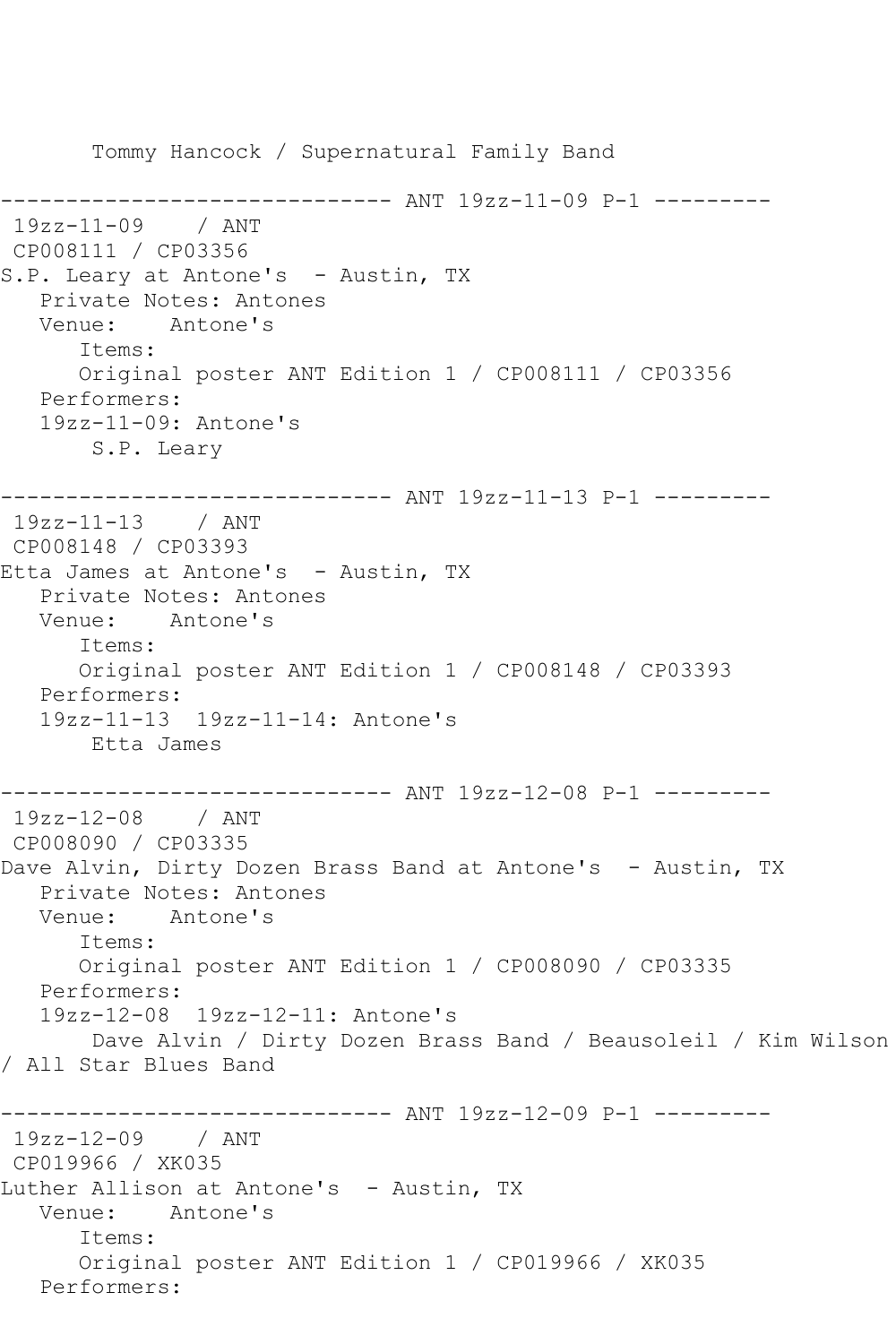19zz-12-09 19zz-12-13: Antone's Luther Allison ------------------------------ ANT 19zz-12-31 P --------- 19zz-12-31 / ANT CP004618 / CD05921 Fabulous Thunderbirds, Double Trouble at Antone's - Austin, TX Venue: Antone's Items: Original poster ANT / CP004618 / CD05921 Performers: 19zz-12-31: Antone's Fabulous Thunderbirds / Double Trouble / Cobras ------------------------------ ANT 19zz-zz-16 P-1 --------- 19zz-zz-16 / ANT CP019978 / XK047 B.B. King at Antone's - Austin, TX Venue: Antone's Items: Original poster ANT Edition 1 / CP019978 / XK047 Performers: 19zz-zz-16 19zz-zz-18: Antone's B.B. King ------------------------------ ANT 2000-10-12 P-1 --------- 2000-10-12 / ANT CP021591 / XM20001012 Vast at Antone's - Austin, TX Venue: Antone's Items: Original poster ANT Edition 1 / CP021591 / XM20001012 Performers: 2000-10-12: Antone's Vast ------------------------------ 2004-12-18 --------- 2004-12-18 / CP009096 Antone's Blues Club (Set of 82 posters) Notes: Antones Blues Club (still being priced) Set of 82 posters Right up there with the Armadillo is probably the best blues club in the southwest, Antones in Austin, Texas. Antone's blues club in Austin may is the best-known blues venue in

the southwest, and maybe in the whole country. Started by Clifford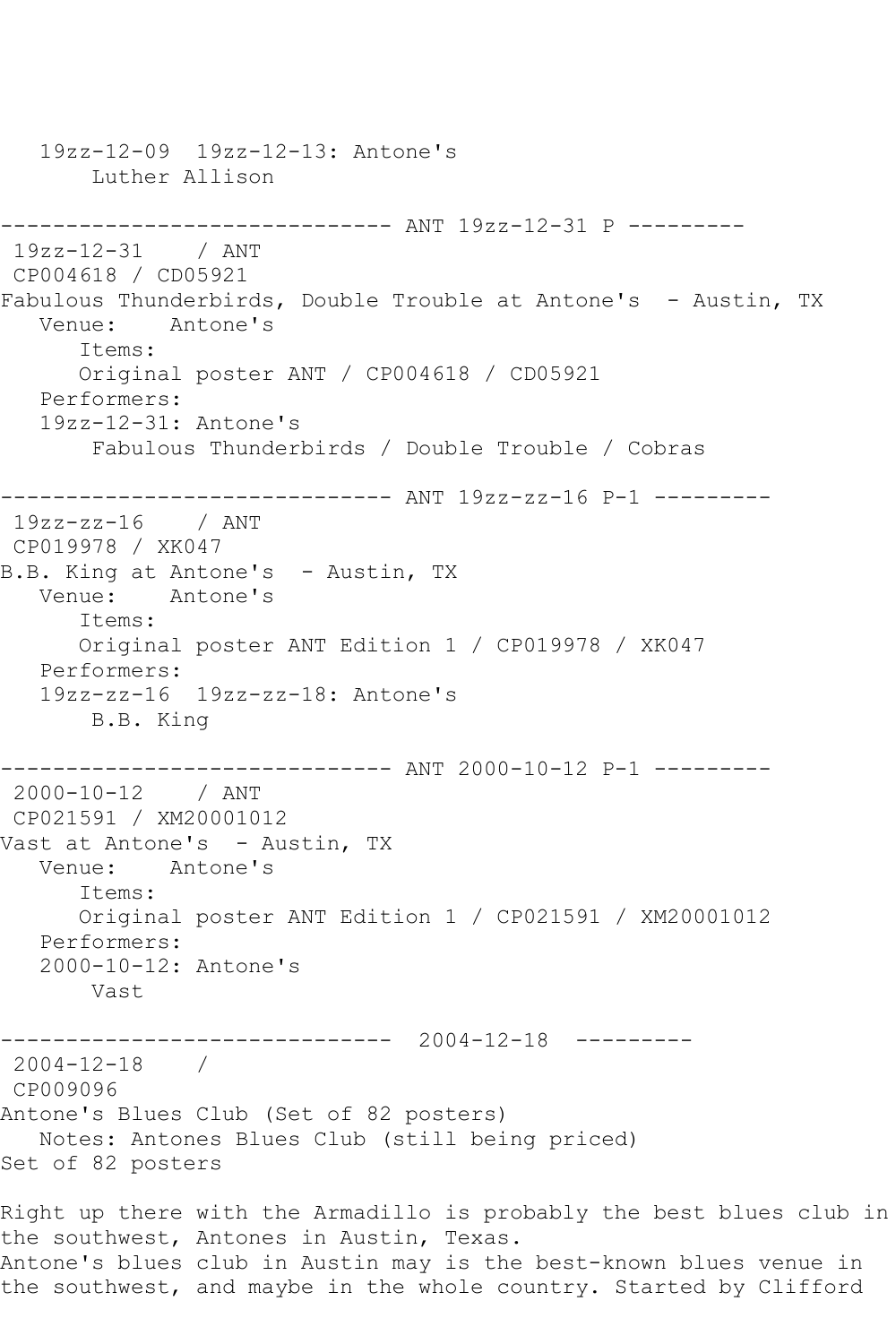players, everyone from Jimmy Reed, Fats Domino, Big Walter Horton, Jimmy Reed to John Lee Hooker and Percy Mayfield. Younger blues artists like Stevie Ray Vaughan, The Fabulous Thunderbirds (the house band for years), Lou Ann Barton, and others frequented Antone's and learned their craft. {!P CP008085 "Classic Antone's Poster"} Antone's also recorded and release a number of albums under Antone's Records by blues greats like {James Cotton}, {Ronnie Earl}, {Memphis Slim}, and Matt "Guitar" Murphy and younger players like {Angela Strehli} and {Marcia Ball}. {!P CP008089 "Classic Antone's Poster"} Antone's posters and flyers feature Texas artists like {Guy Juke}, {Sam Yeates}, and most of all the wonderful work of {Danny Garrett}. Antone's has always been vigorously collected by a small group, but in recent years more and more collectors are getting into this great venue and the prices for Antone's items have been inching up. Antone's has been a steady source for great music for decades. That history is reflected in the many fine posters and handbills for that venue, some of them stunning like this large handbill for John Lee Hooker. {!P CP008096 "Classic Antone's Poster"} This is a collection of some 82 posters from Antones, a very good start for someone wanting to collect this fine venue. Texas posters are one of the best values for collectors and are only just now beginning to be collected seriously. They have a great future. {!P CP004687 "Another Classic Antone's Poster"} Contact Michael Erlewine at info@ClassicPosters.com with questions of for more details on purchasing this set. Venue: Antone's Items: / CP009096 Performers: 2004-12-18: Antone's --------------------------------- ANT NONE P-1 ---------<br>NONE / ANT / ANT CP009651 / CS04396 Angela Strehli at Antone's - Austin, TX Artist: Danny Garrett<br>Venue: Antone's Antone's Items: Original poster ANT Edition 1 / CP009651 / CS04396 Performers: NONE: Antone's

Antone in 1975, this blues venue has hosted all the great blues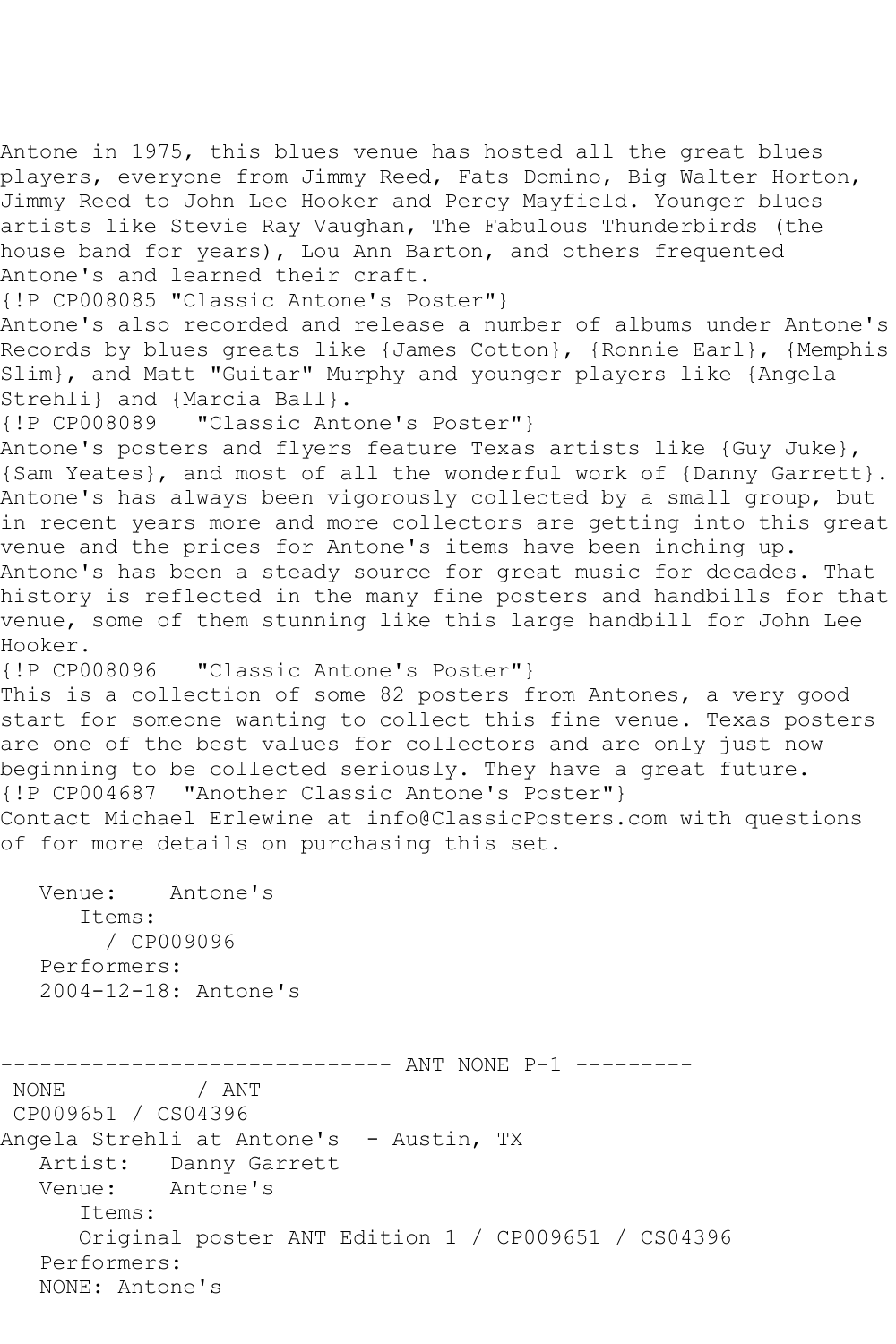Angela Strehli

```
------------------------------ ANT NONE P-1 ---------
               / ANT
CP008103 / CP03348
Cobras at Antone's - Austin, TX
   Private Notes: Antones
   Venue: Antone's
       Items:
       Original poster ANT Edition 1 / CP008103 / CP03348
   Performers:
   NONE: Antone's
       Cobras
------------------------------ ANT NONE P-1 ---------
NONE
CP008104 / CP03349
Cobras at Antone's - Austin, TX
   Private Notes: Antones
   Venue: Antone's
       Items:
       Original poster ANT Edition 1 / CP008104 / CP03349
   Performers:
   NONE: Antone's
       Cobras
---------------------------------- ANT NONE P-1 ----------<br>NONE / ANT
\mathop{\rm NONE}CP008147 / CP03392
Guy Forsyth at Antone's - Austin, TX
    Private Notes: Antones
   Venue: Antone's
       Items:
       Original poster ANT Edition 1 / CP008147 / CP03392
   Performers:
   NONE: Antone's
        Guy Forsyth
------------------------------ ANT NONE P-1 ---------
NONE but a
CP008095 / CP03340
Lewis Cowdry at Antone's - Austin, TX
   Private Notes: Antones
   Venue: Antone's
       Items:
       Original poster ANT Edition 1 / CP008095 / CP03340
   Performers:
```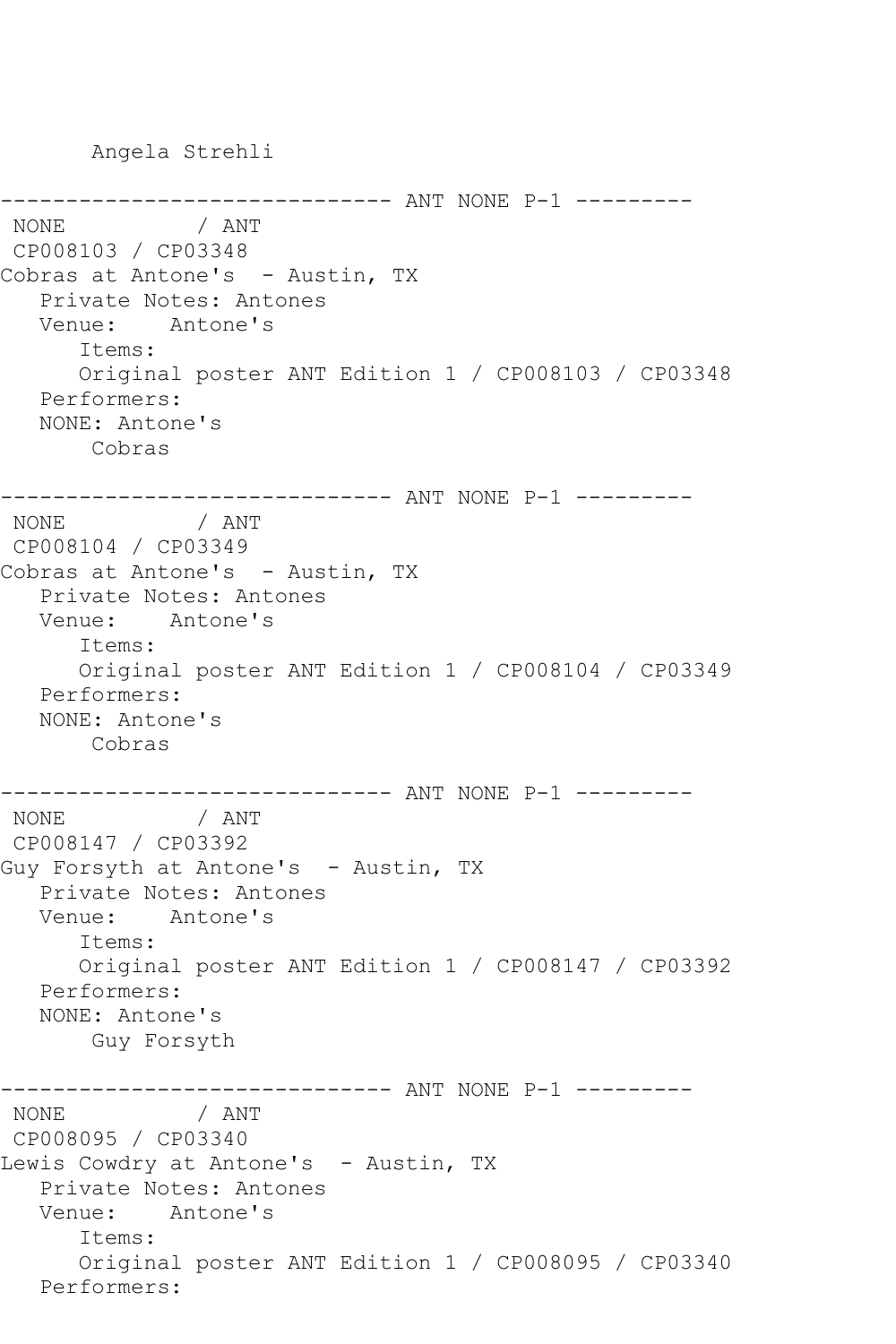NONE: Antone's Lewis Cowdry ------------------------------ ANT NONE P-1 --------- / ANT CP010303 / CS05712 Matt Murphy at Antone's - Austin, TX Artist: Sam Yeates Venue: Antone's Items: Original poster ANT Edition 1 / CP010303 / CS05712 Performers: NONE: Antone's Matt Murphy ------------------------------ ANT NONE P-1 --------- NONE / ANT CP019967 / XK036 Monday, Blues Party Time at Antones Notes: NONE Venue: Antone's Items: Original poster ANT Edition 1 / CP019967 / XK036 Performers: NONE: Antone's ------------------------------ ANT NONE P-1 ---------  $/$  ANT CP008135 / CP03380 Silen Partners, Mell Brown at Antone's - Austin, TX Private Notes: Antones Venue: Antone's Items: Original poster ANT Edition 1 / CP008135 / CP03380 Performers: NONE: Antone's Silen Partners / Mell Brown ------------------------------ ANT zzzz-03-24 P -------- zzzz-03-24 / ANT CP046542 / CP046542 Tanya Tucker at Antones Private Notes: Antones Artist: Garrett Venue: Antone's Items: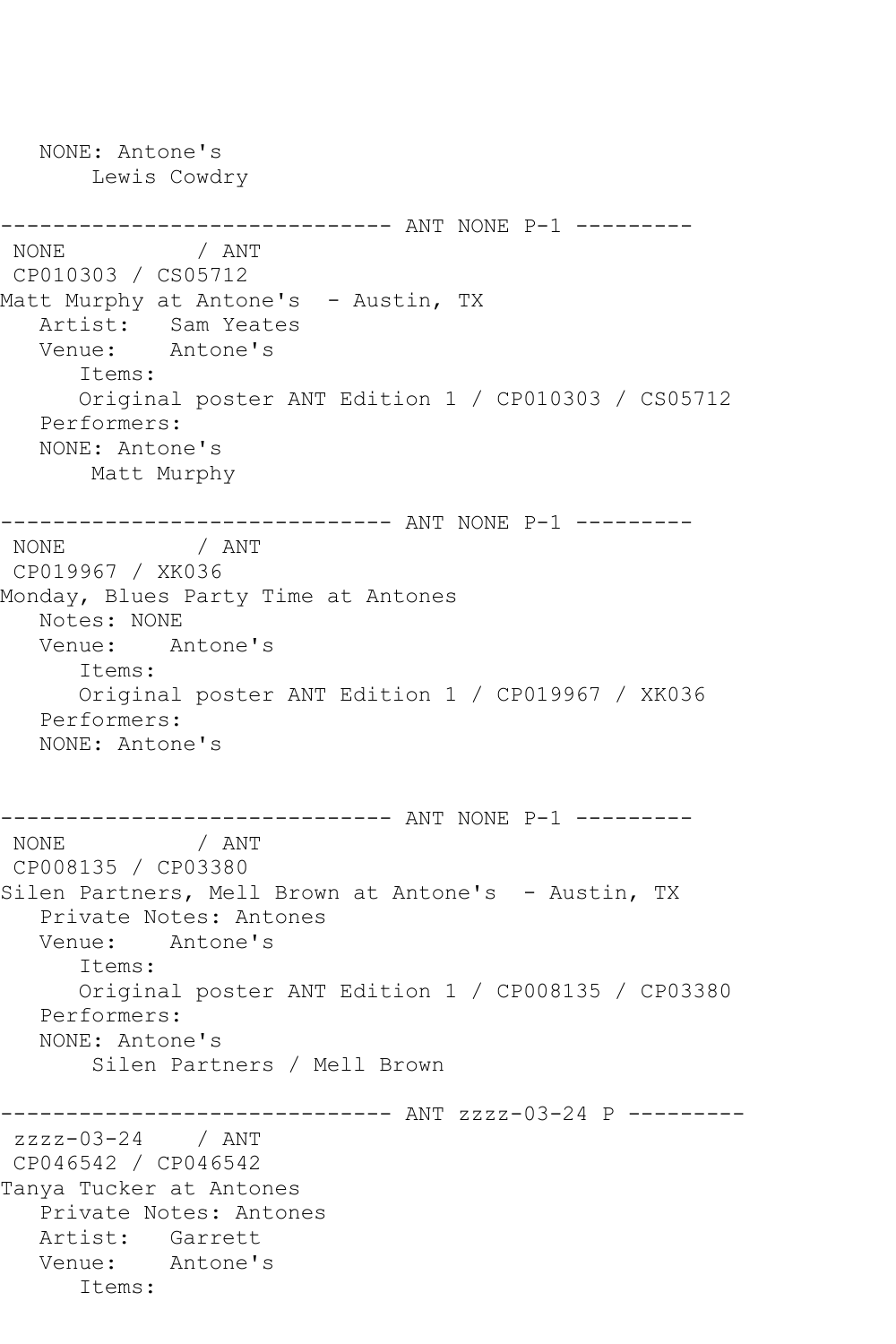Original poster ANT / CP046542 / CP046542 Performers: zzzz-03-24: Antone's Tanya Tucker ------------------------------ zzzz-04-29 P -------- zzzz-04-29 f / CP053134 / CP053134 Albert King and his Revue at Antone's - Austin, TX Venue: Antone's Promoter: Austin Sun Items: Original poster / CP053134 / CP053134 Performers: zzzz-04-29 fri zzzz-05-01 sat: Antone's Albert King and his Revue ------------------------------ zzzz-07-07 P -------- zzzz-07-07 / CP053135 / CP053135 Albert King at Antone's - Austin, TX Venue: Antone's Items: Original poster / CP053135 / CP053135 Performers: zzzz-07-07 zzzz-07-09: Antone's Albert King ------------------------------ zzzz-08-31 P -------- zzzz-08-31 / CP053136 / CP053136 Albert King, Cobras at Antone's - Austin, TX Venue: Antone's Items: Original poster / CP053136 / CP053136 Performers: zzzz-08-31 zzzz-09-02: Antone's Albert King / Cobras ------------------------------ zzzz-09-07 P -------- zzzz-09-07 t / CP053130 / CP053130 Michael Bloomfield at Antone's - Austin, TX Venue: Antone's Items: Original poster / CP053130 / CP053130 Performers: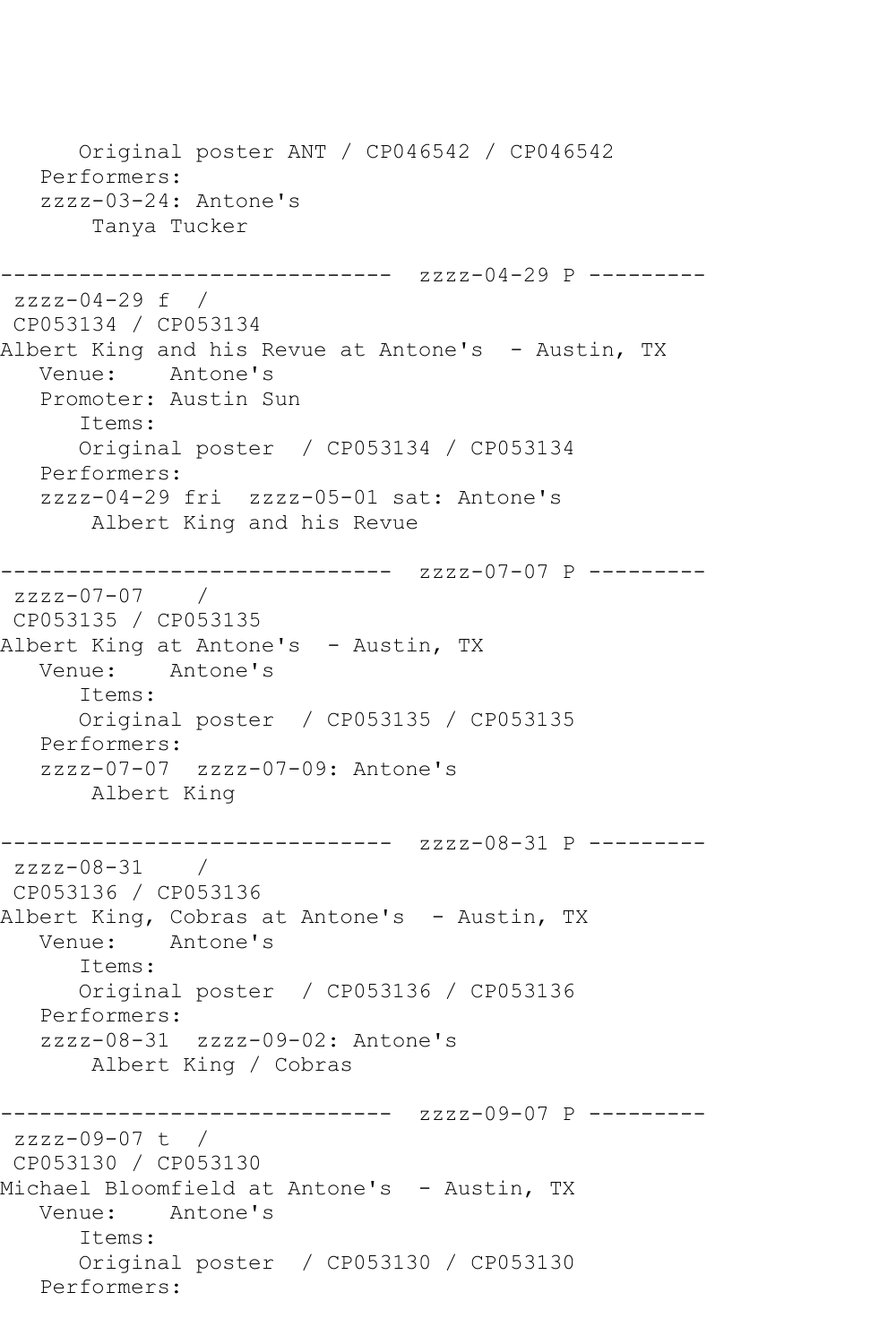zzzz-09-07 thu zzzz-09-09 sat: Antone's Michael Bloomfield ------------------------------ ANT zzzz-09-26 P -------- zzzz-09-26 / ANT CP030042 / NB10074 Clifton Chenier at Antone's - Austin, TX Artist: Danny Garrett Venue: Antone's Items: Original poster ANT / CP030042 / NB10074 Performers: zzzz-09-26 zzzz-09-30: Antone's Clifton Chenier ------------------------------ zzzz-10-06 P -------- zzzz-10-06 t / CP053132 / CP053132 Barbara Lynn Revue at Antone's - Austin, TX Venue: Antone's Promoter: Calico Items: Original poster / CP053132 / CP053132 Performers: zzzz-10-06 thu zzzz-10-08 sat: Antone's Barbara Lynn Revue ------------------------------ zzzz-10-19 P --------  $zzzz-10-19$  / CP053131 / CP053131 Bobby Bland at Antone's - Austin, TX Venue: Antone's Promoter: Calico Items: Original poster / CP053131 / CP053131 Performers: zzzz-10-19 zzzz-10-21: Antone's Bobby Bland ------------------------------ ANT zzzz-zz-13 P --------  $zzzzz-zz-13$  / ANT CP030045 / NB10081 Bobby Blue Bland at Antone's - Austin, TX Venue: Antone's Items: Original poster ANT / CP030045 / NB10081 Performers: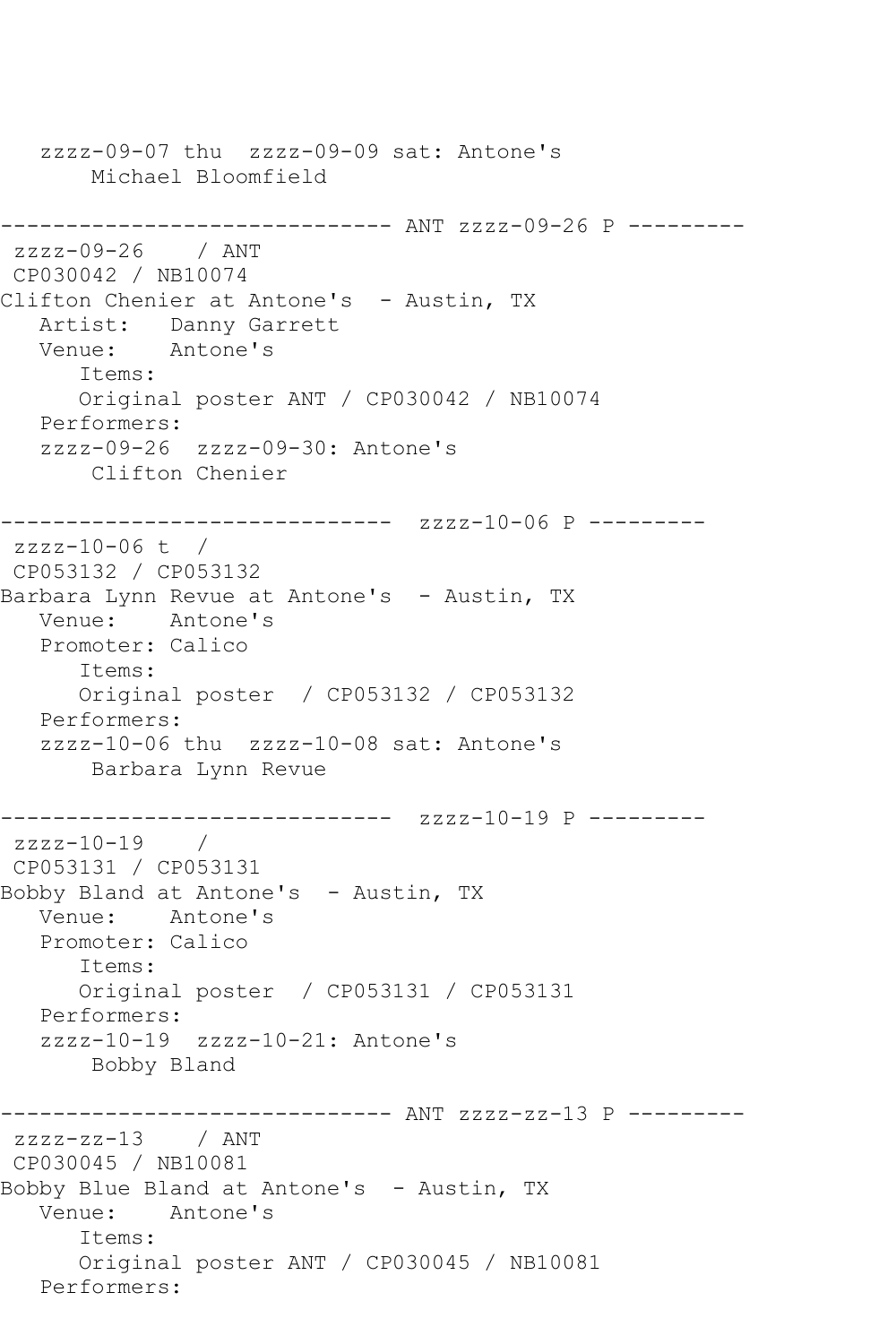```
 zzzz-zz-13 zzzz-zz-16: Antone's
        Bobby Blue Bland
                ------------------------------ zzzz-zz-zz P-1 ---------
zzzz-zz-zzCP020672 / XM023
17th Anniversary of Antones
       Series: 17th Anniversary
   Venue: Antone's
      Items:
       Original poster Edition 1 / CP020672 / XM023
       Original poster Edition 1 / CP020672 / XM023
 / 
 / 
   Performers:
   zzzz-zz-zz: Antone's
       Willie Dixon
------------------------------ zzzz-zz-zz P-1 ---------
zzzz-zz-zz / 
CP004310 / CD04756
Antones, Austin, TX
   Venue: Antone's
       Items:
      Original poster Edition 1 / CP004310 / CD04756
      Original poster Edition 1 / CP020721 / XM072
      Original poster Edition 1 / CP020721 / XM072
      Original poster Edition 1 / CP004310 / CD04756
   Performers:
   zzzz-zz-zz: Antone's
------------------------------ ANT zzzz-zz-zz P ---------
zzzz-zz-zz / ANT 
CP004617 / CD05920
Tradtion Blue Monday at Antone's - Austin, TX<br>Venue: Antone's
            Antone's
       Items:
      Original poster ANT / CP004617 / CD05920
   Performers:
   zzzz-zz-zz: Antone's
        ------------------------------ zzzz-zz-zz P ---------
zzzz-zz-zz / 
CP053133 / CP053133
Luther Tucker, Paul Ray and the Cobras at Antone's - Austin, TX
```